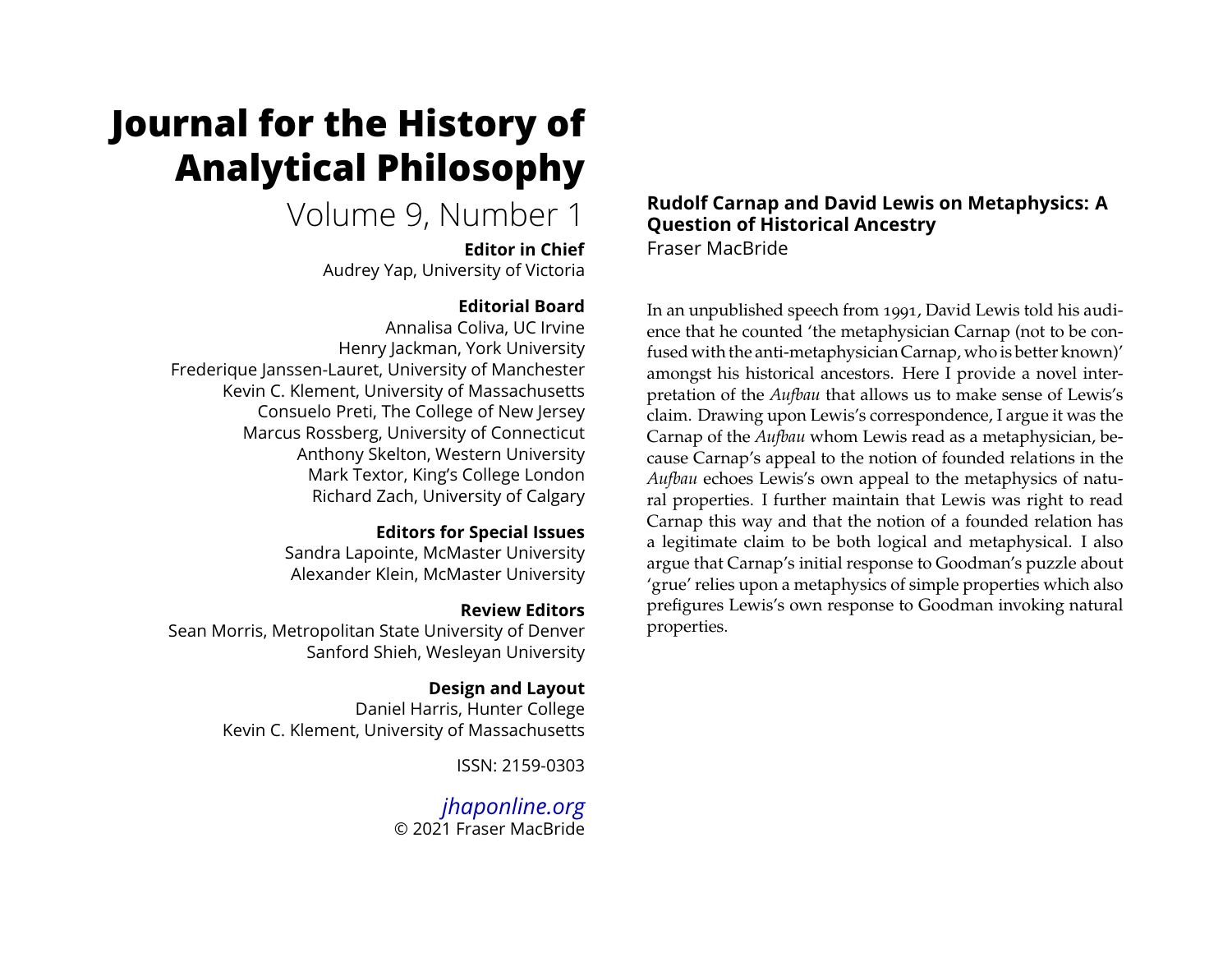# **Rudolf Carnap and David Lewis on Metaphysics: A Question of Historical Ancestry**

# Fraser MacBride

#### **1. Introduction**

It's Carnap who has perhaps the strongest and the best-known claim to being the great anti-metaphysician of analytic philosophy. David Lewis is the philosopher so often credited with responsibility for the late  $20<sup>th</sup>$  century revival of metaphysics in the analytic tradition as the influence of Carnap and other logical positivists waned.<sup>[1](#page-1-0)</sup> In light of Carnap's landmark antimetaphysical contributions to the development of analytic philosophy, it's a remarkable fact that Lewis conceived his own metaphysics as lying in a line of a descent from *Carnap's* metaphysics. Lewis didn't make this claim in any of his published writings but he pays credit to Carnap in just such terms in his acceptance speech for the Behrman Prize, delivered in May 1991, which was left by Lewis amongst his papers upon his death in 2001.[2](#page-1-1) Reflecting upon his own intellectual heritage, Lewis told his audience,

I suppose my historical ancestors are above all, Leibniz and Hume (unless certain revisionists are right about Hume's teachings, in

<span id="page-1-1"></span><span id="page-1-0"></span>1See, for example, [Moore](#page-31-0) [\(2012,](#page-31-0) 329–30) and [Simons](#page-31-1) [\(2013,](#page-31-1) 722–23).

which case my real ancestors are the inventors of a fictitious Hume). And more recently Mill, Ramsey, the metaphysician Carnap (not to be confused with the anti-metaphysician Carnap, who is better known), and Quine.

Anti-metaphysics is a recurrent theme in Carnap's writings but two works can be singled out for their influence (or notoriety). In 'Überwindung der Metaphysik durch logische Analyse der Sprache' [\(1932\)](#page-28-0) Carnap famously argued that the so-called statements of traditional metaphysics, *i.e.*, statements which purport to be about the essence of empirically transcendent entities, are strictly meaningless. They are merely 'pseudo-statements', because, he argued, metaphysicians can neither specify the logical syntax of their technical terms nor provide an empirical criterion of application for them. But Carnap's anti-metaphysics evolved from a self-styled 'overcoming' of metaphysics to a kind of irenic deflationism. In 'Empiricism, Semantics, and Ontology' [\(1950a\)](#page-28-1) he argued that there are no genuinely theoretical questions to be raised about the reality of things themselves as metaphysicians claim, but only, on the one hand, 'internal' questions which are relative to the rules of a language we have adopted, and, on the other hand, 'external' questions about which language and which set of rules it is practically expedient for us to adopt.

Take the spatio-temporally ordered system of observable things and events. According to 'Empiricism, Semantics, and Ontology', the 'thing' language or framework which we use to describe this system provides rules for answering 'internal' questions about things belonging to this system, whether, for example, King Arthur is real or merely imaginary. We recognise something as real in this sense if we can empirically establish that it occupies 'a particular space-time position so that it fits together with the other things recognised as real, according to the rules of the system'. So, Carnap judged, 'The concept of reality occurring in these internal questions' is a scientifically respectable 'non-metaphysical concept' [\(1950a,](#page-28-1) 22). By contrast,

<sup>2</sup>Lewis's acceptance speech is now to be found in the archive of his papers housed in the Firestone Library, Princeton. It will appear in a volume of Lewis's posthumous writings to be published by Oxford University Press, edited by Janssen-Lauret and MacBride [\(Lewis forthcoming\)](#page-30-0). The Lewis correspondence from which I quote here is also to be found in the Firestone Library. I am grateful to Stephanie Lewis for permission to quote from Lewis's *Nachlass*.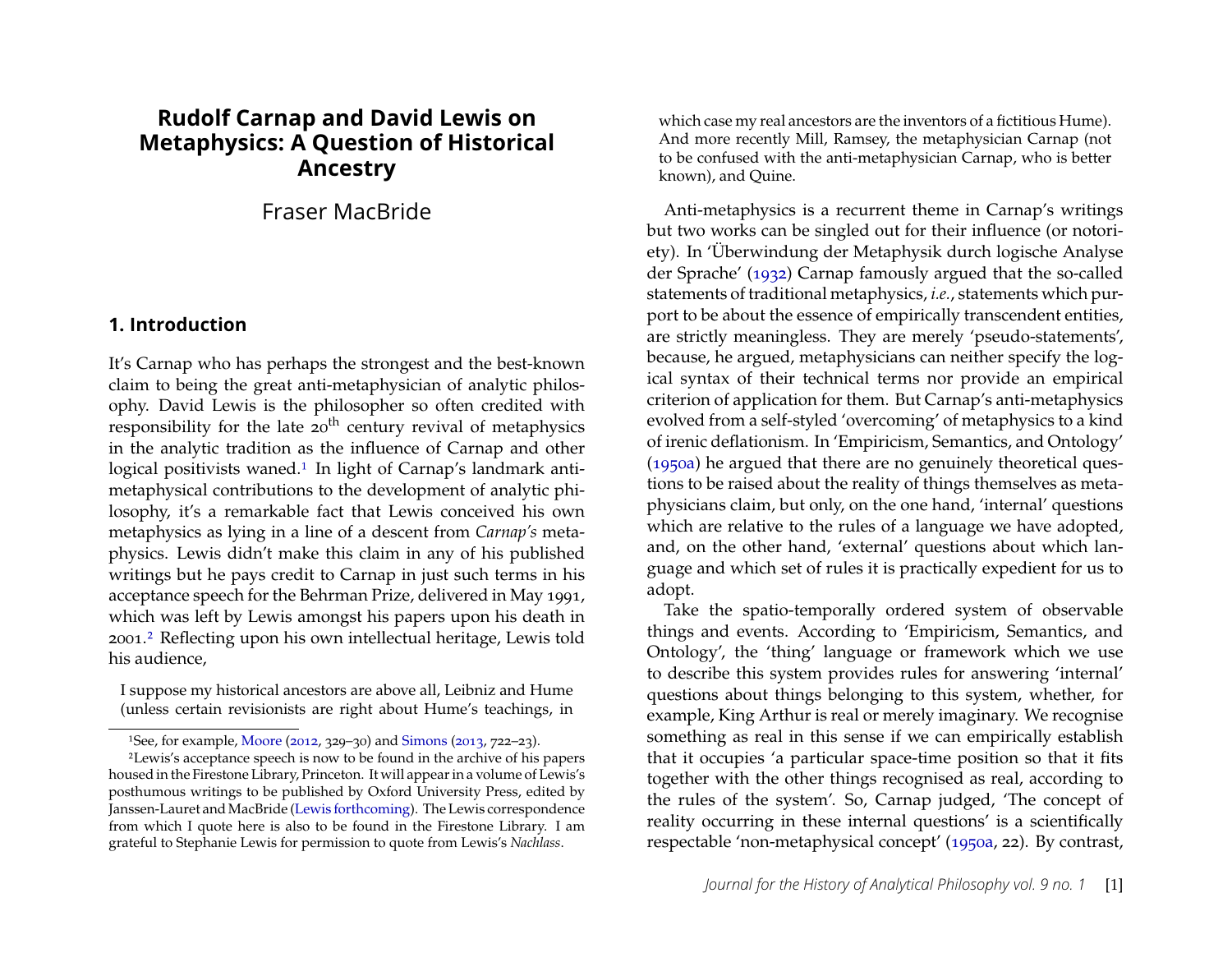'external' questions about 'the reality of the thing world itself', cannot be answered in scientifically respectable terms because such questions ask after the reality of an entire system rather than something belonging to a system. Carnap's proposal in 'Empiricism, Semantics, and Ontology' was that these questions, despite superficial grammatical appearances, aren't theoretical at all, 'Those who raise the question of the reality of the thing world itself have perhaps in mind not a theoretical question as their formulation seems to suggest, but rather a practical question, a matter of a practical decision concerning the structure of our language' [\(1950a,](#page-28-1) 23). So Carnap's 'anti-metaphysical' strategy was to marshall traditional questions of metaphysics into either (1) internal questions which have scientific answers, (2) external questions about the practical expediency of the language we employ, or (3), if they fail to be either internal or external, to dismiss them because they fail to be genuine questions altogether.[3](#page-2-0)

By contrast, Lewis did take questions about the reality of things themselves and systems of them, *i.e.*, questions that were metaphysical in Carnap's sense, to be intelligible and genuinely theoretical rather than practical but not because such questions have been mistaken for scientific questions either. Witness Lewis's repeatedly avowed commitment to 'the traditional realism that recognises objective sameness and difference, joints in the world, discriminatory classifications not of our making', a commitment to a system of 'natural' properties which will play a central role in our discussion [\(1984,](#page-30-1) 228). Set against the back drop of Carnap's anti-metaphysical writings, Lewis's claim that Carnap was a metaphysician who inspired his own robustly metaphysical scheme appears extraordinary and unlikely.

In his acceptance speech for the Behrman Prize, Lewis also mentions 'certain revisionists . . . about Hume's teachings'. The revisionists that Lewis had in mind argue for an interpretation of Hume (the 'New Hume') whereby he never adopted a regularity theory of causation even though that is what Hume is famous for providing. Lewis remained agnostic upon this question of Hume scholarship, writing to Galen Strawson, a leading revisionist, that, 'So long as the experts are divided, I am not entitled to an opinion. I am not enough of an historian to judge the ques-tion for myself' (Lewis to Strawson, 23 June 1997).<sup>[4](#page-2-1)</sup> Nonetheless, despite the scholarly diffidence on display in both his acceptance speech and his correspondence, Lewis felt able to authoritatively maintain that there is a 'metaphysician Carnap (not to be confused with the anti-metaphysician Carnap, who is better known)'. But who is this lesser known Carnap? Where does he reveal himself?

Because Lewis is very clear that Carnap did make a contribution to metaphysics, it's plausible to assume that Lewis had strong grounds for so interpreting him. But Lewis doesn't say in his speech or his published writings where to find this contribution and it's not at all obvious where to look in Carnap's writings since anti-metaphysics was a recurrent theme for Carnap. Hence some detective work is in order. A thorough examination of the rest of Lewis's *Nachlass*reveals part of the answer to where to find metaphysican Carnap: a letter to Philip Bricker in which Lewis

<span id="page-2-0"></span><sup>3</sup>For close examination of 'Empiricism, Semantics, and Ontology', see [Haack](#page-30-2) [\(1976\)](#page-30-2) and [Bird](#page-28-2) [\(1995,](#page-28-2) [2003\)](#page-28-3). Carnap's distinction between 'internal' and 'external' questions has recently been subjected to critical scrutiny from [Eklund](#page-29-0) [\(2009,](#page-29-0) [2013,](#page-29-1) [2016\)](#page-29-2). For a response on behalf of the historical Carnap, see [Creath](#page-29-3) [\(2016\)](#page-29-3). Carnap's anti-metaphysics is also critically discussed in [Moore](#page-31-0) [\(2012,](#page-31-0) 279–301), to which [Uebel](#page-31-2) [\(2015\)](#page-31-2) responds in favour of the historical Carnap. For a sympathetic development of Carnap's distinction with an application to the realism/instrumentalism debate, see [Demopoulos](#page-29-4) [\(2011\)](#page-29-4).

<span id="page-2-1"></span><sup>4</sup>See [Strawson](#page-31-3) [\(1989\)](#page-31-3). Lewis's letter to Strawson continues, 'Whether or not he is a fictional character, the Hume of popular (mis?) understanding remains a figure of much interest to me. I take him to be right about some important things. I consider him vastly more interesting than your Hume. I want to carry on using him as a point of reference in discussing various questions. So I need an adjective applying to things as they are according to this perhaps fictitious Hume. Unless your view of the historical Hume gets knocked down decisively, 'Humean' is an unsuitable word—to say the least. What's the replacement? '"Humean"' with inverted commas and a footnote'.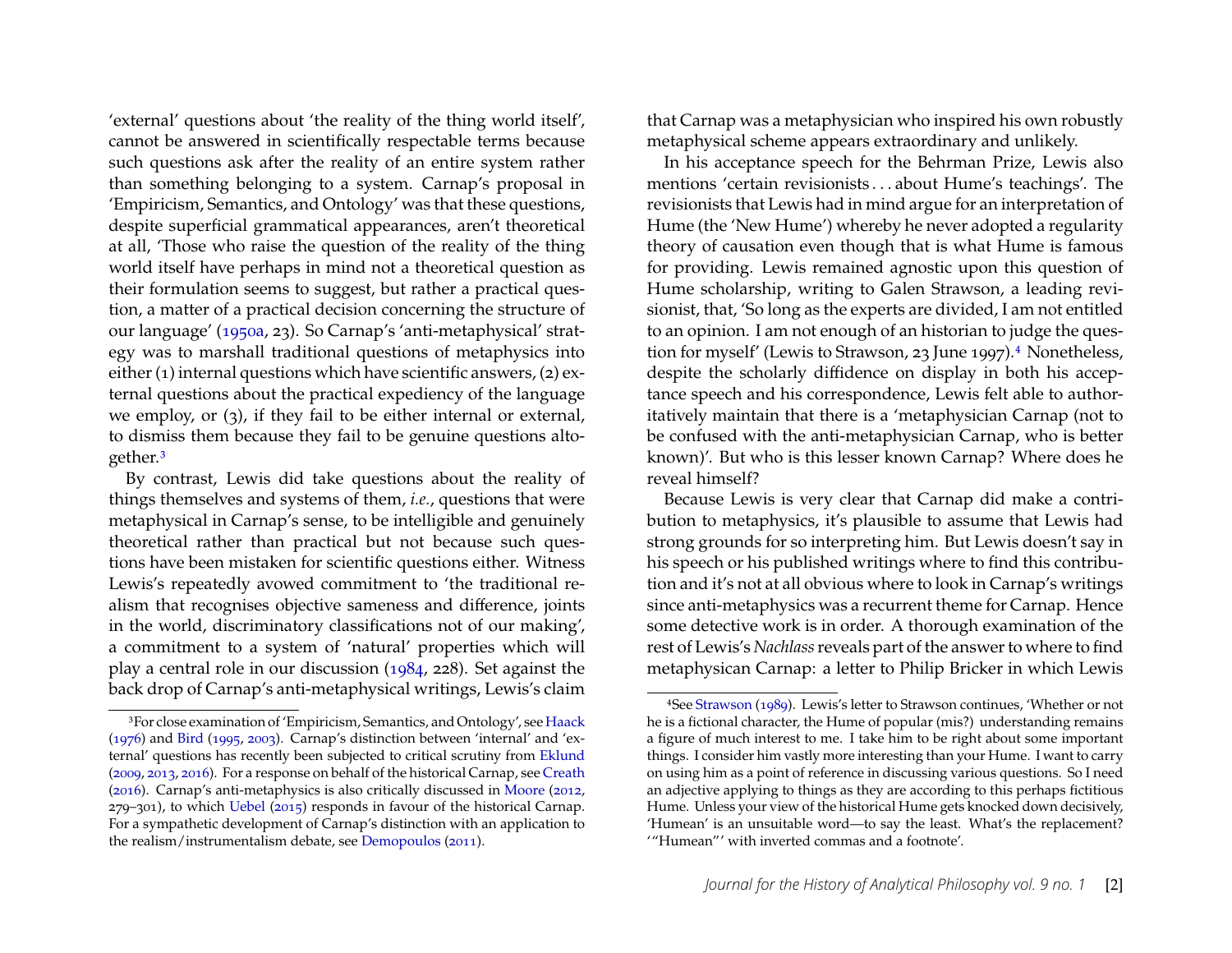briefly remarks that he admired the metaphysics of Carnap's *Aufbau* [\(1928a\)](#page-28-4).

This may seem a deeply implausible exegetical claim for Lewis to have made. A large part of the work out of which the *Aufbau* arose was undertaken during the period 1922–25, *i.e.*, before Carnap came to Vienna and joined the Wiener Kreis in 1926. As Carnap later recollected,

Even in the pre-Vienna period, most of the controversies in traditional metaphysics appeared to me sterile and useless . . . I developed this skeptical attitude towards metaphysics under the influence of anti-metaphysically inclined scientists like Kirchhoff, Hertz, and Mach, and of philosophers like Avenarius, Russell, and Wittgenstein. [\(Carnap 1963a,](#page-28-5) 44–45)

In the *Aufbau* itself Carnap didn't argue, as he would later do in 'Überwindung der Metaphysik' and 'Empiricism, Semantics, and Ontology', that traditional metaphysical questions are meaningless or that the only intelligible external questions are practical ones. But even in the *Aufbau* he already sought to rigorously abstain from metaphysics by providing a rational reconstruction of science which was 'neutral' between competing metaphysical schemes [\(1928a,](#page-28-4) §178). I will return in due course to examine Carnap's efforts in the *Aufbau* to abstain from metaphysics. But Carnap's metaphysical disclaimers in the *Aufbau* notwithstanding, I will argue that Lewis was substantially correct in his exegetical claim. It really was insightful of Lewis to conceive his own metaphysical system as standing in a line of descent from the metaphysics of Carnap's *Aufbau*.

In his letter to Bricker, Lewis also suggested he had other reasons for finding affinity with Carnap *qua* metaphysician. But Lewis didn't spell his reasons out and so we must look for ourselves. To fill in the gap Lewis left, I will argue that there is a neglected phase of Carnap's intellectual development in the 1940's when Carnap endorsed, as part of his initial response to Goodman's puzzle about projection, a metaphysical scheme of properties and relations that was crucially similar to Lewis's own mature system.

To be absolutely clear, I am not advancing on the basis of Lewis's brief remarks a revisionary interpretation of Carnap as a thorough-going metaphysician. Carnap was explicit enough in his landmark writings to leave no interpretative space for a 'New Carnap' who disavowed the different versions of antimetaphysics typically attributed whilst favouring metaphysics all along—not the kind of interpretative space that the writings of Hume and Wittgenstein leave for a 'New Hume' or a 'New Wittgenstein'.

To further clarify, I am not offering a revisionary interpretation of Lewis's philosophy as having no other significant relationship to Carnap's philosophy except a metaphysical one either. There's no more space for that kind of interpretation because, for example, Lewis explicitly acknowledged the influence of Carnap's modal semantics and Carnap's approach to scientific theories see Lewis's 'General Semantics' [\(1970a,](#page-30-3) 19) and 'How To Define Theoretical Terms' [\(1970b,](#page-30-4) 427).<sup>[5](#page-3-0)</sup> Rather I am telling a cautionary tale, inspired by Lewis's own historical reflections, whereby even a great anti-metaphysician like Carnap sometimes lapsed into metaphysics. Nor am I seeking here to advance or defend Lewis's metaphysical position or Carnap's for that matter, but

<span id="page-3-0"></span><sup>&</sup>lt;sup>5</sup>It is a common reflection that by the time of Carnap's death in 1970, his influence has waned and been obscured by Quine's and Goodman's criticisms of him. See, for example, Creath's claim that 'The rejection of Carnap's ideas in the period immediately after his death ran across the full gamut of his work' [\(Creath 2007,](#page-29-5) xiii). But this cannot be the full story because these two Lewis papers, which bear and acknowledge Carnap's influence, were themselves influential and celebrated from their publication until the present day. Carnap also had a formative role in the development of Lewis's views on probability and inductive logic. Whilst at UCLA, Lewis worked on a book manuscript, *On Confirmation*, also now in the Firestone Library and to appear in the volume of Lewis's posthumous writings edited by Jannsen-Lauret and MacBride. Lewis wrote in the introduction to *On Confirmation*, 'The point of view of these notes is almost exactly that of Carnap in his most recent work on probability; see, for instance, "The Aim of Inductive Logic" in Nagel, Suppes, and Tarski, *Logic, Methodology, and the Philosophy of Science*' [\(Lewis forthcoming,](#page-30-0) [Carnap 1962\)](#page-28-6).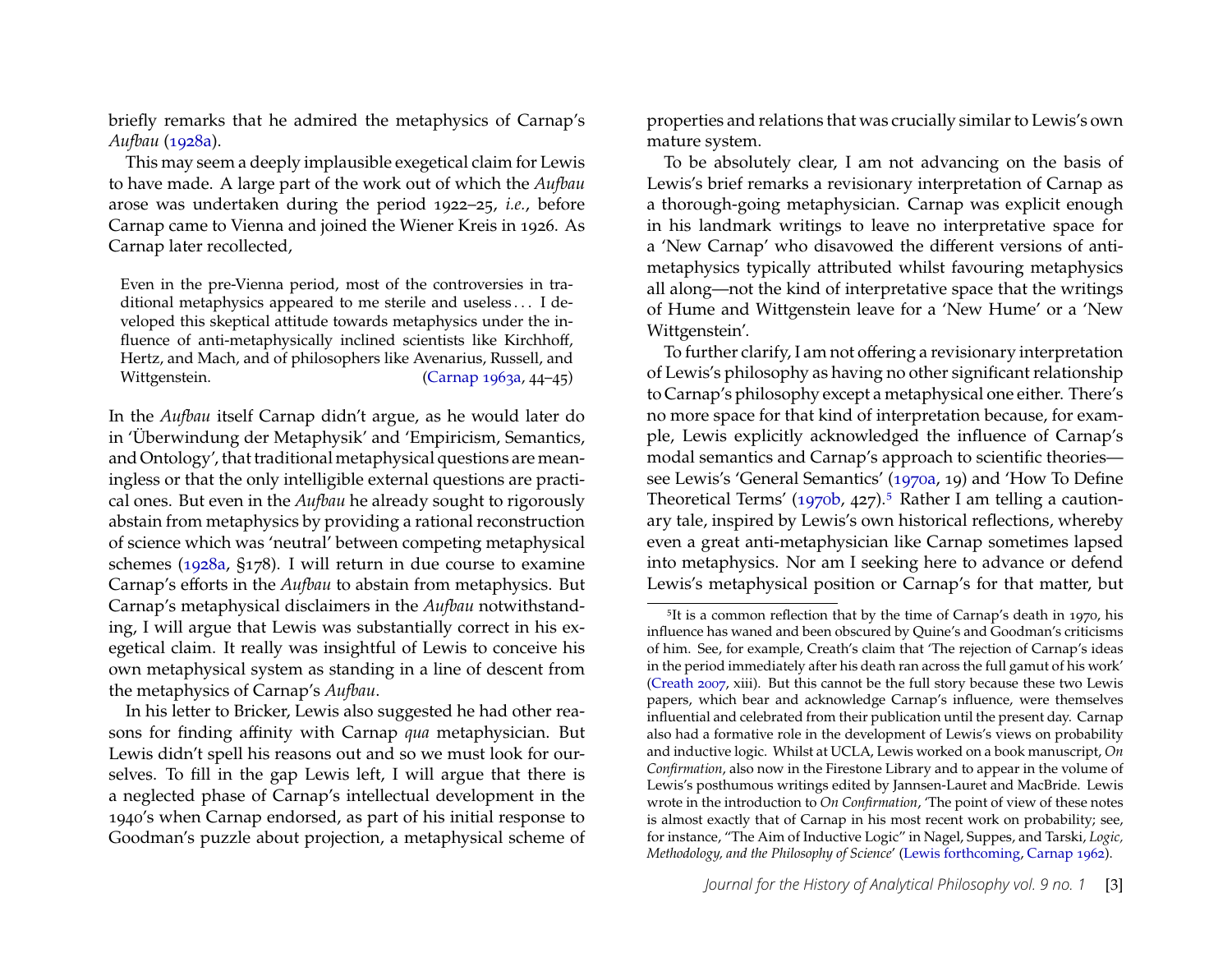rather to explore a hitherto neglected connexion between the philosophies of the historical Lewis and the historical Carnap.

I begin by laying out some of the salient features of Lewis's mature metaphysics before turning back to consider the metaphysics inherent in the *Aufbau* and Carnap's initial response during the 40s to Goodman on projection.

### **2. Lewis: Metaphysics, Folk Psychology, and Constitutive Rationality**

Lewis is famous for his commitment to an infinite plethora of island universes ('modal realism') justified abductively by appeal to the theoretical benefits of positing them, hence the title of his major work *On the Plurality of Worlds* [\(1986,](#page-30-5) 3–5). Lewis's commitment to island universes is often taken to epitomise the character of his metaphysics. Williamson, for example, takes 'The Prize specimen of Lewis's speculative metaphysics' to be 'his notorious doctrine of *modal realism*' [\(2014,](#page-31-4) 8–9). But *Plurality of Worlds* also contains a less well-known, far less celebrated but in certain respects more far reaching and more radical piece of speculative metaphysics: Lewis's doctrine of 'constitutive rationality'. This doctrine places presumptive metaphysical limits on what the contents of our beliefs and desires can be. And it is this doctrine, I will argue, that brings Lewis into contact with the metaphysics of the *Aufbau*—because Carnap's account of intentionality in the *Aufbau* also placed presumptive metaphysical limits on what the contents of thought can be.

So what was Lewis's doctrine of constitutive rationality? Lewis held that the notions of belief and desire are implicitly defined by the basic principles of our common-sense theory of persons, the theory according to which what is distinctive about persons is that they are rational agents. According to Lewis, these common sense principles tell us how beliefs and desires are typically related to one another, sensory input and behavioural output, including a principle of 'instrumental rationality' that

people tend to behave in a way that serves their desires according to their beliefs [\(1986,](#page-30-5) 36). In fact, since the early 70s he had held that decision theory is approximately descriptive of how we make choices that serve our desires according to our beliefs. He went so far as to characterise decision theory as 'the very core of our common-sense theory of persons' that implicitly defines the mental states—the rest of our common-sense theory consisting of inductive methods and systems of basic intrinsic value [\(Lewis](#page-30-6) [1974,](#page-30-6) 337–38). But Lewis later came to recognise that decision theory didn't capture the entire core of our common-sense theory of persons. He came to think that our common-sense theory includes a non-instrumental part dedicated to a different species of rationality, one which places presumptive metaphysical limits on what the contents of our beliefs and desires can be.

In *Plurality of Worlds* Lewis sought to elicit from his readers appreciation that their common sense thinking about persons includes such a non-instrumental part. He pointed to the fact that it is part of ordinary common sense that we think some sorts of beliefs and desire are 'unreasonable in a strong sense not just unduly sceptical or rash or inequitable or dogmatic or wicked or one-sided or short-sighted' [\(1986,](#page-30-5) 38). What kind of belief is it whose failings lie outside the purview of instrumental rationality, a belief that's unreasonable in this strong sense? Lewis gave the following example: 'Think of the man who, for no special reason, expects unexamined emeralds to be grue' [\(1986,](#page-30-5) 38). The assignment of such a belief to a person isn't ruled out by instrumental rationality because one such unreasonable belief can always be matched by a correspondingly unreasonable desire that together fit the behaviour—matching, for example, the belief that unexamined emeralds are grue with the desire for grue things. The fact that we nevertheless don't intuitively favour the interpretation of a person as expecting, for no special reason, unexamined emeralds to be grue, shows, Lewis argued, that there are 'principles of charity' implicit in our commonsense theory of persons as rational agents, principles that favour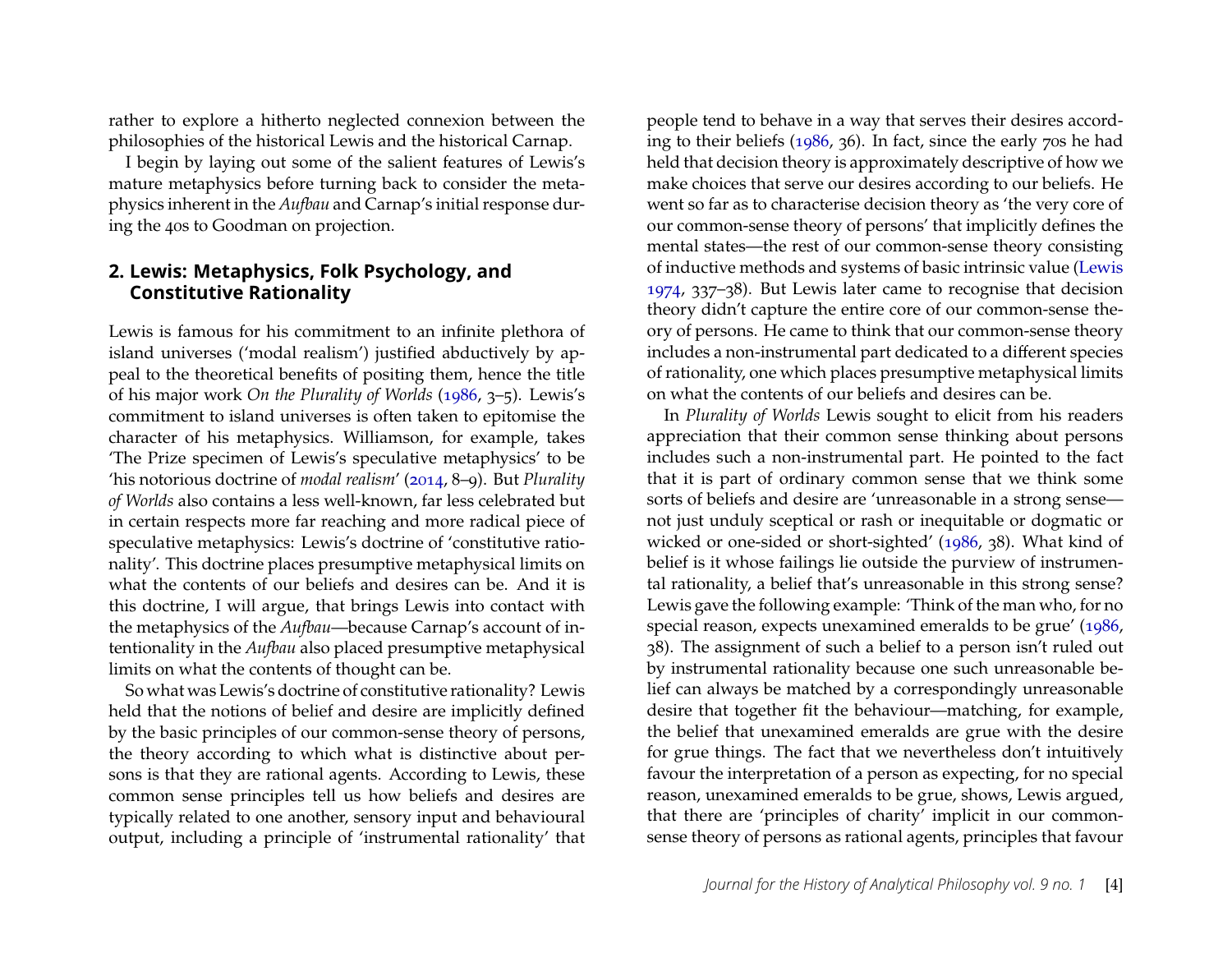assigning less unreasonable beliefs and desires if they fit the behaviour equally well.

Lewis's next step—a crucial one for the present narrative—was to propose that these principles of charity, which he took to guide our ordinary practice of interpreting one another, presuppose a metaphysical distinction between 'natural' properties and 'gruesome' ones. Lewis later recalled that in his early career he been 'persuaded by Goodman' that all properties are equal—so he had considered it hopeless to try to distinguish green from grue in metaphysical terms [\(Lewis 1999,](#page-30-7) 1). But by the early 80s Lewis had come around to thinking the distinction was both commonsense and widely serviceable. In 'New Work For A Theory of Universals' [\(1983\)](#page-30-8) Lewis laid out the work that the distinction between 'natural' and 'gruesome' properties did for him. The most basic role Lewis identified was to distinguish properties which make for objective resemblances between things and bestow causal powers upon them from properties which are purely miscellaneous and thereby do nothing the capture the facts of resemblance or the causal powers of things. Natural properties, Lewis wrote, 'carve reality at its joints' but gruesome properties carve 'everywhere else as well' [\(1983,](#page-30-8) 34[6](#page-5-0)).<sup>6</sup>

Further Lewis envisaged the difference between 'natural' and 'gruesome' properties to admit of degree. Some properties, he held, are 'perfectly natural' but others are 'less-than-perfectly natural', the degree to which they're unnatural determined by the length of the chains whereby they are defined from the perfectly natural ones [\(1983,](#page-30-8) 347; [1984,](#page-30-1) 227–28; [1986,](#page-30-5) 61). In these terms, grue is less natural than green because, according to Lewis, the former property is defined in terms of the latter. Lewis now proposed to explain the presumptive limits imposed by the common-sense theory of persons upon what sorts of things are

<span id="page-5-0"></span>6Lewis also found the distinction serviceable in connection with a broad range of other topics including duplication, supervenience, materialism and the analysis of lawhood and causation [\(1983,](#page-30-8) 344).

apt to be believed and desired by appealing to degrees of naturalness:

The principles of charity will impute a bias towards believing that things are green rather grue . . . they will impute eligible content, where ineligibility consists in severe unnaturalness of the properties the subject supposedly believes or desires or intends himself to have. [\(Lewis 1983,](#page-30-8) 3[7](#page-5-1)5)<sup>7</sup>

So what's the big picture here? For Lewis what emerges is that the very possibility of thought requires the metaphysics of natural properties and the less-than-natural properties defined in terms of them. Lewis held that to be a thinker is to be rational and to be rational involves thinking more eligible rather than less eligible thoughts where the eligibility of a thought is determined by the degree of naturalness of the properties ascribed. For Lewis it's *a priori* that thoughts which ascribe more natural properties are more apt to be believed and desired because, according to him, that's how the notion of thought is implicitly defined by our common-sense theory of persons.

Lewis sought to provide further support for this outlook by arguing that if no such constraints are placed on the eligibility of content then radical indeterminacy threatens. This is because unreasonable interpretations of the functional states of a thinker can be made to fit with the input stimuli and output behaviour by compensating for a misassignment of content to one state by misassignment to another [\(1983,](#page-30-8) 374–75). To enable us to appreciate, as he saw it, how common-sense has a built-in safeguard to fend off the possibility of radical indeterminacy arising from perverse but compensating misassignments, Lewis described the legitimate assignment of content as one might describe a handshake, as an act of cooperation between two parties. The two parties whose cooperation are required for determinate beliefs

<span id="page-5-1"></span><sup>7</sup>See [Stalnaker](#page-31-5) [\(2004,](#page-31-5) 236–39) and [Janssen-Lauret and MacBride](#page-30-9) [\(2020a\)](#page-30-9) for discussion of the role of naturalness in Lewis's account of intentionality that begins with the propositional attitudes.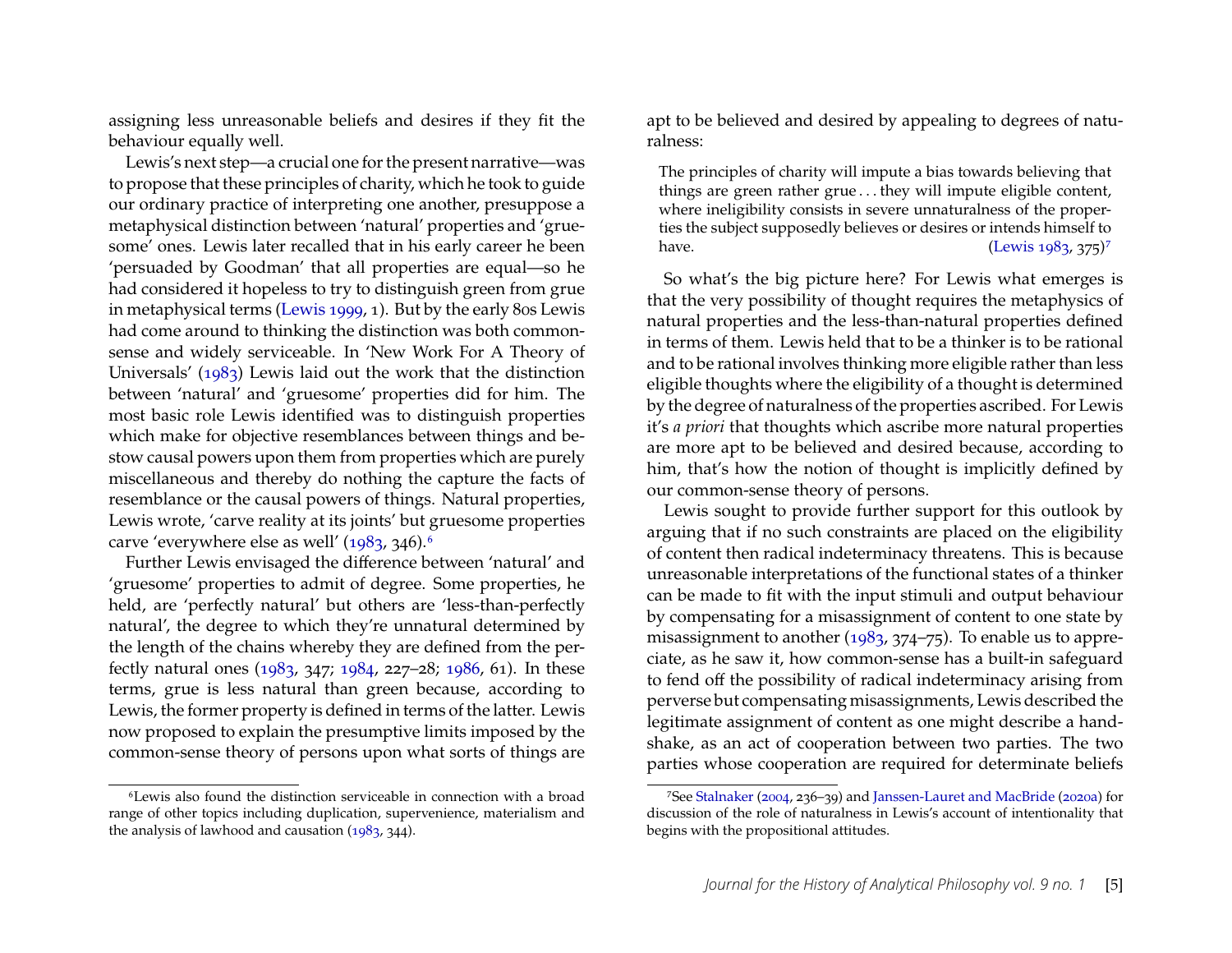and desires are, respectively, the (inside) functional organisation of the cognitive subject and the (outside) form of the world:

It takes two to index states with content, and we will not find the constraint if we look for it always on the wrong side of the relationship. Believing this or desiring that consists in part in the functional roles of the states whereby we believe or desire, but in part it consists in the eligibility of the content. And this eligibility to be thought is a matter, in part, of natural properties.

[\(Lewis 1983,](#page-30-8) 375)

This doesn't mean, as Lewis explained, that thinkers are built to take a special interest in natural properties: 'There's no contingent fact of psychology here to be believed, either on evidence or daringly' [\(1983,](#page-30-8) 377). Nor does it mean natural properties have their naturalness conferred on them by us. To go either way would be to commit the error of conceiving determinate thought as a one-sided achievement. Rather, Lewis maintained, it means that such thought is possible only if the cognitive subject and the world are appropriately congruent—absent that felicitous situation the light of determinate thought goes out.

Lewis realised that Goodman would have been unmoved by all this. Goodman held all properties to be equal because he thought it makes no sense to appeal, as Lewis had done, to the joints of reality itself. According to Goodman 'There is no such thing as the structure of the world for anything to conform or fail to conform to' [\(1960a,](#page-29-6) 56). By his lights, we cannot compare a description or theory with the structure of an unconceptualized reality independent of us but only with another description or theory. To call a kind or property 'natural' suggests something absolute, something privileged by nature itself, so independent of context and human interest; but, Goodman maintained, 'natural' here can only mean 'habitual' or 'traditional' or 'entrenched', *i.e.*, by past projections we have historically made, or, in some contexts, 'devised for a new purpose' [\(Goodman 1955,](#page-29-7) 96–97; [1970,](#page-29-8) 444; [1978,](#page-30-10) 6–10; [Putnam 1979,](#page-31-6) 611–12).

Of course Lewis didn't believe in natural properties solely because of their role in his theory of content but also because, they had other roles for him too—for example, in his theory of laws and causation [\(1983,](#page-30-8) 365–70). But Lewis's direct response to Goodman was to make the Moorean move that, as Lewis put it, we should be 'reluctant to accept theories that fly in the face of common sense' [\(1986,](#page-30-5) 134). As Lewis famously enjoined us, 'Never put forward a philosophical theory that you yourself cannot believe in your least philosophical and most common-sensical moments' [\(1986,](#page-30-5) 135).<sup>[8](#page-6-0)</sup> Since, according to Lewis, the distinction between natural and gruesome properties is just a part of common sense, he took himself to be more certain of the intelligibility of the distinction than the soundness and validity of any of the sceptical arguments Goodman had brought against it. This meant Lewis felt entitled to treat Goodman's arguments as a *reductio ad absurdum* of their conclusion, *i.e.*, that sharing of grueness is just as much a respect of similarity as sharing of greenness is. Hence, Lewis wrote in a letter, 'Myself, I think Goodman's scepticism is a bizarrely uncommonsensical view. The burden of proof is on Goodman, not on his commonsensical opponents' (Lewis to Vallentyne, 25 September 1995). Lewis admitted that it might with some justice be complained that he had himself failed to provide a detailed account of how less-than-natural properties are defined in terms of more natural ones. But, he continued along Moorean lines, 'It would be

<span id="page-6-0"></span><sup>8</sup>Many commentators have emphasised the influence of Quine on Lewis's philosophy and the continuities between them. See, for example, [Moore](#page-31-0) [\(2012,](#page-31-0) 331–37), [Williamson](#page-31-4) [\(2014,](#page-31-4) 9–12), [Soames](#page-31-7) [\(2015,](#page-31-7) 83), and [Janssen-Lauret](#page-30-11) [\(2017\)](#page-30-11). But Lewis's prominent commitment to common sense as part of a broader theoretical conservatism marks a significant methodological contrast with Quine for whom common sense was only worthy of respect insofar as it anticipates science [\(Quine 1957,](#page-31-8) 2). But for present purposes, investigating the relationship between Lewis and Carnap, it is not necessary to delve further into the relationship between Quine and Lewis. See [Beebee and MacBride](#page-27-0) [\(2015\)](#page-27-0) and [Janssen-Lauret and MacBride](#page-30-12) [\(2015,](#page-30-12) [2018,](#page-30-13) [2020b\)](#page-30-14) for further exploration of the relationship between Quine and Lewis.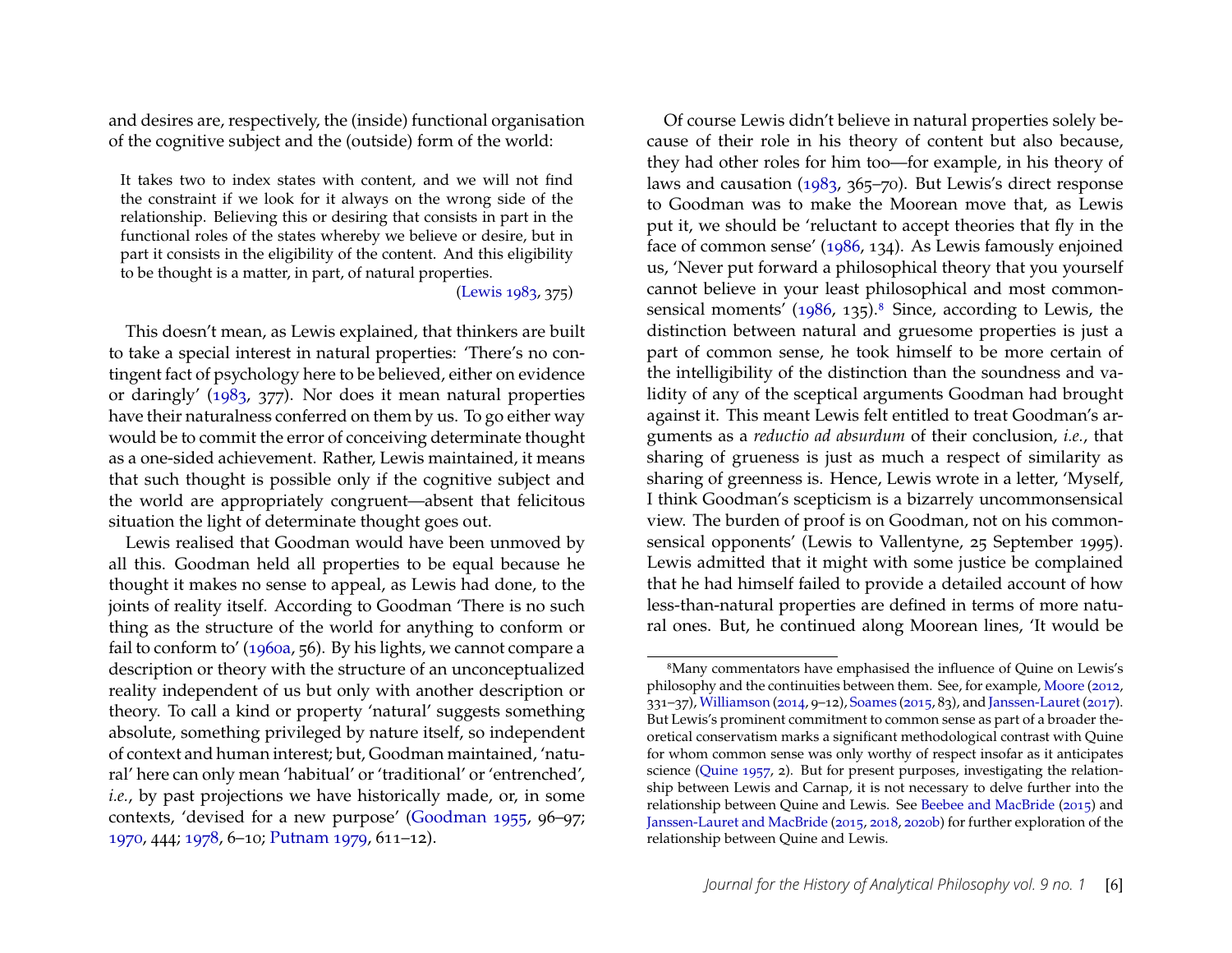nice to have a developed theory of disjunctiveness of properties, but it is not obligatory to present such a theory before we are entitled to draw the distinction—exactly as it is not obligatory to present a developed theory of felinity before daring to distinguish cats from dogs'. Lewis also appreciated that Goodman would be unmoved by Lewis's appeal to common sense. As he wrote in another letter, 'Stubbornly, proudly, he [Goodman] follows where argument leads, and if it leads into a most ghastly reductio, he has the courage to press on' (Lewis to Devitt 27 February 1991). Nevertheless, Lewis continued, 'That's in some ways an admirable madness—virtue carried to excess—but of course it's madness still. To understand is not to forgive. Whatever the explanation, what we know best is that something has gone terribly wrong'.

Whether, saying this, Lewis was being fair to Goodman is another matter. One recurrent theme of Goodman's philosophy is that what counts as the same for us is constantly in a process of 'reweighting' or 'reordering' or 'reshaping' as our tradition evolves in response to our shifting needs and interests [\(Goodman](#page-30-10) [1978,](#page-30-10) 17, 138–39). So Goodman would have held that Lewis's brand of philosophical conservativism makes no sense because there is no stable body of common sense theory committed to a univocal distinction between natural and less than natural properties whose inherited credence establishes a burden of proof in its favour.

It is not necessary for us to resolve the dispute between Lewis and Goodman over natural properties because our present purpose is not to adjudicate between them but the historical one of clarifying the relationship between Lewis and Carnap. And we now have enough of Lewis's philosophical system on the table to appreciate how very far apart metaphysician Lewis and anti-metaphysician Carnap truly were. Carnap sought to overcome traditional metaphysics by showing its claims to be either pseudo-statements, or, if genuine statements, only internal ones whose truth-values are to be settled according to the rules of the linguistic framework we've adopted, where it is a matter of pragmatic choice which linguistic framework we adopt. Lewis, of course, asserted the reality of possible worlds, didn't take this merely to be a consequence of the rules of the language he'd adopted, and took his assertion to mean more than affirming the 'efficiency' of a linguistic framework. But even this description of their differences underestimates the distance separating them. Lewis argued that it is impossible to understand thought and language—which he conceived as a conventionally orchestrated medium for the expression of thought—unless a metaphysics is presupposed of a system of natural properties whose existence and nature is fixed independently of how we think and talk, properties which 'carve reality at the joints' thereby furnishing a worldly source of determinate content. So, for Lewis, there's no avoiding metaphysics or holding metaphysics at arm's length by eschewing 'pseudo-statements', or distinguishing 'internal' from 'external questions', or 'semantic ascent', because neither thought nor any language makes sense as unalloyed metaphysically-neutral media of representation. Antimetaphysics of Carnap's kind makes no sense from Lewis's point of view because, for Lewis, to think determinately is to think in ways that correspond (to some significant degree) to the joints in nature itself.

The historical irony is that the metaphysics whose endorsement placed Lewis at such a remove from anti-metaphysician Carnap, is akin to the metaphysics of intentionality which Lewis found in Carnap's *Aufbau*. The immediate evidence for this claim comes from a letter Lewis wrote to Bricker, who was formerly Lewis's student. Bricker had effectively suggested combining Lewis's doctrine that natural properties are required to explain the possibility of determinate thought with the Frege-Russell doctrine that universality is a defining mark of logic [\(Frege 1893,](#page-29-9) xv). Since, at least according to Lewis, naturalness is presupposed by *any* kind of (determinate) description of reality, it follows that there's an important sense in which the notion of natu-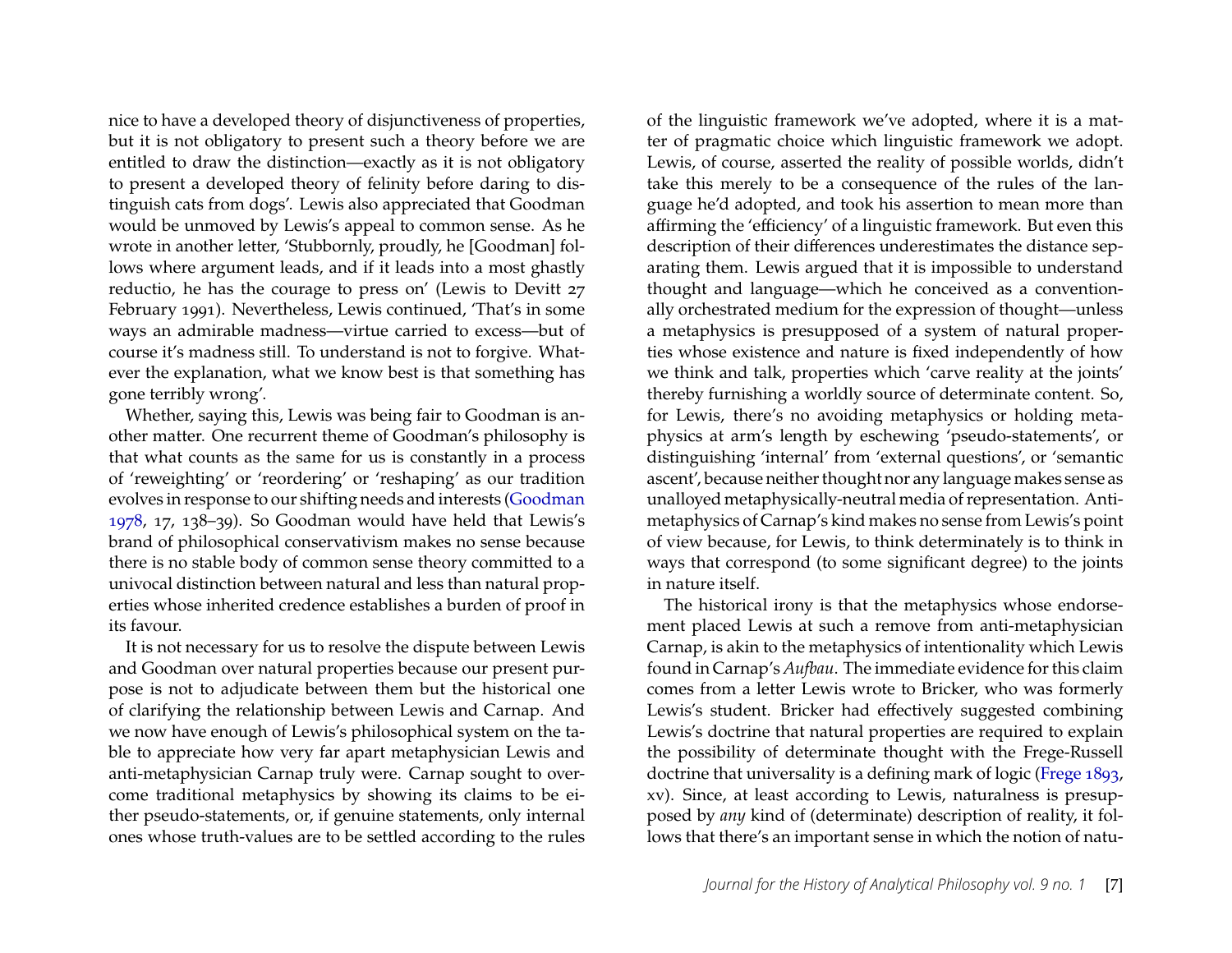ralness is universal because nothing can be described without assuming it; hence, naturalness is a part of logic. Lewis responded to Bricker's suggestion, 'Naturalness "a part of logic". Is this swift remark meant to echo the *Aufbau*, last paragraph of section 154 (also swift)? Whether or not you had it in mind, I suggest citing this little-known passage. It's part of why I admire Carnap much more as a metaphysician than as an anti-metaphysician' (Lewis to Bricker, 1991, 6 April 1992).[9](#page-8-0)

We can at least surmise from this letter that Lewis interpreted Carnap as having embraced or come close to embracing the notion of naturalness which informed Lewis's own scheme, Carnap holding moreover that naturalness is a part of logic. Since Lewis did not himself deem naturalness a part of logic, what Lewis appears to be saying is that he admired Carnap as a metaphysician because of what they had in common, assigning a significant role to naturalness.

Without bringing to bear the text of the *Aufbau* itself, Lewis's brief comment doesn't convey much else. But Lewis had been a close reader of the *Aufbau* in his youth, devoting one of his earliest publications, 'Policing the *Aufbau*' [\(1969\)](#page-30-15), to a partial defence and upgrade of Carnap's work, a paper written during his time at UCLA before he went to Princeton—indeed written whilst Carnap was still alive and an emeritus professor at UCLA.

Delving into the text of *Aufbau*, I will argue, Lewis's comment can be seen to reflect an intelligent and perceptive reading of Carnap's work.

A caveat: I don't mean to imply thereby that Lewis had kept up with the great boom in publications devoted to the historical Carnap that had begun in the 80s. Lewis's only publication that explicitly engages with Carnap's text, 'Policing the *Aufbau*', reflects Nelson Goodman's influence on the early Lewis, as indeed the later Lewis confirmed [\(Lewis 1998,](#page-30-16) 4). This is hardly surprising since, whilst a graduate student at Harvard, Lewis had taken Goodman's course at Brandeis on *The Structure of Appearance* [\(1951\)](#page-29-10), a work in which Goodman provides both a commentary on the *Aufbau* and an alternative system inspired by it (Lewis to Smart, 16 February 1965). As Goodman had done, Lewis engaged in 'Policing the *Aufbau*' with the *Aufbau* as a going philosophical concern rather that as something philosophically antiquarian. And this remained Lewis's mode of engagement with Carnap in his later reflections. It is at any rate apparent that Lewis hadn't been keeping up with the latest literature on the *Aufbau* when he wrote his letter to Bricker in 1992. By the early 90s, section 154 of the *Aufbau*, which Lewis recommends in his letter, so far from being 'little-known' as Lewis called it, had become well-known amongst Carnap commentators and its perceived failings notorious—a symptom of the fact, it had become widely recognised, that the *Aufbau* was philosophically dead in the water.

## **3. Goodman, Early Lewis, and Carnap's** *Aufbau*

The declared aim of the *Aufbau* is to establish a 'constitutional system' ('Konstitutionssystem'), which shows how all objects can be constructed from certain basic ones.[10](#page-8-1) Carnap explains

<span id="page-8-0"></span><sup>9</sup>In *Aufbau* §154 Carnap introduces the concept of 'founded, relation extensions' as 'relation extensions which correspond to experienceable, "natural relations"'. The relevant passage from the final paragraph of §154 to which Lewis draws Bricker's attention reads, 'The concept of foundedness is *undefinable*. It cannot be derived from constructed concepts, since it is the most fundamental concept of the constitutional system. It also cannot be derived from the (customary) basic concepts of formal logic. On the other hand, it does not belong to any definite extralogical object domain, as all other nonlogical objects do. Our considerations concerning the characterization of the basic relations of a constitutional system as founded relation extensions of a certain kind hold for every constitutional system of any domain whatsoever. It is perhaps permissible, because of this generality, to envisage the concept of foundedness as a concept of logic and to introduce it, since it is undefinable, as a *basic concept of logic'*. I consider this passage further in Sections [5](#page-14-0) and [6](#page-16-0) below.

<span id="page-8-1"></span><sup>10</sup>In his 1966 translation of the *Aufbau*, Rolf George followed Goodman's practice in *The Structure of Appearance* [\(1951\)](#page-29-10) of using the technical term 'con-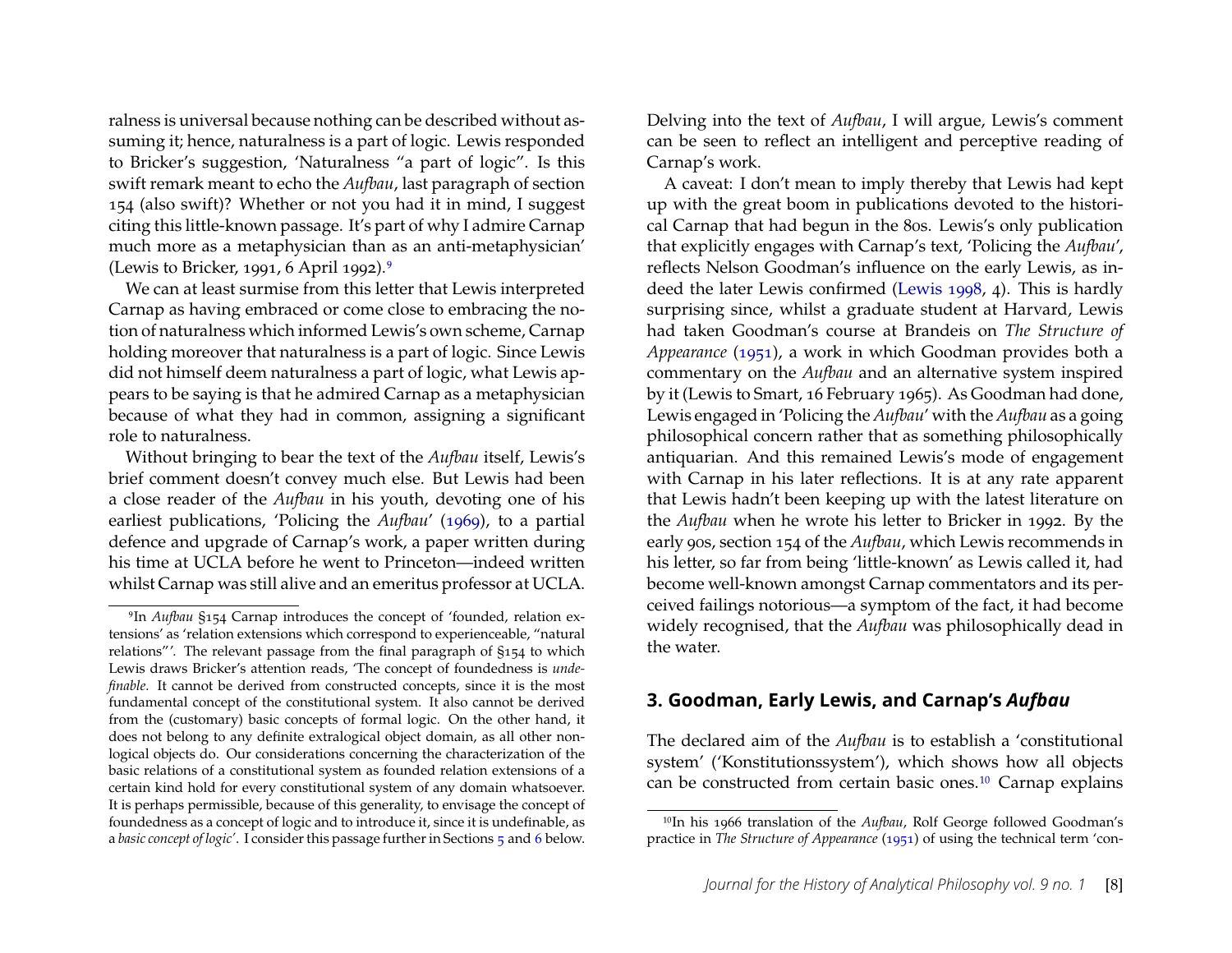'constitution' in terms of reduction, where an object is reducible to one (or more) other objects if every statement about the former can be transformed into a statement about the latter. So, in a constitutional system, all objects are reducible to the basic ones. In the *Aufbau* Carnap concentrated upon developing a phenomenalistic system, an 'autopsychological' one, where the basic objects are momentary cross-sections from one's stream of experience which bear to one another the basic relation: recollectionof-similarity. Carnap intended his phenomenal construction to eventually cover all of science but only the lower steps of the construction are worked out in any detail.

Even though he recognised the veracity of alternative constitutional systems and briefly sketched a physicalist one, his phenomenalistic system had an especial significance for Carnap, namely that 'it not only attempts to exhibit, as any system form, the order of the objects relative to their reducibility, but that it also attempts to show their order relative to *epistemic primacy*' [\(1928a,](#page-28-4) §54). Because Carnap intended his system to recapitulate the epistemic order in which objects are recognised, he conceived his basic objects as whole experiences, because they are what is given to us first of all: 'we have to proceed from that which is epistemically primary, that is to say, from the "given", *i.e.*, from experiences in themselves in their totality and undivided unity' [\(1928a,](#page-28-4) §67).

To construct replacements for the constituents of experiences, he developed a method he called 'quasi-analysis' [\(1928a,](#page-28-4) §71). Using this method, objects which are pre-theoretically conceived outside Carnap's system as constituents of analysable experiences, for example qualities, are replaced by certain classes of experiences where experiences themselves are taken as un-

analysable units. So, for Carnap, it was vital to establish that qualities conceived as ingredients of experience can be replaced by 'quality classes' whose ur-elements are whole experiences under the basic relation recollection-of-similarity [\(1928a,](#page-28-4) §§108–12). He began by introducing 'part similarity' as the relation which two basic experiences bear to one another if one is recollected-assimilar to the other. Then he defined the notion of a 'similarity circle' as a maximal class of basic experiences, connected pairwise by part similarity, so each member of the similarity circle is part similar to each other—a class which is maximal in the sense that no basic experience outside the circle is similar to every member. Since the members of a similarity circle need not share, intuitively speaking, any one quality, he introduced the more exacting notion of a 'quality class' as a certain class of experiences which belongs to every intersecting similarity circle containing at least half its members. If the underlying basic experiences are reasonably varied then all the members of a quality class have, pre-theoretically speaking, a quality in common. Carnap took this to mean that on condition that basic experiences are reasonably varied, the notion of a quality class captures what is significant about the notion of quality even though basic experiences have no constituents.

Famously Goodman, in the *Structure of Appearance*, argued that the notion of a quality class is still an inadequate replacement for the familiar notion of a quality as it serves in our ordinary descriptions of experience—because circumstances can foreseeably arise in which some experiences belong to the same quality class but informally speaking there is no quality they have in common. This was Goodman's problem of 'imperfect community', circumstances in which experiences form a quality class in virtue of overlapping similarities but lack a quality in common [\(1951,](#page-29-10) 124–26). Consider, for example, *r* which is white, round and hard, *s* which is black, square and hard and *t* which is white, square and soft. They form a similarity class because each of the three is similar to each of the others but, intuitively

structional system' as an English rendition of 'Konstitutionssystem' (Translator's Preface, *xx*). More recently, commentators sensitive to the Kantian and neo-Kantian resonances of the original German have favoured 'constitutional system' as a translation. See [Friedman](#page-29-11) [\(1992,](#page-29-11) 15 n 1), and [Richardson](#page-31-9) [\(1998,](#page-31-9) 6 n 3). Here I follow the latter practice.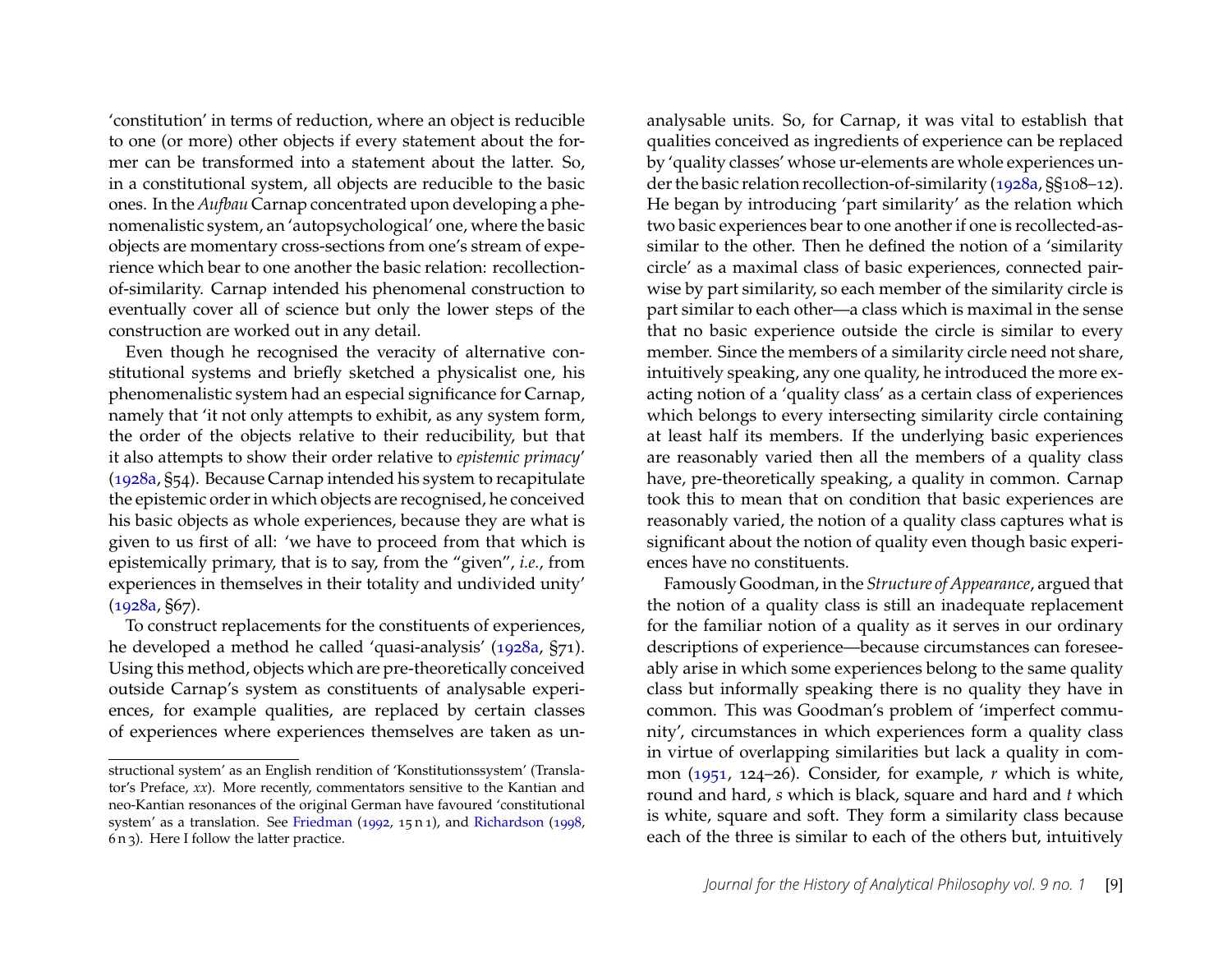speaking, they have no common quality. Goodman also raised the problem of 'co-companionship', circumstances in which experiences form a quality class in virtue of systematic connections between distinct qualities. Suppose that a certain colour only occurs as a 'companion' of another, say a dark blue and a slightly lighter shade of blue always adjacent to one another. Then the experiences in which they occur will form a quality class because each experience in the class is similar to each of the others, but intuitively speaking, more than one colour features in each experience [\(1951,](#page-29-10) 122–24). Given Carnap's definition of 'quality' in terms of 'quality class', whereas the possibility of a circle of imperfect community threatens to generate too many qualities, the possibility of co-companions threatens Carnap with too few. This means that Carnap must rely upon the empirical assumption that such 'unfavourable circumstances' don't ever happen—and, indeed, Carnap had already shown himself willing in the *Aufbau* to make empirical assumptions of this kind to rule out other awkward cases for his account [\(1928a,](#page-28-4) §70). But the likelihood of these unfavourable circumstances ever happening Goodman considered to be by no means negligible. Nonetheless, Goodman didn't think the *Aufbau* a write-off. The potential importance of the *Aufbau* to philosophy, he declared, 'is comparable to the importance of the introduction of Euclidean deductive method into geometry'; the *Aufbau*, he affirmed, cannot 'be relegated to the status of a monument having purely historical interest. Its lessons have not been fully enough learned' [\(Goodman 1963,](#page-29-12) 558).

Lewis evidently felt strongly too that the *Aufbau* wasn't merely an historical monument. In 'Policing the *Aufbau*' he spoke up to defend Carnap. In his 'Intellectual Autobiography', Carnap had responded to the problems Goodman raised in *Structure of Appearances* that, 'I do not think that these inadequacies are as serious and as disastrous as Goodman thinks. It is clear that most of these defects can easily be avoided by using a more comprehensive basis' [\(Carnap 1963b,](#page-28-7) 946). But Lewis took a somewhat

different line in Carnap's defence, emphasising the fact that the *Aufbau* is intended as a 'reconstruction' of our empirical knowledge, so not held to the same standards of exactitude as an 'analysis' but merely a serviceable replacement under actual circumstances. Lewis wrote,

The *Aufbau* is commonly dismissed as a failure because discrepancies would appear under unfavourable circumstances. That verdict is premature. If there are few discrepancies under actual circumstances, the constructed concepts might be just as adequate for science as the familiar ones they approximate and replace. A mere chance of discrepancies is too bad, but not fatal. It would take frequent discrepancies to spoil the construction, by Carnap's own standards. [\(Lewis 1969,](#page-30-15) 3)

Nevertheless, Lewis went on to argue that additional qualifications might be placed upon quality classes to 'help fight the difficulty Goodman calls "imperfect community"' [\(1969,](#page-30-15) 14).<sup>[11](#page-10-0)</sup>

In the *Aufbau* Carnap had defined a 'sense class', intuitively speaking a sense modality such as the visual or the auditory, as a maximal class of quality classes connected by chains of similarity [\(1928a,](#page-28-4) §115). Relying upon a distinction between 'genuine' and 'spurious similarity', Lewis pointed out that a genuine quality class, which isn't merely a class of experiences forming an imperfect community, will belong to a sense class and so be 'genuinely similar' to many other quality classes. But, Lewis observed, a spurious quality class, for example, a mere circle of imperfect community, is likely to be genuinely similar to few other quality classes, adding 'There is no evident reason why it should be more susceptible to spurious similarity than a genuine quality class' [\(1969,](#page-30-15) 16). In light of this, he proposed to define the genuine

<span id="page-10-0"></span><sup>11</sup>Like Carnap's and Lewis's, Friedman's assessment of the situation visà-vis imperfect community and co-companionship is sanguine, 'I think these difficulties may not be as serious as Goodman takes them to be; Carnap [[\(1928a,](#page-28-4) §122)] is quite explicit that his constructions are not fashioned a priori, as it were, but depend on empirical assumptions that may issue in substantial revisions if the system is false' [\(Friedman 1987,](#page-29-13) 541).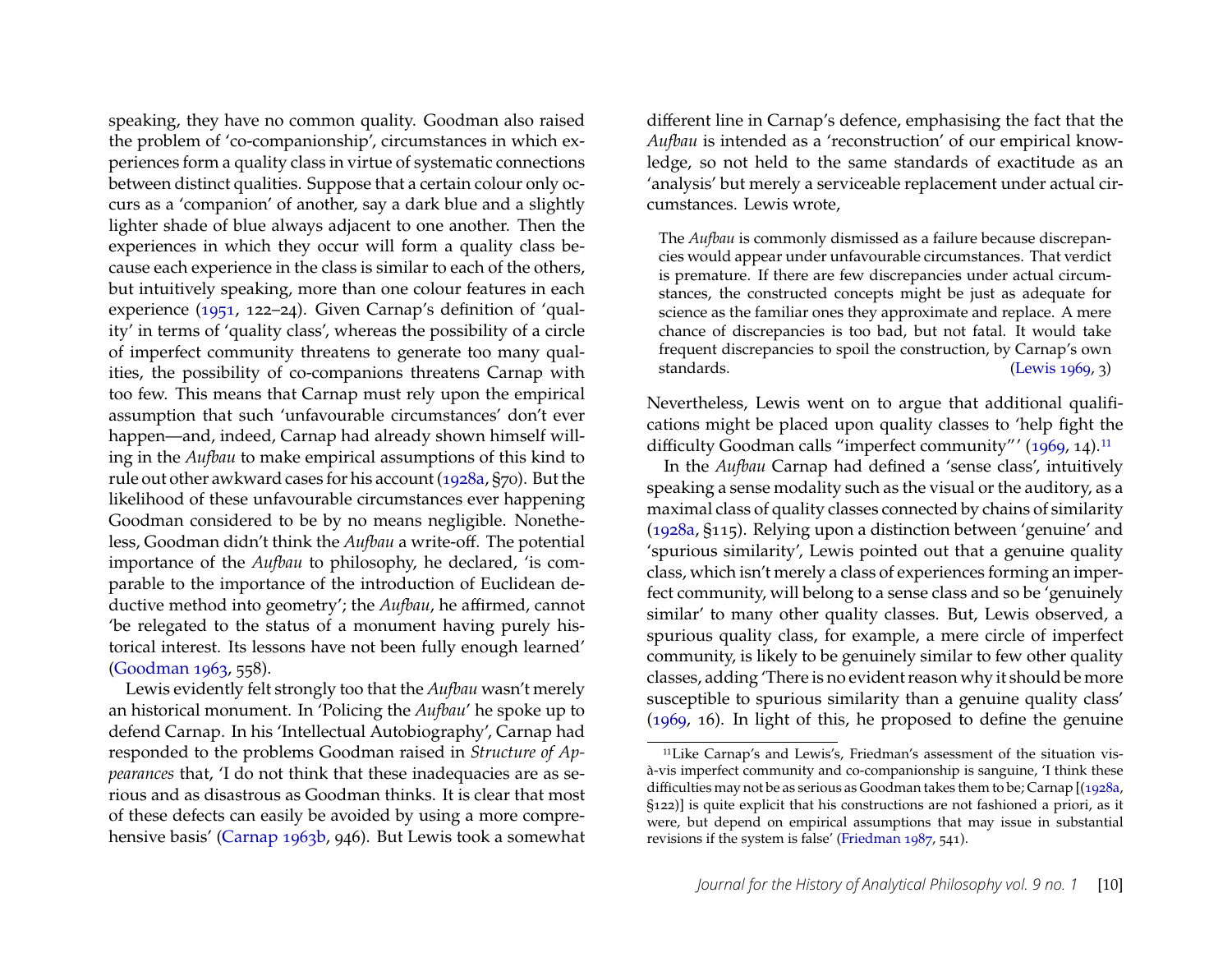quality classes as the ones that remain once the system has been purged of quality classes that are similar, genuinely or spuriously, to only a small number of other quality classes. Lewis conjectured that if the more demanding conditions are met, classes of experiences forming an imperfect community are less likely, hence the prospects more favourable of 'quality class' serving as an adequate replacement for 'quality'.[12](#page-11-0) (In 'Policing the *Aufbau*' Lewis didn't mention the problem of 'co-companionship' presumably because he recognised that separate conditions would need to be imposed to exclude cases of co-companionship).

What's noteworthy for our historical purposes isn't just, that for Lewis it remained, 'an open question whether the *Aufbau* succeeds or fails on its own terms' [\(1969,](#page-30-15) 14). It's that Lewis relied in 'Policing the *Aufbau*' upon a distinction between 'genuine' and 'spurious similarity'. This not only anticipates Lewis's later use of naturalness but tells us something about how Lewis understood the *Aufbau* on its own terms—specifically that the *Aufbau* relies, in Carnap's terms, upon the distinction between 'founded' and 'unfounded' relations (a distinction to be explained in due course).

The more general philosophical interpretation of the *Aufbau* to which Lewis was introduced by Goodman in his 1965 metaphysics class at Brandeis described the *Aufbau* in the following terms: 'It belongs very much in the main tradition of modern philosophy, and carries forward a little the effort of the British Empiricists of the  $18<sup>th</sup>$  century' [\(Goodman 1963,](#page-29-12) 558). But this didn't mean that Goodman read the *Aufbau* as Locke or Hume revived by a dose of modern logic, 'The old idea that philosophy aims at writing the story of the cognitive process had already been abandoned in the *Aufbau*' [\(1963,](#page-29-12) 548). Rather, Goodman continued, the function of Carnap's auto-psychological system

'is not to portray the genesis—either actual or hypothetical—of ideas, but to exhibit interconnections between them. The consideration relevant in choosing elements for a system is thus not primacy in the cognitive process but serviceability as a basis for an economical, perspicuous and integrated system' [\(1963,](#page-29-12) 548– 49). In 'Two Dogmas of Empiricism' [\(1951\)](#page-31-10) Quine had already described Carnap as standing in a line of intellectual descent from Locke and Hume, only more thoroughgoing than them, as 'the first empiricist who, not content with asserting the reducibility of science to terms of immediate experience, took serious steps towards carrying out the reduction' [\(Quine 1951,](#page-31-10) 37). In later works, Quine stuck to this 'phenomenalistic' interpretation of the *Aufbau*, albeit finding naturalistic analogues of Carnap's elementary experiences and the relation of recollected similarity within his own reconstruction of our empirical knowledge [\(1974,](#page-31-11) 16, 136; [1995,](#page-31-12) 15–19). But Goodman's interpretation of the *Aufbau* as bearing especial significance because of its emphasis upon system building takes us in a different direction, indicating a more radical shift in philosophical perspective than Quine ever recognised, a shift which set Carnap apart from Locke and Hume.[13](#page-11-1) But Goodman's interpretation still has the shortcoming of failing to explain why systematic 'interconnections' had become so significant for Carnap's outlook.

<span id="page-11-0"></span><sup>12</sup>Lewis's approach to the problem of imperfect community in 'Policing the *Aufbau*' should be distinguished from the very different suggestion in 'New Work For A Theory of Universals' that the problem might be addressed using a variably polyadic and contrastive primitive of resemblance [\(1983,](#page-30-8) 348).

<span id="page-11-1"></span><sup>13</sup>Famously, Quine argued in 'Two Dogmas' that Carnap's reduction fails in a manner which is fatal for phenomenalism in general, *viz*., that it fails to provide a recipe for eliminating physical vocabulary in favour of the language of sense-experience [\(Quine 1951,](#page-31-10) 37–38; [1969,](#page-31-13) 76–77; [Putnam 1975,](#page-31-14) 19–20). Whilst Friedman acknowledges that Goodman was not party to the anti-phenomenalist consensus to which Quine's criticisms of Carnap gave rise, Friedman also claims 'he [Goodman] does appear to agree, however, that it is in connection with the issue of phenomenalism that the *Aufbau* finds its primary significance' [\(1987,](#page-29-13) 541). But Friedman's impression can't be right in light of Goodman's explicit statement that even the function of the auto-psychological system is primarily the systematic one of exhibiting the interconnections between ideas. See [Cohnitz and Rossberg](#page-29-14) [\(2006,](#page-29-14) 120–21) for further evidence, drawn from Goodman's PhD thesis *A Study of Qualities* [\(1941,](#page-29-15) 96–98) that Goodman didn't interpret Carnap as any kind of foundationalist.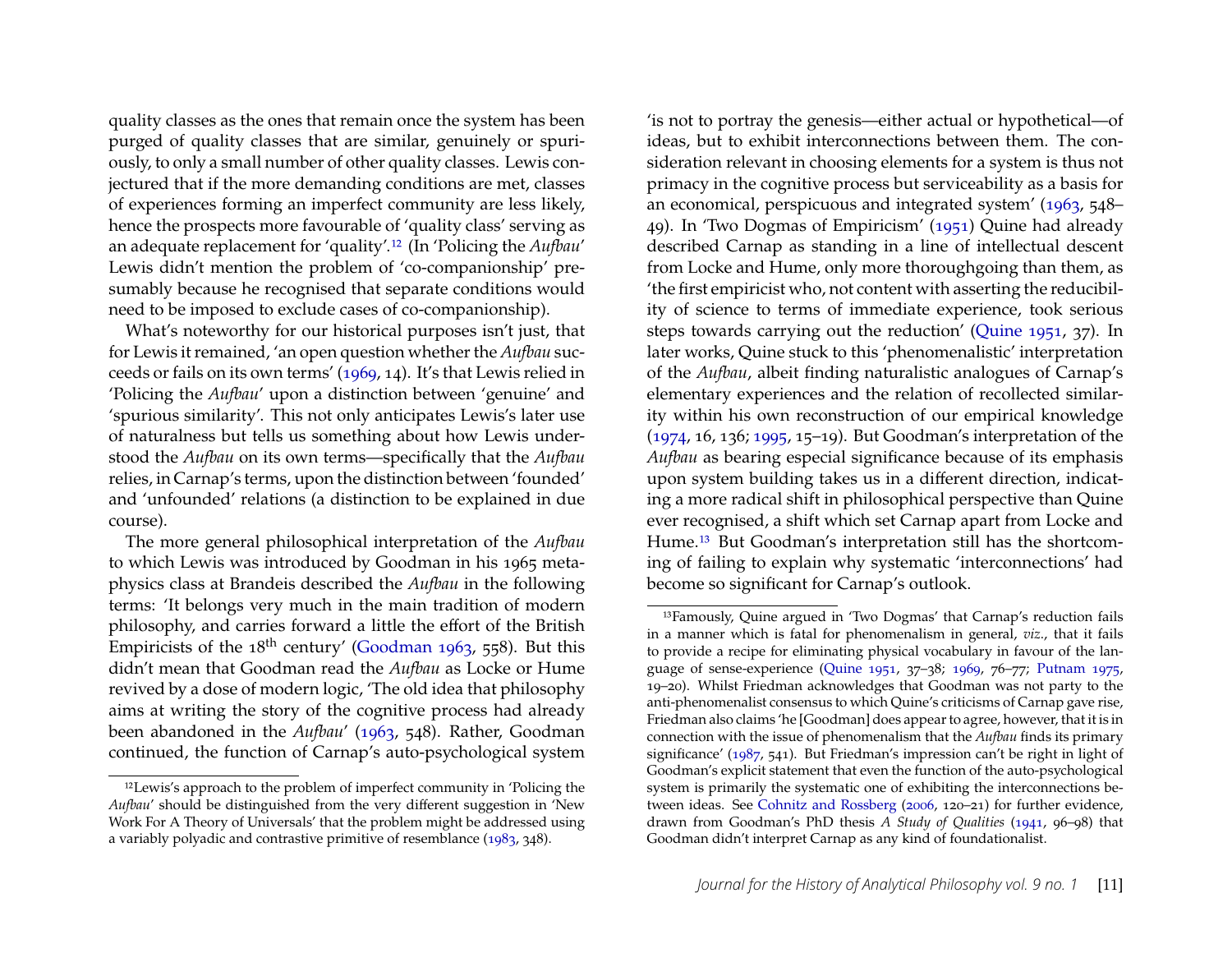This shortcoming was addressed by a shift in Carnap scholarship, owed to Coffa, Friedman, and Richardson, a shift from interpreting the *Aufbau* as an empiricist work in the tradition of Hume in favour of interpreting it as a contribution to a Kantian tradition.[14](#page-12-0) Their reading of the *Aufbau* downplays those passages in which phenomenal reduction takes centre stage, the ones which led to Quine and Goodman interpreting Carnap as more Humean, whilst emphasising those passages in which Carnap dwells upon the relationship between the notions of structure and objectivity, passages they interpret as bearing a Kantian imprint.[15](#page-12-1) Let's go back to the *Aufbau* to see how this works out.

#### **4. Structure and Objectivity in the Aufbau**

In the *Aufbau* Carnap was deeply impressed by the Janus-faced character of knowledge. On the one hand, he recognised that 'all knowledge' has a 'subjective origin' in our experiences. On the other hand, he also recognised that knowledge is knowledge of 'an intersubjective, objective world' [\(1928a,](#page-28-4) §2). By providing a phenomenalistic constitutional system he sought to demonstrate how it is possible for knowledge to be subjective in origin; by constructing all objects from a phenomenal base, Carnap endeavoured to show how all one's knowledge springs from a subjective source, the stream of experience given to one. But to establish that we have knowledge of an 'intersubjective, objective world', as Carnap put it, he also used the constitutional system to demonstrate that our knowledge of objects consists in knowledge of structural relationships which are not only realised in one's own stream of experience but capable of being realised in streams of experience belonging to different subjects.

<span id="page-12-0"></span><sup>14</sup>See [Coffa](#page-28-8) [\(1985;](#page-28-8) [1991,](#page-29-16) 223–39), [Friedman](#page-29-13) [\(1987;](#page-29-13) [1999\)](#page-29-17), and [Richardson](#page-31-9) [\(1998\)](#page-31-9). [Uebel](#page-31-15) [\(2007,](#page-31-15) 42–54) proposes a compatibilist interpretation which finds insights in both the neo-Kantian reading of the *Aufbau* and the more familiar empiricist interpretation offered by Quine. Uebel's compatibilism has considerable plausibility—after all, you can be a follower of both Hume and Kant—although Uebel attributes strong foundationalist notes to Quine's interpretation of Carnap which I doubt reflect Quine's reading of him. Consider, for example, Quine's reflection in 'Epistemology Naturalised' that 'The Cartesian quest for certainty had been the remote motivation of epistemology, both on its conceptual and its doctrinal side; but that quest was seen as a lost cause' [\(1969,](#page-31-13) 74). 'What then', Quine asks, 'could have motivated Carnap's heroic efforts?'. Quine admitted the following as a good reason: 'such constructions could be expected to elicit and clarify the sensory evidence for science, even if the inferential steps between sensory evidence and scientific doctrine must fall short of certainty' [\(1969,](#page-31-13) 74–75). Other interpretations of the *Aufbau*, emphasising different lines of historical lineage to Russell and Husserl, include [Pincock](#page-31-16) [\(2002\)](#page-31-16) and [Carus](#page-28-9) [\(2007,](#page-28-9) 139–84; [2016\)](#page-28-10).

<span id="page-12-1"></span><sup>15</sup>In 'Carnap and Logical Truth', originally written in 1954, Quine traced the following line of connexion between Kant and Carnap. Kant had asked the question 'How are synthetic *a priori* judgements possible?', thinking arithmetical judgements a shining example. But Frege's reduction of arithmetic to logic had forced attention to switch to the logically prior question, 'How is logical certainty possible?'. Quine wrote, 'It was largely this question that precipitated the form of empiricism which we associate with between-war Vienna—a movement which began with Wittgenstein's *Tractatus* and reached its maturity in the work of Carnap' [\(Quine 1963,](#page-31-17) 385). But what Quine has in mind here is not the *Aufbau*, which isn't mentioned by him, but the *Logische Syntax der Sprache* [\(1934\)](#page-28-11) in which Carnap advanced his linguistic doctrine of logical

truth. The *Aufbau* was indeed a station along the way to that later work; in the *Aufbau* Carnap tells us that 'Logic (including mathematics) consists solely of convention concerning the use of symbols, and of tautologies on the basis of these conventions' and that logical symbols do not designate objects but are 'symbolic fixations of convention' [\(1928a,](#page-28-4) §107). But the focus of the *Aufbau* isn't logical truth and its emphasis upon structure isn't there to answer Kant's question about the possibility of synthetic *a priori* judgements but to explain the intersubjectivity of science. Quine's hypothesis about what historically precipitated 'the form of empiricism which we associate with between-war Vienna' seems partial at best. In his [1980](#page-31-18) Immanuel Kant lectures, *Science and Sensibilia*, however, Quine returned to the Kantian question with which he had begun 'Carnap and Logical Truth', describing what he took to be the concern he held in common with Kant, although Carnap isn't mentioned: '"How are synthetic judgments a priori possible?" That was Kant's momentous question, and the *Critique of Pure Reason* was his monumental answer. The question that will be exercising me in my less than monumental series of Immanuel Kant Lectures is a plainer one, but it expresses much the same concern: How, on the strength of the mere sporadic triggering of our sensory receptors, is it possible to fabricate our elaborate theory of other minds and the external world?' [\(Quine 1980,](#page-31-18) 19).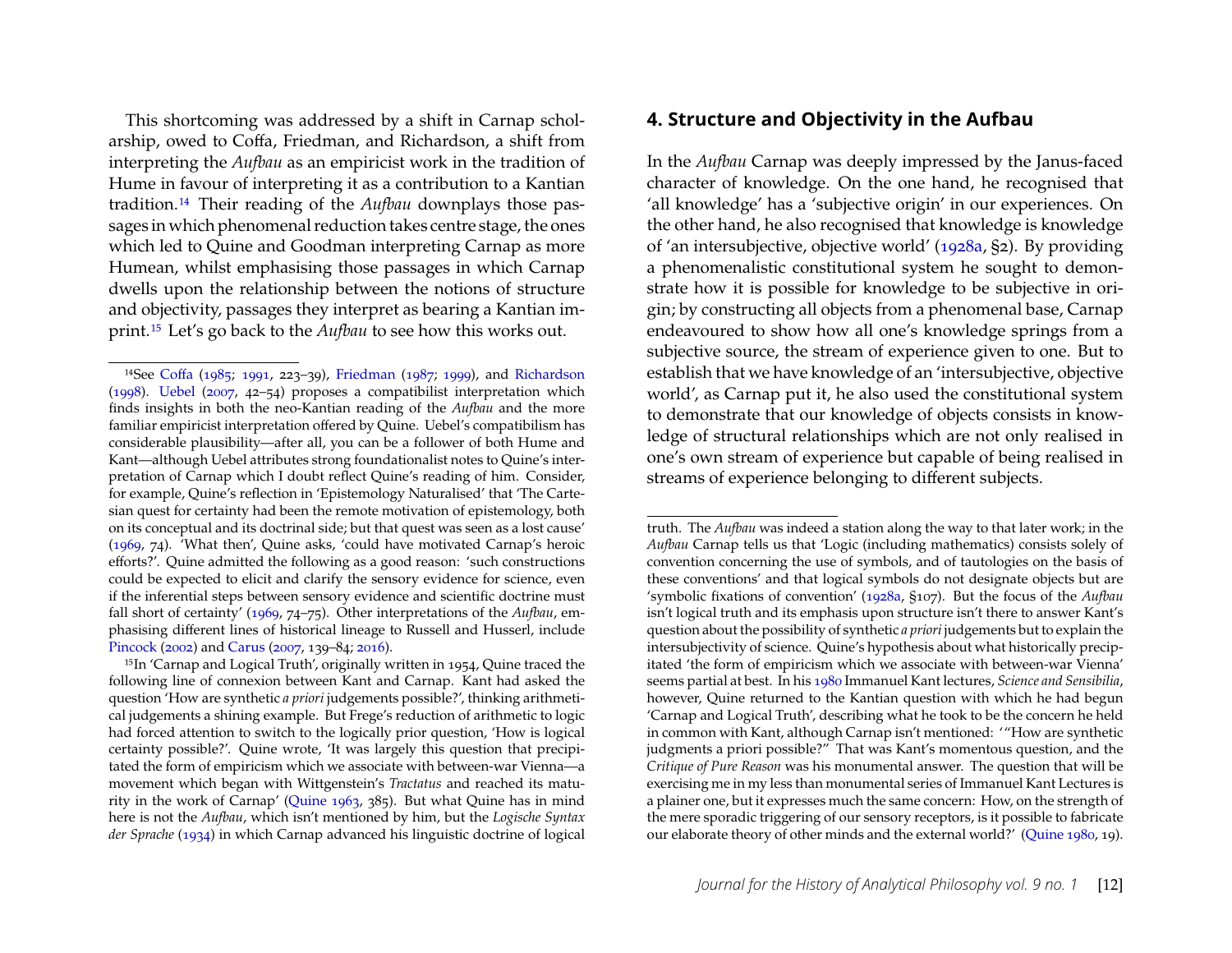Carnap expressed the problem of how knowledge might be objective even though subjective in origin, in the following terms,

Since the stream of experience is different for each person, how can there be even one statement of science which is objective in this sense (i.e., which holds for every individual, even though he starts from his own individual stream of experience)?

#### Carnap answered:

The solution to this problem lies in the fact that, even though the *material* of the individual streams of experience is completely different, or rather altogether incomparable, . . . certain *structural properties* are analogous for all streams of experience.

[\(Carnap 1928a,](#page-28-4) §66)

It is because, Carnap continued, '*science is essentially concerned with structure*' that, '*there is a way to construct the objective by starting from the individual stream of experience'* [\(1928a,](#page-28-4) §66, his italics).

To make good on his proposed solution, Carnap set out to sketch how each scientific statement might be transformed into a purely structural statement in which each name, whether particular or general, for an object is replaced with a structural definite description of the object. A structural definite description identifies an object by its unique position in a structure or network of relationships, thereby obviating any need to ostend material drawn from any individual stream of experience in order to pick the object out. As Carnap explained,

The series of experiences is different for each subject. If we want to achieve in spite of this, agreement in the names for the entities which are constructed on the basis of these experiences, then this cannot be done by reference to the completely divergent content, but only through the formal description of the structure of these entities. [\(Carnap 1928a,](#page-28-4) §16)

Following Russell, Carnap conceived of definite descriptions as analysable in terms of quantifiers and variables, as saying that there is at least one and at most one object in the given domain.

Since Carnap intended general names to be replaced by structural definite descriptions too, Carnap was thereby committed to the programme of eliminating all terms standing for relations in favour of (higher order) quantifiers and variables.

Carnap's programme to account for the objectivity of scientific knowledge by appealing to a form/content distinction, echoes Kant's use of the distinction between the formal features supplied by the faculty of understanding that structures our experience and the content which is the sensory given. As Friedman explains Carnap's programme, 'Scientific knowledge is objective solely in virtue of its form or structural properties and these properties are expressed through the "places" of items of knowledge within a unified system of knowledge' [\(1987,](#page-29-13) 529). Of course, Kant himself deemed formal logic too weak to furnish a basis for objectivity and he took the questionable step of inventing transcendental logic to remedy the lack. But Kant knew only the 'old logic', whilst Carnap had to hand the far more powerful 'new logic' of Frege and Russell with which to explicate scientific knowledge. By these lights, Carnap is Kant upgraded with the 'new logic', seeking objectivity through higher-order structural descriptions.

The neo-Kantian interpretation of Carnap has the merit of explaining the distinctive significance of Carnap's distinction between the content and form of experience in the *Aufbau*. But it also has the consequence that if Carnap was a neo-Kantian then the *Aufbau* is philosophically dead in the water because of an objection that Carnap himself raised in §153 of the *Aufbau*. Carnap sought to address the objection in §154–55, but if he was a neo-Kantian, his suggestion for a solution is hopeless. This includes the section of the *Aufbau* that Lewis recommended in his letter to Bricker that he cite, §154. To pull together the different threads of the historical narrative, I devote the next section to spelling out Carnap's *Aufbau* objection to himself and his provisional solution.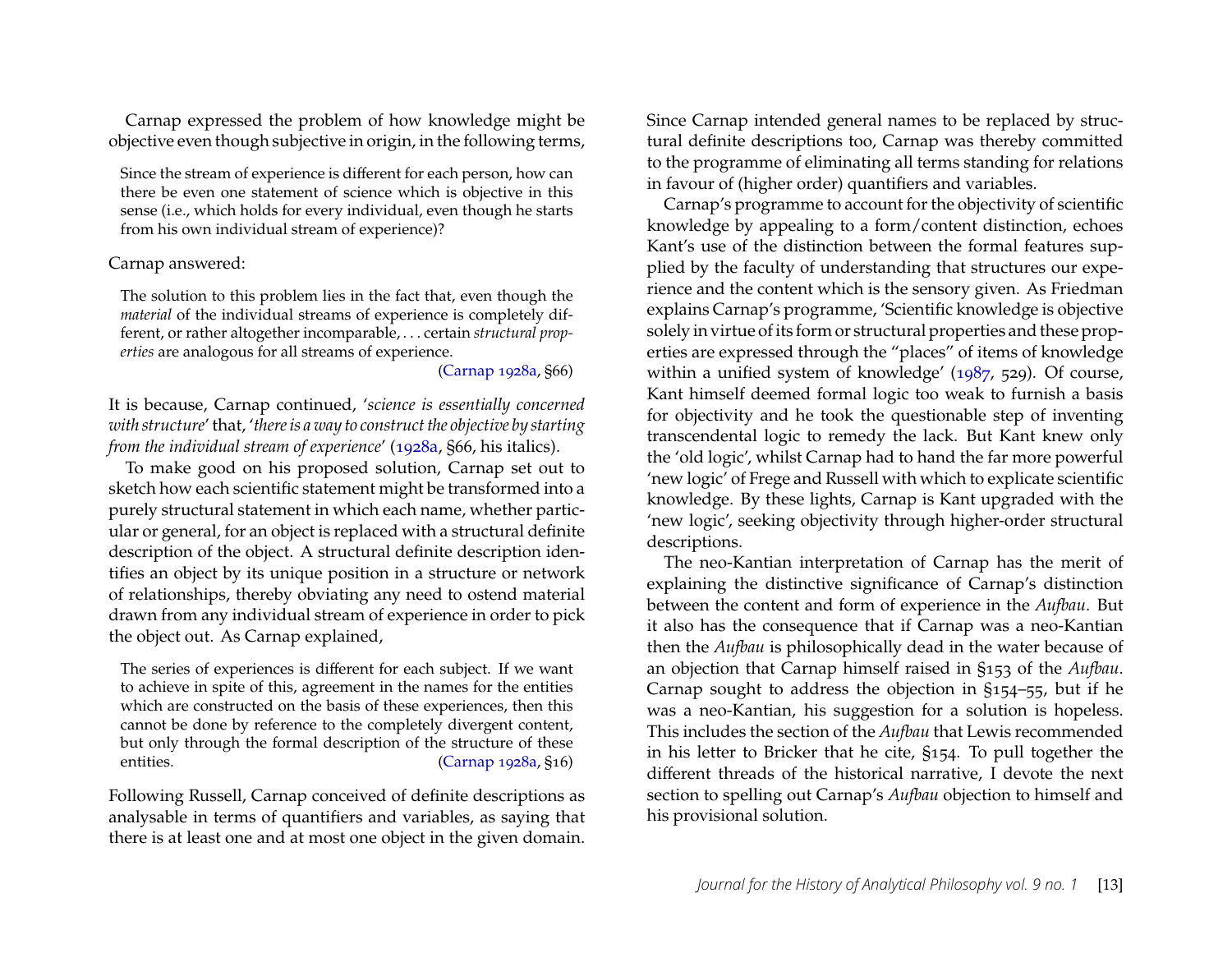## <span id="page-14-0"></span>**5. The Problem of Eliminating the Basic Relations**

Carnap, we have seen, used quasi-analysis to reduce statements *prima facie* about qualities to statements about classes of experiences bearing the relation of recollection-of-similarity. But this leaves one general name still needing to be replaced by a structural definite description if the programme of the *Aufbau* is to be carried to completion: the name of the relation which quasi-analysis in the autopsychological system takes as primitive, recollection-of-similarity itself. So, as Carnap appreciated,

after the constitutional system has carried the formalisation of scientific statements to the point where they are merely statements about a few (perhaps only one) basic relations, the problem arises whether it is possible to complete the formalisation by *eliminating from the statements of science these basic relations* as the last non-logical objects. [\(Carnap 1928a,](#page-28-4) §153)

To solve this problem Carnap initially speculated that recollection-of-similarity may be uniquely identified as the relation which performs the theoretical role of being the basic relation of a constitutional system, in this case a phenomenal system, which succeeds in reducing such-and-such higher-level statements of empirical fact down to a phenomenal base. But as Carnap immediately pointed out, it is inevitable, given (1) the plenitude of relations he recognised, and (2) the character of the constitutional systems he envisaged, that there will be more than one relation fit to perform the theoretical role of being a basic relation for a constitutional system capable of reducing in a certain way such-and-such statements of empirical fact.

Carnap conceived of relations extensionally, hence conceived of the basic relation recollection-of-similarity as determined by a list of ordered pairs of basic experiences. Carnap did so because whilst he conceived questions about how things are correlated by a relation, *i.e.*, 'between which pairs of objects does the relation hold', as genuine, he eschewed questions about the nature or essence of a relation, *i.e.*, 'what it is between the cor-

related objects, by virtue of which they are correlated, as 'metaphysics' [\(1928a,](#page-28-4) §20). Because he conceived of a relation as determined by a list of pairs, Carnap recognised that alongside recollection-of-similarity there are other relations determined, intuitively speaking, by 'arbitrary, unconnected pair lists', which arise from the permutation of basic experiences [\(1928a,](#page-28-4) §154). In fact, Carnap recognised, there are many relations, isomorphic to recollection-of-similarity, determined by the arbitrary pair lists which arise from a one-to-one transformation of the set of basic experiences into itself. But, Carnap continued, constitutional systems only sketch—by design—a structure or network of relationships amongst basic entities. But such a structure or network will be realised not only by a given relation amongst basic entities but by any isomorphic relation. And inevitably there will be a plenitude of such isomorphic relations, arising from the oneto-one transformation of the set of basic experiences into itself.

Carnap's idea to get around this problem was to restrict the supply of relations eligible to be the basic relation of a constitutional system to relations whose extensions aren't arbitrary but consist of pairs which 'have something in common that can be experienced', relations which Carnap describes as 'experienceable, "natural" relations' [\(1928a,](#page-28-4) §154). Carnap introduced the notion of 'foundedness' to describe what was distinctive of experienceable, natural relations but not their isomorphic but arbitrary companions. Because he doubted it was definable in other terms, he introduced 'foundedness' as a primitive. His proposal then was to exploit this primitive to eliminate the one remaining general name ('recollection-of-similarity') in his system in favour of a higher-order definite description of the form: 'the unique founded relation which performs the role of a basic relation in a construction system in which such-and-such statements of empirical fact can be reduced'.

In the *Aufbau*, we have seen, Carnap sought to address the problem of objectivity, which Carnap equates with the intersubjective validity of science, the fact that scientific statements are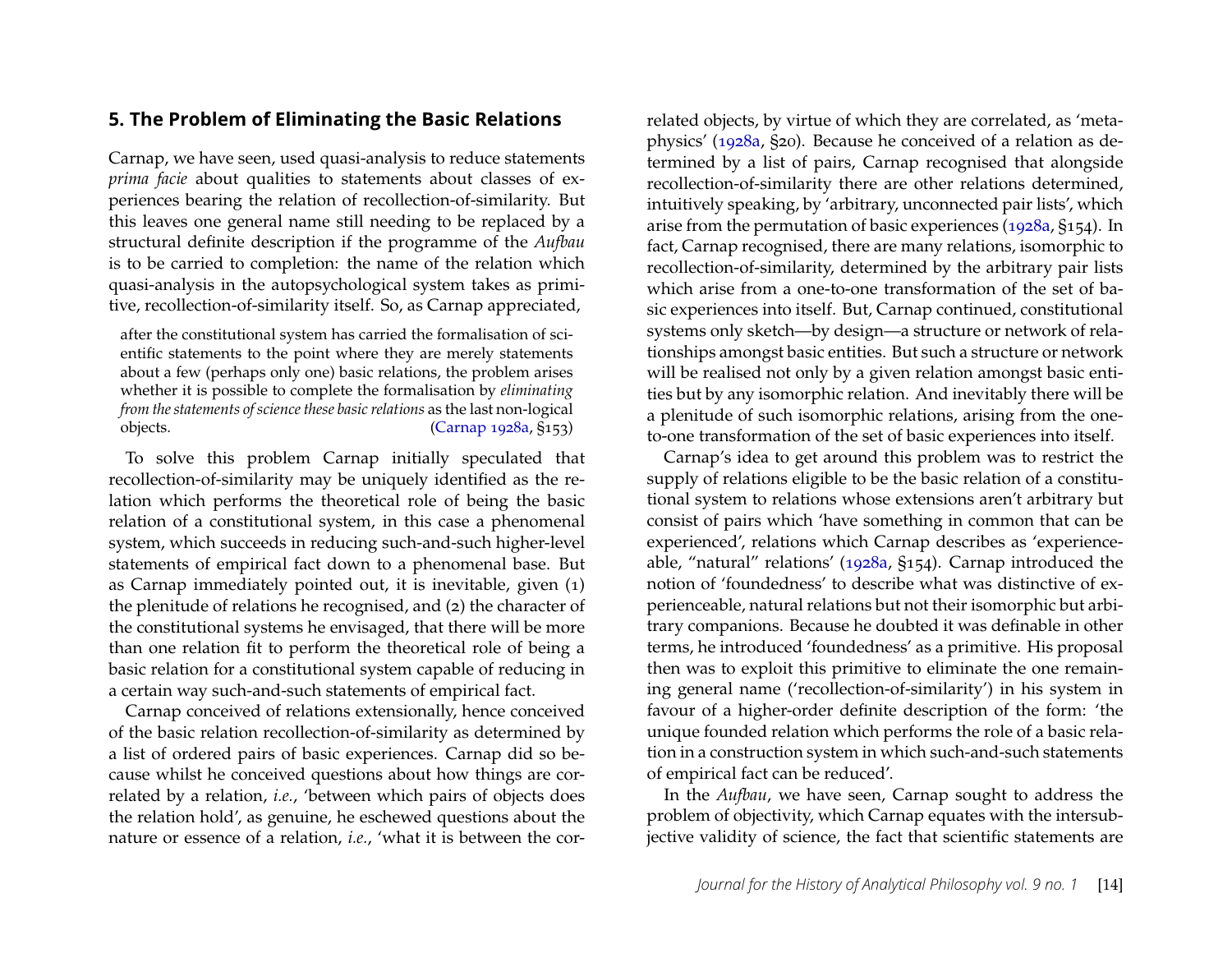capable of being shared amongst different subjects with different streams of experience, by advancing a kind of logicism about science. Of course, this wasn't logicism in the strong sense in which Frege and Russell had advocated logicism about mathematics: that all mathematical statements can be transformed into statements whose vocabulary is exclusively logical, statements which can then be deduced from logical axioms alone. It was rather logicism in the weaker sense that all statements of the relevant class—in Carnap's case, science—be transformed into statements consisting solely of logical vocabulary. Specifically, Carnap sketched how to transform statements of science into statements consisting of quantifiers and variables describing the structure of experience. Logicism about science, in this sense, promised a solution to the problem of objectivity because neither an understanding of logical vocabulary nor the truth or falsity of a structure statement presupposes a grasp of material drawn from any particular stream of experience. But the difficulty, as Carnap pointed out, is that 'foundedness' is not a piece of logical vocabulary: 'it cannot be derived from the (customary) basic concepts of formal logic' [\(1928a,](#page-28-4) §154).

Carnap's response to this difficulty was to argue that 'foundedness' is relevantly similar to the concepts which we customarily take to be logical. Carnap doesn't explicitly note that 'foundedness' is a second-order predicate, but it is important to be clear about this if we're to understand him. The predicate 'founded' isn't used by Carnap as a first-order predicate to describe material drawn from a stream of experience that can only be picked out by ostension from the point of view of a given subject. Rather 'founded' is used by him as a second-order predicate to describe a property of relations. It's a property which can be had by a relation just so long as its extension consists of pairs of basic elements that have the potential to be experienced by a subject as having something in common. It follows that foundedness is a property that can be had by a relation belonging to any domain just so long as it satisfies this condition. Hence, as

Carnap explicitly recognised, foundedness 'does not belong to any definite extralogical object domain, as all other nonlogical objects do' [\(1928a,](#page-28-4) §154). In this respect, 'foundedness' is similar to one paradigmatically logical concept, namely 'generality', the universal quantifier—a second-order predicate which can be applied to any propositional function regardless of the domain from which its arguments are drawn. So, Carnap suggested, in the final paragraph of §154, albeit provisionally, that the concept of foundedness might be introduced as a basic concept of logic because it has some of the generality of application possessed by 'generality' itself. And this is the *Aufbau* passage which Lewis described in his letter to Bricker as 'little known' but 'part of why I admire Carnap much more as a metaphysician than as an anti-metaphysician'.

What did Goodman make of Carnap's invoking foundedness in §154? Goodman does not address the matter directly. But in the *Structure of Appearance*, Goodman put forward, in departure from Carnap, a novel adequacy constraint on constructional definitions that 'the definiens be extensionally isomorphic to the definiendum' [\(1951,](#page-29-10) 12). In a footnote Goodman remarks, 'Carnap, in the *Aufbau* (Sections 10–16, 153–55) discusses at some length a kind of isomorphism much stronger than that in question here' [\(1951,](#page-29-10) 12 n 5). Goodman wrote that he preferred his notion of isomorphism because, unlike Carnap's, his didn't rely upon 'a translation criterion of extensional identity'. In support of this claim, Goodman invoked §35 of the *Aufbau* which reads, 'an object is said to be "reducible" to others, if all statements about it can be translated into statements which speak only about these objects'. This is an extensional criterion insofar as it only permits reductions or definitions of the same object which are extensionally equivalent. By contrast, Goodman's weaker constraint allows for extensionally divergent definitions of a given object so long as the extensions of the different definitions are isomorphic. Goodman was thereby able to accommodate the possibility of extensionally divergent def-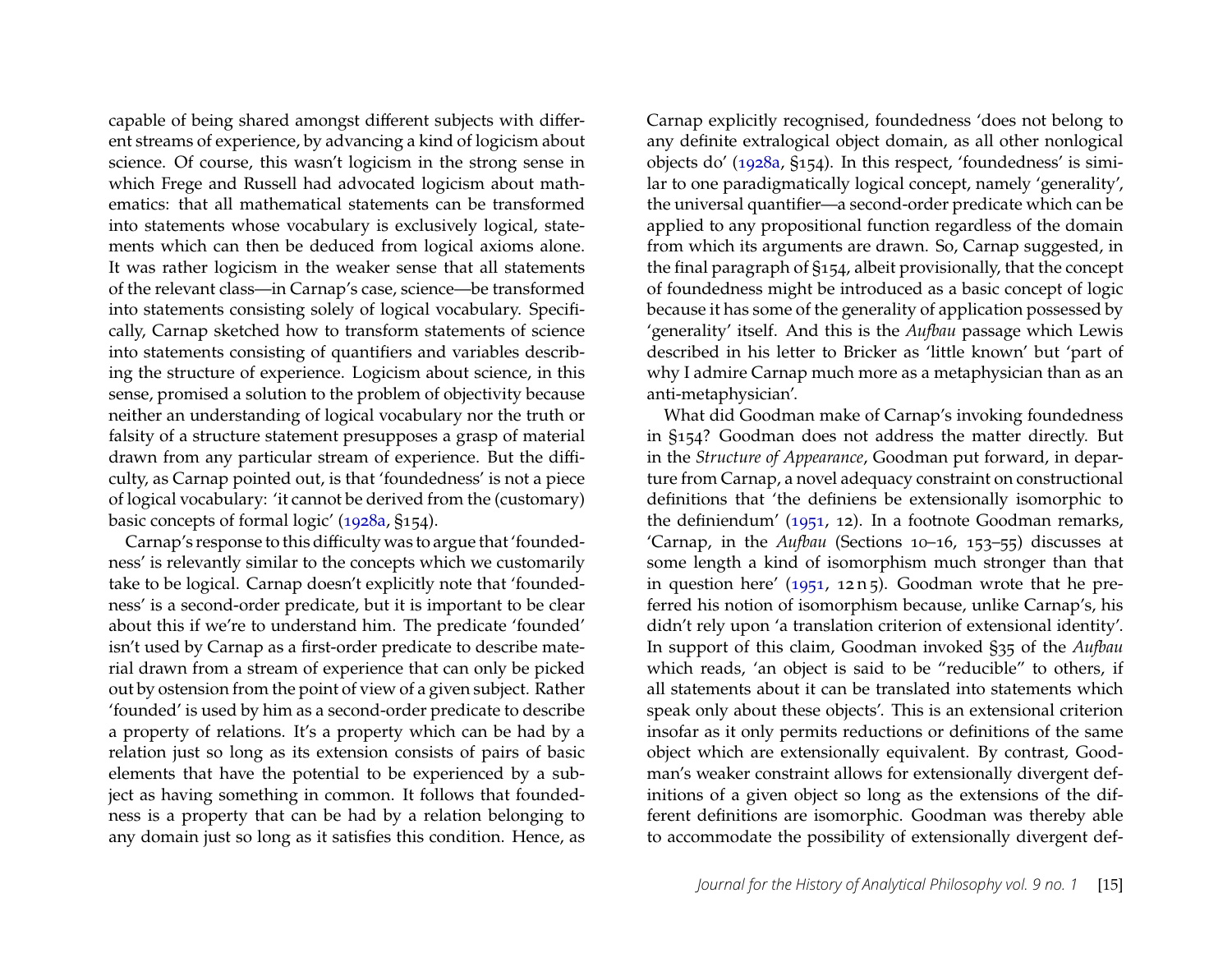initions of geometrical points—because one can define points as constructed from lines or from volumes but the definitions are structurally isomorphic—but Carnap's extensional criterion of reducibility rules this out. From Goodman's point of view then adding the further requirement to Carnap's criterion that the extensions in question be founded extensions is a step in the wrong direction, only making a bad problem worse by making an overly restrictive criterion even more restrictive. The historical irony is that Carnap, as he argued in *Aufbau* §153–55, found the extensional criterion too weak without foundedness whereas Goodman thought it too strong even without foundedness.<sup>[16](#page-16-1)</sup>

#### <span id="page-16-0"></span>**6. Is '***Foundedness***' Logical?**

By the early 90's when Lewis wrote to Bricker, §153–55 from the *Aufbau* wasn't little known but well-known. Since Lewis had studied the *Aufbau* under Goodman, interest in the *Aufbau* had waned until the neo-Kantian reading of Carnap, that came to the fore during the 80s, allowed Carnap scholars to come at that work from a new angle. But the idea that the problem of eliminating the basic relation could be resolved by invoking a new logical concept, foundedness, ran counter to how they conceived of Carnap's neo-Kantianism. So whilst they acknowledged the force of the problem that Carnap raised in §153, *i.e.*, that it was necessary for Carnap's structuralism that even the basic relations be eliminated, they conceived the suggestion of §154, that foundedness is a logical concept, as a mistake on Carnap's part, and saw no other way, even in principle, of eliminating basic relations. Does this mean that the *Aufbau* was always dead in the water, a fatally flawed work? Can we never recover the innocence of Goodman or the early Lewis for whom it remained an open question whether the *Aufbau* succeeds or fails on its own terms?

In this section I argue that Carnap's suggestion that foundedness is logical isn't fatally flawed. Lewis himself didn't conceive of naturalness as part of logic but he was clearly open-minded enough to recommend the passage to Bricker. The reading of the *Aufbau* that I propose enables us to understand both how Lewis thought it was reasonable for Carnap to conceive of foundedness as logical whilst himself considering it part of metaphysics.

Carnap's original motivation for introducing a constitutional system was to secure the objectivity of scientific knowledge whilst acknowledging its subjective origins. To achieve this goal, he aimed to transform the statements of science into statements which describe a structure capable of being realised in streams of experience belonging to different subjects—that was Carnap's neo-Kantianism. But, according to Friedman's influential assessment of the situation, 'experienceable, "natural" relations' can only mean 'relations somehow available for ostension'. Since the *Aufbau* was meant, in Friedman's words, to disengage 'objective meaning and knowledge from ostension', Friedman concludes that the *Aufbau* was 'totally undermined by Carnap's final move'  $(1987, 533).$  $(1987, 533).$ <sup>[17](#page-16-2)</sup>

<span id="page-16-1"></span><sup>16</sup>An alternative (compatible) speculation is that Goodman viewed 'foundedness' as an unwelcome intensional intrusion, which, like notions of meaning or possibility he eschewed as being 'far from clear' [\(1951,](#page-29-10) 5). Remember too that according to the *Aufbau* itself, "*there are no intensional statements. All statements are extensional*" [\(1928a,](#page-28-4) §45). See [Küng](#page-30-17) [\(1967,](#page-30-17) 89–90) for a critique of the *Aufbau* along the latter lines.

<span id="page-16-2"></span><sup>17</sup>See also [Richardson](#page-31-9) [\(1998,](#page-31-9) 88). Friedman has subsequently written, 'I no longer think that this difficulty is such a serious one', suggesting that the availability of a purely logical description of the distinctive topological features of the autopsychological realm will suffice for eliminating basic autopsychological relations after all [\(Friedman 1999,](#page-29-17) 43). But Friedman still thinks there are other 'serious, technical problems' to do with the fact that Carnap's higher-level objects cannot receive definitions which locate them at definite type-theoretic ranks [\(1999,](#page-29-17) 160). *Contra* Friedman, I am doubtful that even if the autopsychological realm has a distinctive topology this really addresses Carnap's problem at *Aufbau* §154 which arises from his holding an abundant conception of relations, *i.e.*, conceiving relations extensionally as 'arbitrary, unconnected pair lists'—because if there are too many relations then the autopsychological realm won't have a distinctive topology.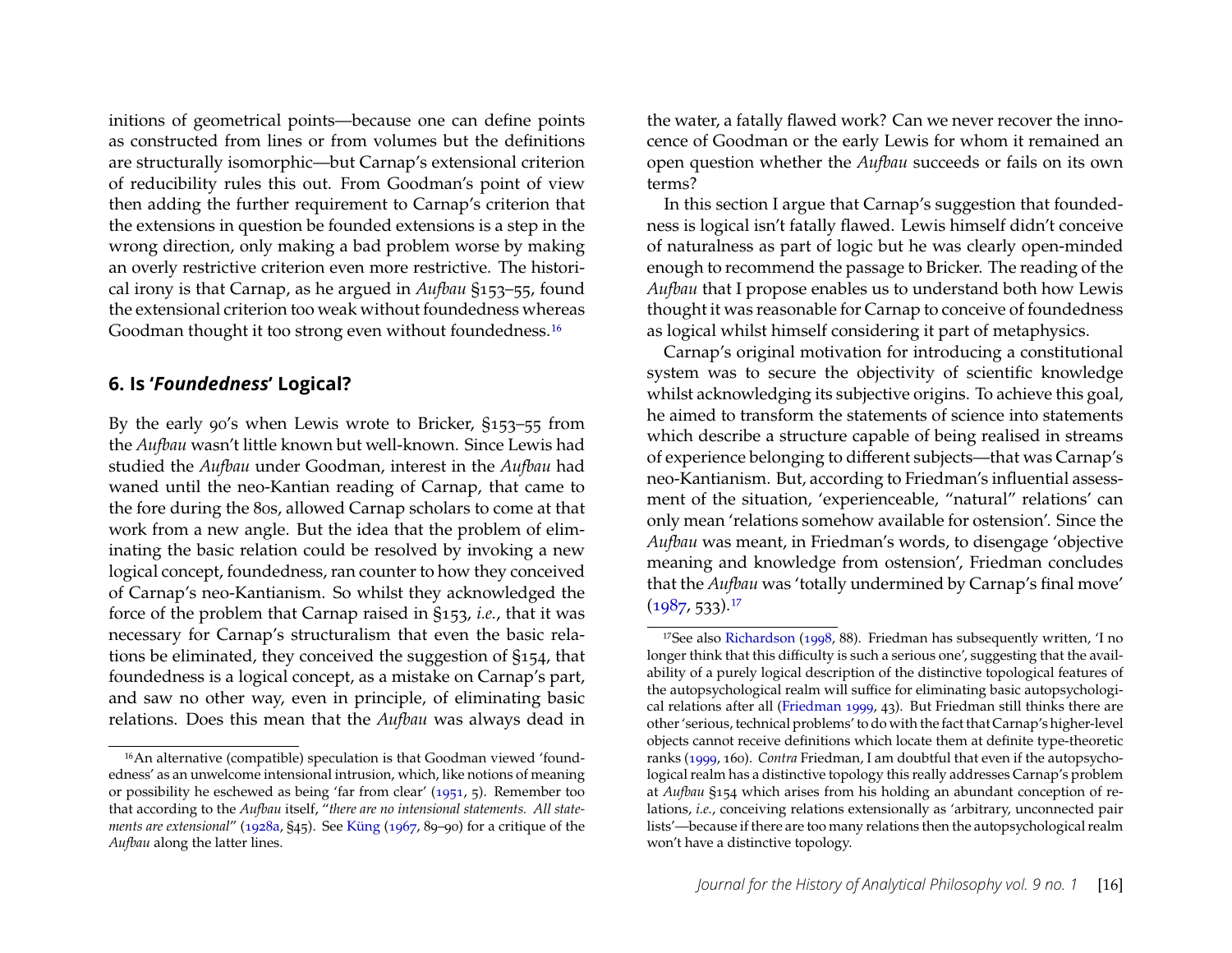What this line of objections fails to take into account is that (1) it was never part of the motivation for the *Aufbau* that objective meaning be disengaged so radically 'from ostension' as Friedman suggests and (2) that 'foundedness' is a second-level predicate. Carnap's significantly more cautious aim was to secure the objectivity of scientific knowledge by demonstrating that science was 'intersubjective': to do so Carnap sought to transform statements of science into descriptions of structures or networks that are capable of being realised in different streams of experience [\(1928a,](#page-28-4) §16). But the intersubjectivity of structure statements isn't undermined by the additional demand that the structures or networks they describe are realised by founded or experienceable relations. This is because 'founded' or 'experienceable' isn't used by Carnap as a first-order predicate to describe material drawn from a stream of experience that can only be picked out by ostension from the point of view of a given subject. Rather 'founded' or 'experienceable' is used by him as a second-order predicate to describe a property of relations. It's a property which can be had by a relation belonging to any stream of experience whatsoever. Hence, *contra* Friedman, restricting basic relations to founded relations—experienceable ones—no whit compromises the intersubjectivity of scientific statements.

The more telling criticism comes from Carnap himself— that 'foundedness' is not a piece of logical vocabulary—to which, as we have seen, Carnap responded that 'foundedness' might be introduced as a new logical concept because, like the universal quantifier, it doesn't belong to any definite extralogical object domain. But, according to Uebel, we cannot take Carnap's suggestion seriously, the analogy between 'foundedness' and 'generality' being too slight to reckon 'foundedness' a logical concept. This is because, Uebel argues, even if it is granted that universality is a mark of logicality, 'foundedness' is far less general than 'generality'. The former, unlike the latter, 'restricts application to intended domains and rules out others; it is no longer a purely formal concept' [\(2007,](#page-31-15) 53). In other words, the former only ap-

plies to a domain of objects which give rise to pairs that can be experienced as having something in common, whereas the latter applies even to domains of objects pairs of which are only ever arbitrary.

Now Uebel is quite right that there is this disanalogy. But it is illuminating for present purposes to appreciate why Carnap in the special context of the *Aufbau*—need not have been moved by this criticism. Carnap headlined the *Aufbau* as an account of how objective scientific knowledge is possible, an account which shows how we can 'advance to an intersubjective, objective world, which can be conceptually comprehended and which is identical for all observers' [\(1928a,](#page-28-4) §20). His basic idea was that scientific knowledge is tantamount to knowledge that structural definite descriptions are satisfied, knowledge which is genuinely intersubjective because the same structural descriptions can be realised in different streams of experience. Carnap initially attempted to put this idea into operation by transforming scientific statements into higher-order definite descriptions from which all non-logical vocabulary had been eliminated. But this attempt was beset by the problem that if all general terms, including general terms for basic relations, are eliminated, the resulting definite descriptions are trivially satisfied because of a surfeit of arbitrary pairs generated by Carnap's extensional conception of relations. Now Carnap's fix was to add the qualifying rider that the higher-order descriptions into which scientific statements are transformed be descriptions of founded relations. It's a consequence of this outlook that non-trivial scientific knowledge which is capable of being shared amongst different subjects is only possible if there are founded relations. In a domain from which founded relations are absent, non-trivial scientific knowledge cannot get a foothold. So Carnap's foundedness requirement is a universal requirement upon domains about which non-trivial thought capable of being shared amongst different subjects is possible and this provides a principled motivation for Carnap's conceiving 'foundedness' as logical even though it is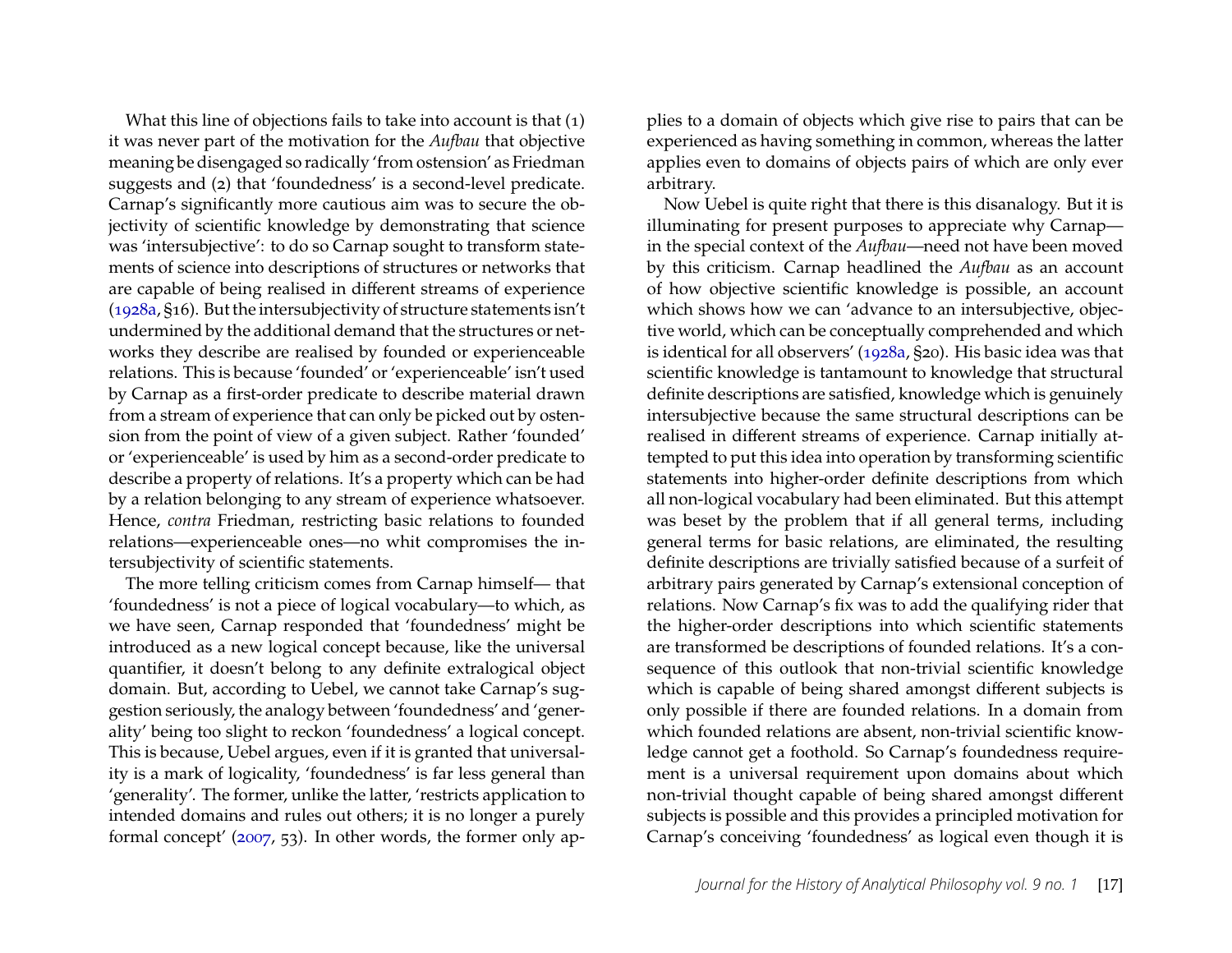less general than 'generality'. This means that from the point of the view of the *Aufbau*, the notion of 'foundedness' is no less logical than the notion of 'number' was for Frege—because Frege held 'number' to be a logical notion in virtue of applying to everything thinkable and by thinkable Frege, like Carnap, also meant shareable.[18](#page-18-0)

Reflection upon the significance of Carnap's autopsychological system takes us to a similar destination. Carnap was clear that this system wasn't meant to represent 'the syntheses or formations of cognition, as they occur in the actual process of cognition . . . with all their concrete characteristics' [\(1928a,](#page-28-4) §54). Nonetheless, Carnap meant his autopsychological system to reflect the epistemic order and he intended to show, using the system, how it is 'possible to advance' from 'the subjective origin of all knowledge', basic experiences, to an 'intersubjective, objective world, which can be conceptually comprehended and which is identical for all observers' [\(1928a,](#page-28-4) §2). Crucial to Carnap's account of how this advance is possible was the reconstruction of scientific claims as structural definite descriptions which are capable of being shared amongst subjects having different streams of experiences. But, as Carnap also argued, if these statements are to be non-trivially satisfied, they must be statements about founded relations. So, by Carnap's lights, the advance to knowledge of an intersubjective world, identical for all observers, is only possible if there are founded relations. So, from Carnap's point of view, 'foundedness' is required for the possibility of our having knowledge of an objective world, *eo ipso* for our having

determinate (non-trivial) thoughts which are intersubjectively available—because foundedness plays an indispensable role in his solution to the problem of objectivity as he saw it.

#### **7. Is '***Foundedness***' Metaphysical?**

All this gives us insight into why Carnap was willing to countenance the concept of foundedness as logical and why Lewis was right to see a more than casual connection with the idea that naturalness is logical—because, by Lewis's lights, naturalness is a prerequisite of determinate thought too. It remains a further question what sense if any it was appropriate for Lewis to describe Carnap's appeal to foundedness as metaphysical. Because 'metaphysics' is used in various senses, as Carnap himself reflected in the *Aufbau*, the answer to such a question 'depends entirely on what is meant by "metaphysics"' [\(1928a,](#page-28-4) §182).

So if Carnap did stray across the boundary line from science into metaphysics by introducing 'foundedness' into his system, then in what sense of 'metaphysics'? In the present context, it's important to distinguish between the following questions about Carnap's *Aufbau*. Did Carnap stray across the line in some sense Lewis recognised as metaphysical but Carnap didn't? Or in some sense of metaphysical that Carnap recognised but Lewis didn't? Or, more strongly, did Carnap stray over in some sense that both he and Lewis recognised? There would be interest in positive answers to the first two questions but I will argue that it's the third that merits a positive answer. Had (*Aufbau*) Carnap heard Lewis's Behrman acceptance speech or read Lewis's letter to Bricker, (that) Carnap would not have felt Lewis was talking past him.

Carnap admitted that, 'if it were found desirable to call "metaphysics" what we have called "basic science" or "cosmology", we should be perfectly agreeable and consequently would have to call metaphysics too, a science' [\(1928a,](#page-28-4) §182). But, of course, when Carnap expressed his own desire to steer clear of meta-

<span id="page-18-0"></span><sup>18</sup>As Frege famously maintained in his *Grundlagen der Arithmetik* [\(1884,](#page-29-18) §14), although he later abandoned the view in the aftermath of the discovery of Russell's Paradox. Of course, Carnap, by contrast to Frege, never endorsed the doctrine that numbers are logical objects. Carnap preferred the view that number words can be analysed in terms of quantifiers. See Carnap's 'Die alte und die neue Logik' [\(1930,](#page-28-12) 21). But the fact that Carnap didn't ever hold Frege's doctrine that numbers are logical objects, doesn't take away from the further fact that the notions of 'foundedness' and 'number' bear a common connection to objectivity in the philosophical doctrines of both authors.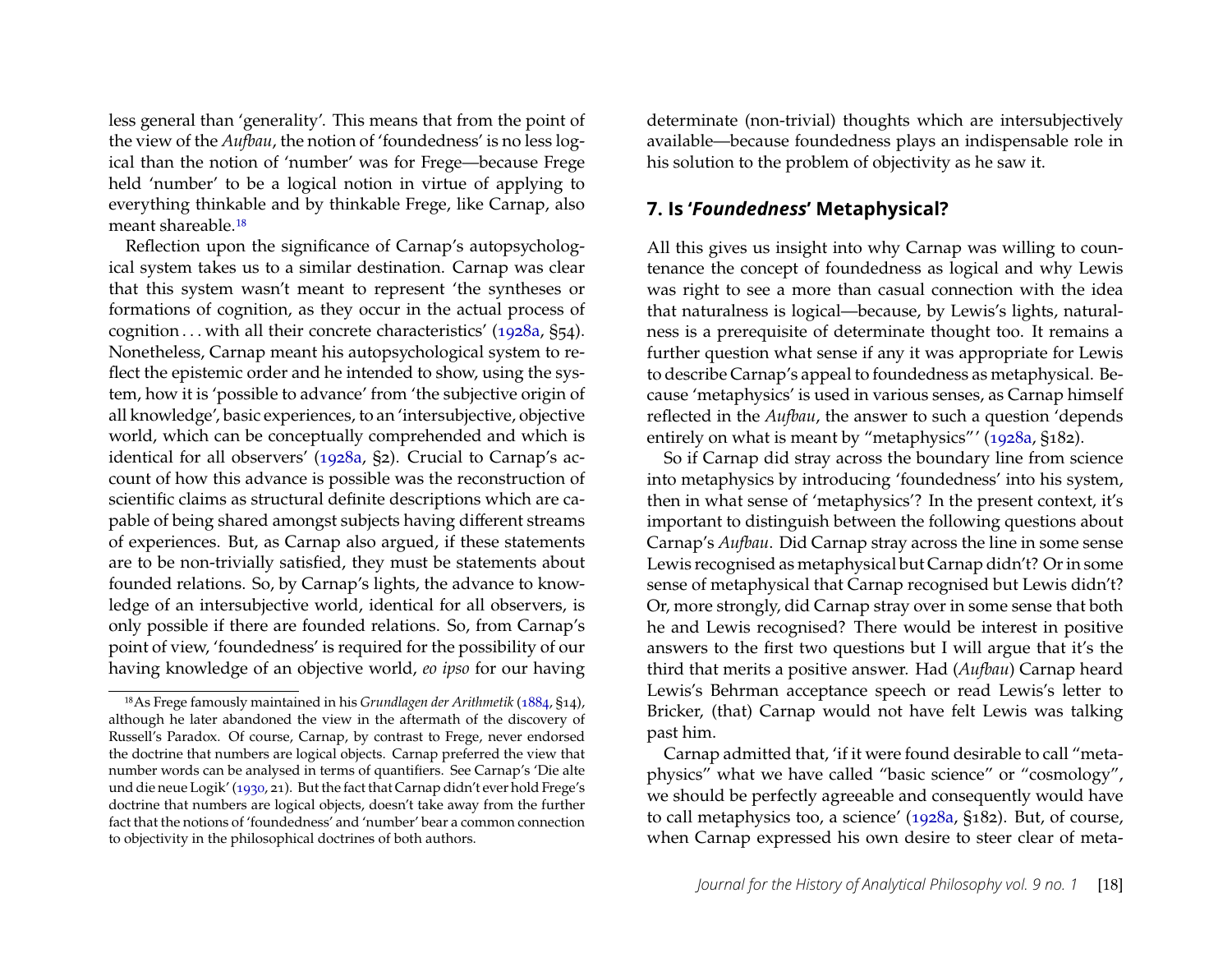physics, his target notion of metaphysics was a different one, namely what he characterised as 'the extrascientific domain of theoretical form'. He gave especial prominence to what he took to be a decisive argument for the conclusion that the concept of reality 'in the sense of independence from cognizing consciousness' does not belong 'within (rational) science, but within metaphysics' [\(1928a,](#page-28-4) §176).<sup>[19](#page-19-0)</sup> Here's the argument. Carnap had diagnosed that this concept is essential to articulating how, for example, the schools of realism and subjective idealism differ. He noted that whereas, for example, realists hold that physical objects are real, *i.e.*, independent of the cognizing subject, subjective idealists hold that thinking subjects are real but physical objects aren't. But, he argued, this 'concept of reality cannot be constructed in an experiential constitutional system' [\(1928a,](#page-28-4) §176). Carnap took the concept definable within his constitutional system nearest to the concept of independence from a cognizing consciousness to be the following: 'an act of volition which aims at a change of the object does not result in such a change'. But, he argued, the latter concept cannot be an adequate substitute for the former in the debate between realists and subjective idealist. It doesn't follow from the fact that something fails to satisfy the latter concept that it fails to satisfy the former. Witness the fact, Carnap pointed out, that the realist thinks there are physical objects which we can hold in our hands, objects which can be changed by an act of violation, but she/he doesn't think that such objects aren't real. Nor does it follow from the fact that something does satisfy the latter concept that it does satisfy the former. Witness the fact that the subjective idealist thinks there are physical objects which we cannot change—Carnap's example: 'a crater in the moon'—but she/he still denies reality to them. Carnap was confident that no other concept definable within his constitutional system or any other constitutional system would fare any

better as a reconstruction of the concept of reality in the sense of independence from a cognizing consciousness. So, because he assumed that the field of rational science is exhausted by what is expressible in a constructional system, Carnap concluded that the concept of reality in the sense of independence from a cognizing consciousness was a 'nonrational, metaphysical concept' [\(1928a,](#page-28-4) §176).

Carnap eschewed this 'metaphysical concept of reality', speculating that it belonged to 'the area of myth, which stands between science and art' [\(1928a,](#page-28-4) §182). Carnap acknowledged that there are certain claims made by realists and idealists that can be accommodated by his reconstruction of science—that, for example, physical objects can be distinguished from hallucinatory ones (realism) or that 'construction theory and subjective idealism agree with one another in the claim that statements about object of cognition can, in principle, all be transformed into statements about structural properties of the given' [\(1928a,](#page-28-4) §177). Nevertheless, Carnap continued, what divides these schools cannot be expressed within construction theory, '*They diverge only in the field of metaphysics'* whilst constructional theory '*represents the neutral foundation which they have in common*' [\(1928a,](#page-28-4) §178).

Lewis, however, employed the metaphysical concept of reality without Carnap's misgivings. Lewis summed up his own stance writing, 'I am an old-fashioned analytic metaphysician, in pursuit of hypotheses about what things are the elements of being and about how all else may be reduced to patterns of these elements' (Lewis to Pyke, 17 July 1990). And he took himself to be a defender of 'the realist philosophy we know and love', allowing that even an empirically ideal scientific theory might be false [\(1984,](#page-30-1) 221). Lewis maintained that this kind of realism, which admits the world might not be the way even a fully verified theory says it is, needs the traditional kind of realism that recognises 'joints in the world, discriminatory classifications not of our making', the kind of realism that (recall) Lewis also held to be necessary for the possibility of determinate thought [\(1984,](#page-30-1)

<span id="page-19-0"></span><sup>19</sup>Carnap later defined 'metaphysics' more fully and explicitly than he had in the *Aufbau* as 'the field of alleged knowledge of the essence of things which transcends the realm of empirically founded, inductive science' [\(1959,](#page-28-13) 80).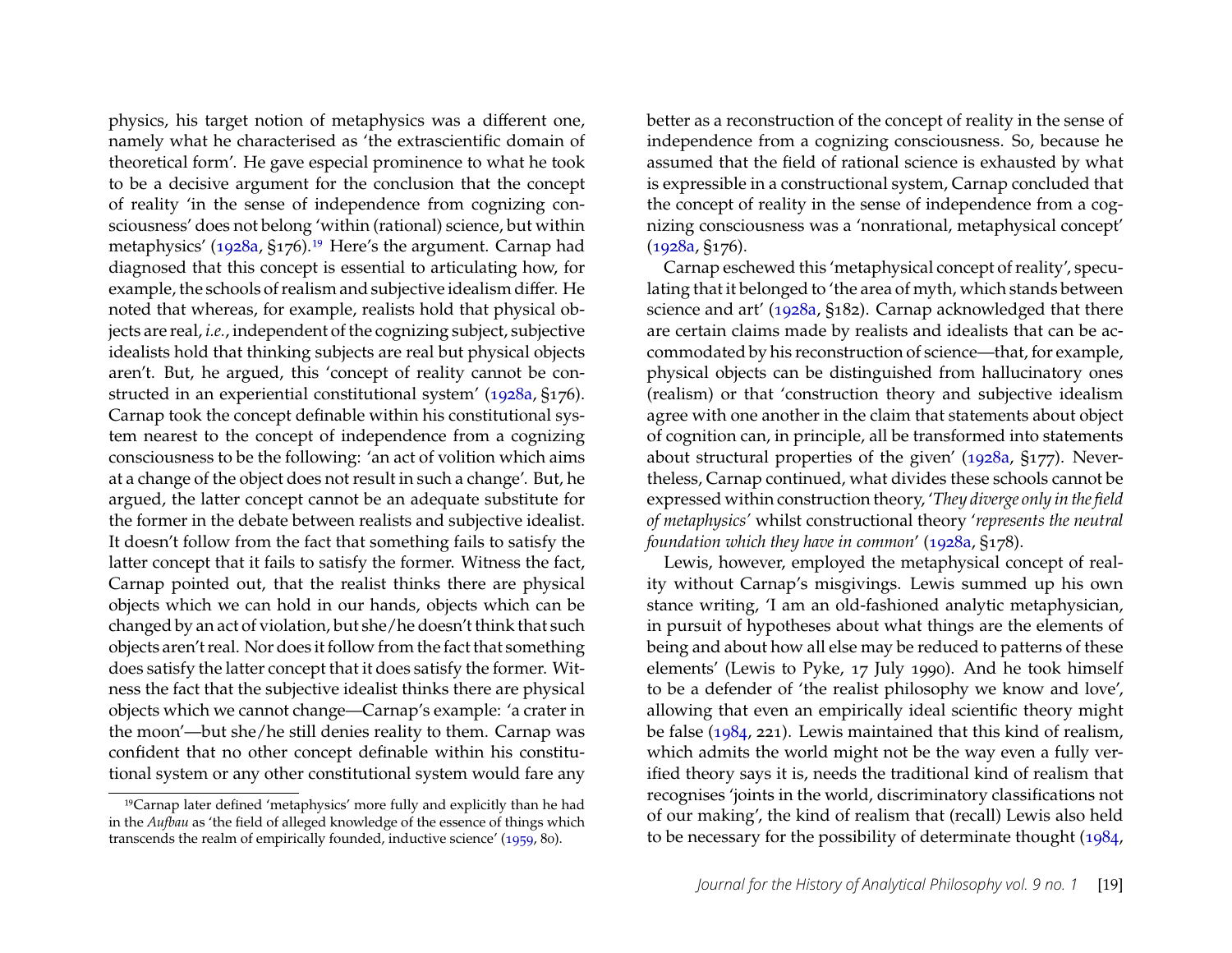228). It appears that Carnap and Lewis could not be at further removes over the status of reality or metaphysics. But what this assessment misses is another anti-metaphysical line of argument in the *Aufbau* which is specifically to do with the character of relations, one often overlooked whilst the argument against the 'metaphysical concept of reality' receives the headlines.[20](#page-20-0)

Early in the *Aufbau*, Carnap identified what he took to be a genuine scientific question concerning relations, namely which pairs of objects are correlated by a given relation, what Carnap dubbed '*the correlation problem'*. He distinguished this extensional question from what he took to be a spurious metaphysical one. He wrote, 'From the correlation question, we distinguish the *essence problem.* Here we do not simply ask between what objects the relation obtains, but what it is between the correlated objects, by virtue of which they are correlated' [\(1928a,](#page-28-4) §20). Carnap described the 'essence problem' as closely connected with the concept of an 'essential relation', by which he meant, 'that which connects the members of a relation "essentially" or "really" or "actually", in contradistinction to the relation as a mere correlation which only points out the members that are so correlated' [\(1928a,](#page-28-4) §20). By 'essence' here, Carnap means 'essence' in Aristotle's sense, *i.e.*, the 'nature of a thing'.[21](#page-20-1) So to answer the 'essence problem' is to specify the nature of a relation.

Later in the *Aufbau*, Carnap reflected that to ask after the essence or nature of something is to ask what it is 'in itself'. But, he continued, 'this characterises the question as belonging to metaphysics' [\(1928a,](#page-28-4) §161). According to Carnap, what is given is which objects are correlated by relations, not the relations themselves. Hence, Carnap concluded, statements about the nature of relations, about 'essential relations', 'cannot be brought into a

verifiable form'. For this reason they 'cannot be given a place in a constitutional system', hence belong to an 'extrascientific domain', *i.e.*, metaphysics. On the one hand, this refusal to admit into a constructional system statements concerning the nature of relations stands in tension with Carnap's appeal to foundedness. This is because foundedness is introduced by Carnap to characterise relations *themselves*, not merely which pairs of objects are correlated by them [\(1928a,](#page-28-4) §153). But, on the other hand, it shows that Carnap crossed the line into metaphysics in a sense both he and Lewis would have acknowledged, by making a claim about the *nature* of relations.

One of the principal motivations for the *Aufbau* is antimetaphysical: to furnish a reconstruction of science free from metaphysics. But by Carnap's own lights, the *Aufbau* is undermined by his appeal to foundedness. But Lewis, we can readily imagine, welcomed this conclusion as not so far from his own view that there is no explaining how scientific theories are possible without appealing to naturalness, where naturalness is conceived as a metaphysical concept used to characterise properties and relations in themselves. Lewis was far from being misled by the occurrence of the word 'natural' in that swift passage from §154, when Carnap introduced 'foundedness' in terms of 'experienceable, "natural" relation'.

#### **8. Goodman and Carnap on 'Grue'**

In his letter to Bricker, Lewis wrote that §154 of the *Aufbau* is 'part of why I admire Carnap much more as a metaphysician than as an anti-metaphysician'. So obviously Lewis thought there were others reason for his admiring Carnap as a metaphysician. But what are they? Lewis doesn't tell us in his letter or his Behrman acceptance speech. We have to look for ourselves. I'm going to argue that Carnap's response to Goodman's puzzle about projection turns out to be a case where Carnap deviates from the

<span id="page-20-0"></span><sup>&</sup>lt;sup>20</sup>See, for example, Friedman ( $2007$ ), who concentrates upon the problem of the concept of reality, which is further elaborated in Carnap's *Scheinprobleme* [\(1928b,](#page-28-14) §9–10).

<span id="page-20-1"></span><sup>&</sup>lt;sup>21</sup> According to Aristotle, 'the essence of each thing is what it is said to be in respect of itself' (*[Metaphysics](#page-27-1)* Z, 1029b14).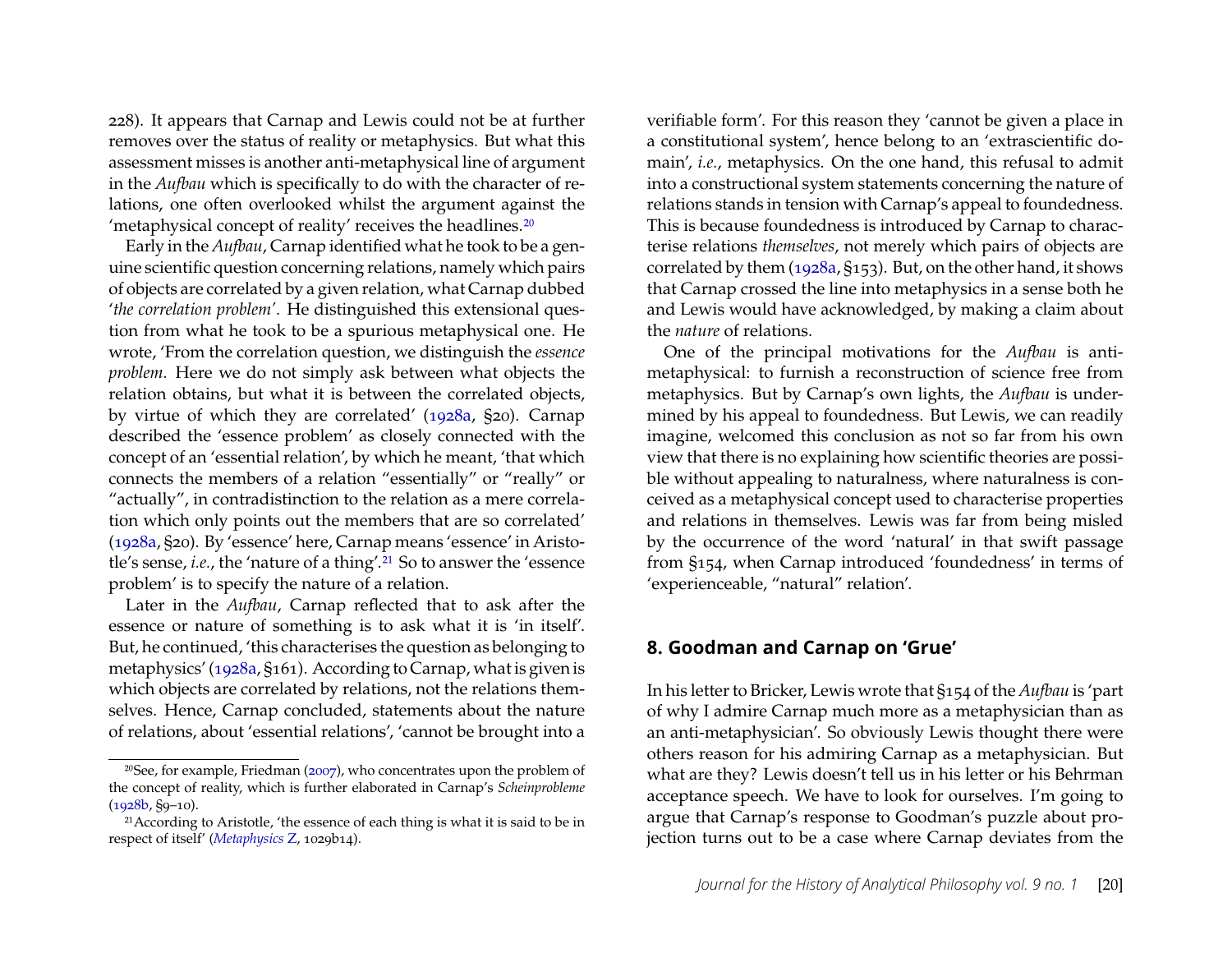anti-metaphysical straight and narrow.<sup>[22](#page-21-0)</sup> It is more than plausible that Lewis would have found this lapse into metaphysics admirable from the perspective of his own mature metaphysical scheme.

The most basic role of naturalness in Lewis's mature scheme is to distinguish properties whose possession makes for genuine similarity amongst its instances from gerrymandered or 'gruesome' properties that don't  $(1983, 345, 1986, 61)$  $(1983, 345, 1986, 61)$  $(1983, 345, 1986, 61)$ . Why does Lewis call the latter 'gruesome'? Lewis is alluding, of course, to Goodman's 'grue', the predicate which Goodman famously introduced in *Fact, Fiction and Forecast* [\(1955\)](#page-29-7) as part of his presentation of 'the New Riddle of Induction'. Let us briefly remind ourselves of the particular point Goodman made with 'grue'.

Suppose that all the *n* emeralds examined up to a certain time *t* have been green. This provides evidence for the hypothesis, *h*o, that all emeralds are green. But now consider the predicate 'grue' which 'applies to all things examined before *t* just in case they are green but to other things just in case they are blue' [\(Goodman 1955,](#page-29-7) 74). The evidence provided for  $h_0$  is also evidence for the hypothesis,  $h_1$ , that all emeralds are grue—because the emeralds examined up to *t* have been grue as much as green. Nonetheless  $h_0$  and  $h_1$  are incompatible if there are unexamined emeralds. Whilst we are well aware which of the two hypotheses, namely  $h_0$ , is genuinely confirmed in the envisaged scenario, both hypotheses lie in the same relation to the same evidence. So why, Goodman asked, when the relationship of  $h_0$  and  $h_1$  to the evidence is the same, do we take 'green' to be projectible but not 'grue?' Why does the fact that emeralds are found to be green before *t* inspire confidence that emeralds in general are green but their being found to be grue doesn't inspire confidence that

emeralds in general are grue? Goodman's own answer was, of course, that 'green' is an 'entrenched' predicate whereas 'grue' isn't, *i.e.*, we have historically used 'green' far more than 'grue' in formulating inductions [\(1955,](#page-29-7) 94).

In 'New Work for a Theory of Universals', Lewis identified 'grue' as a term which does not correspond to a universal or a natural property, items whose existence and nature is fixed independently of language [\(1983,](#page-30-8) 345). Carnap himself made a comparable metaphysical claim during the 40s. In fact, as I'll explain, Carnap took the view that 'green' is projectible but 'grue' isn't because 'green' corresponds to a simple property whereas 'grue' doesn't. It's no accident that Carnap should turn at this point to metaphysics having already done so in the *Aufbau—*because the extension of 'grue' isn't founded, doesn't correspond to some experienceable natural property, as Carnap had used 'founded', 'experienceable' and 'natural' [\(1928a,](#page-28-4) §154). Its members aren't experienced by us as having something in common because some are green and others are blue, and prohibiting predicates with such extensions isn't a matter for standard logic without supplementation. Carnap, I will argue, sought to get around this shortcoming of standard logic by appealing to a metaphysics of simple properties when he applied his inductive logic—much as Carnap had appealed to the metaphysical notion of foundedness in the *Aufbau*. Of course Goodman went in a quite different direction, supplementing inductive logic with information about the past practice of using a predicate.

Goodman had first made his point about projectability in print some 9 years before the publication of *Fact, Fiction and Forecast*, in 'A Query about Confirmation' which appeared in *Journal of Philosophy*, [1946.](#page-29-20) In that earlier paper, his example of an intuitively unprojectable predicate was subtly different from 'grue' but the underlying point was the same. He imagined drawing a marble from a bowl on each of 99 days up to and including VE day, finding each marble to be red. Intuitively we expect bowls drawn from the bowl the day after VE day to be red too. But

<span id="page-21-0"></span><sup>&</sup>lt;sup>22</sup> Another case where it seems that Lewis took metaphysical inspiration from Carnap is to be found in 'Counterpart Theory and Quantified Modal Logic' [\(1968\)](#page-30-18), where Lewis points out in a footnote that his counterpart relation is 'very like the relation of intersubjective correspondence discussed in Rudolf Carnap *Der Logische Aufbau Der Welt'* [\(1928a,](#page-28-4) §146; [Lewis 1968,](#page-30-18) 115).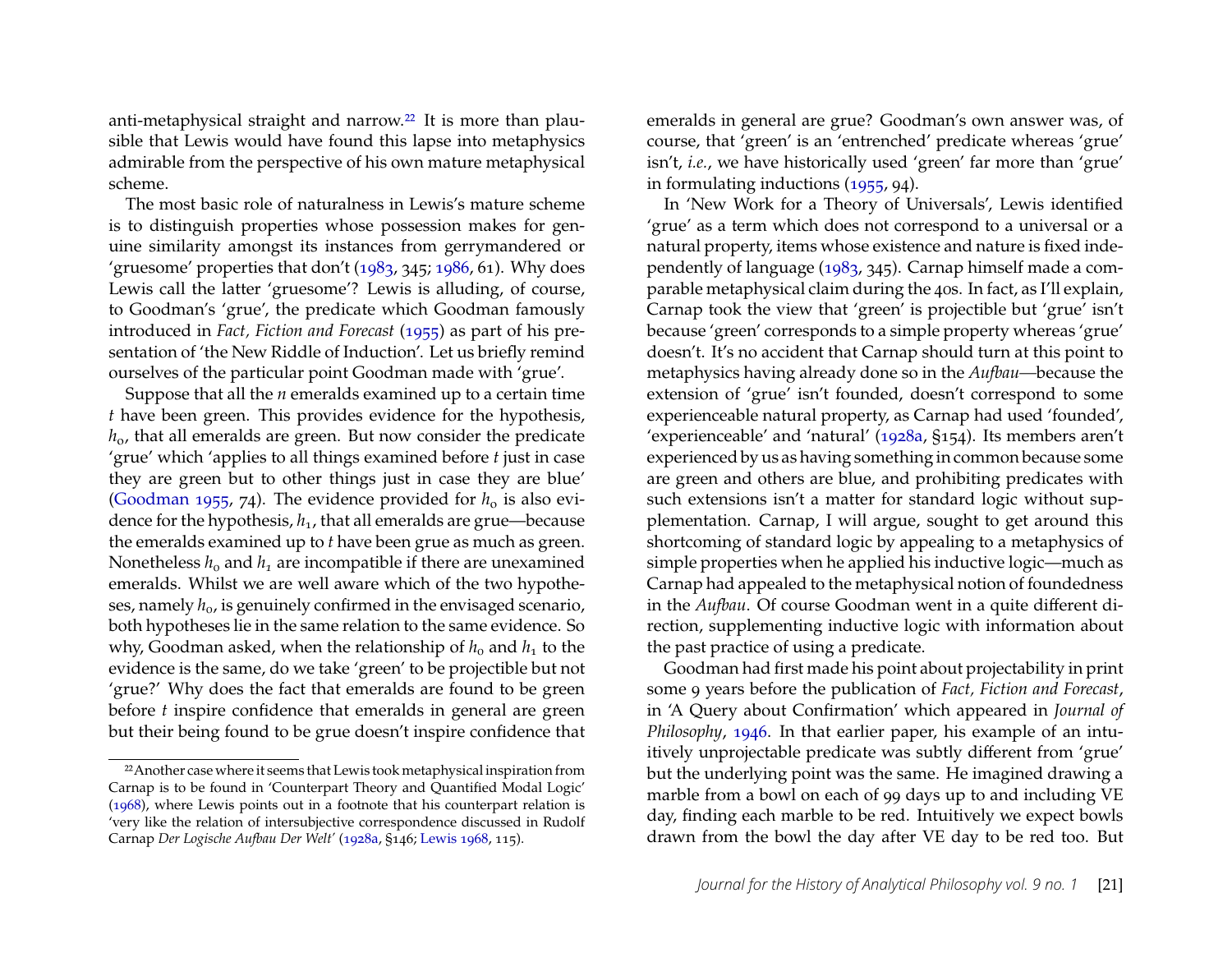then Goodman introduced a predicate '*S*' defined as follows: 'is drawn by VE day and is red, or is drawn later and is non-red'. He reflected that the evidence speaks as much in favour of the next ball drawn after VE day being S, *i.e.*, non-red, as it speaks in favour of its being red. It's clear that we can't project both 'red' and '*S*' since that would lead us to expect that the next ball to be both red and not red. It's equally clear that we favour 'red' over '*S*', but, Goodman asked, 'how can the difference between projectible and non-projectible predicates be generally and rigorously defined?' [\(1946,](#page-29-20) 383).

Goodman's question was pressing and very much relevant to the contemporary scene because the year before, Carnap had begun to set out his new ideas about probability, beginning with 'On Inductive Logic', published in *Philosophy of Science*, [1945](#page-28-15) ideas which received their fullest elaboration in his *Logical Foun-*dations of Probability [\(1950b\)](#page-28-16).<sup>[23](#page-22-0)</sup> Carnap had hitherto conceived of probability in terms of relative frequency in the long run but in the early 40s he had begun to develop a different conception of probability as a 'logical concept'. He conceived of probability in the latter sense as a relation between a hypothesis and a statement of the evidence—a relation which captures the degree of confirmation which the evidence bestows upon the hypothesis. Goodman's complaint was that Carnap's theory failed *qua* reconstruction of our inductive practices. By the lights of that theory, the hypotheses that the hundredth ball will be *S* and that it will be red are equally well confirmed by the evidence but pre-theoretically it is clear that there is no credibility to the expectation that the hundredth ball will be *S* but we do expect it to be red.

Carnap relied to Goodman in 'On an Application of Inductive Logic', published in *Philosophy and Phenomenological Research*, [1947.](#page-28-17) In that paper Carnap undertook to explain under what conditions his inductive logic, the theory based upon his logical

concept of probability, can be applied to 'knowledge systems actually given or assumed' [\(1947,](#page-28-17) 133). He explained that before his inductive logic could be applied to a given language, it must be analysed down to a set of atomic sentences upon which a variety of conditions are imposed. His first condition, the '*Requirement of Logical Independence*', was that the atomic sentences and consequently the primitive predicates occurring in them be logically independent. His second condition Carnap dubbed the '*Requirement of Simplicity'*: 'the qualities and relations designated by the primitive predicates must not be analyzable into simpler components' [\(1947,](#page-28-17) 136). Therefore, before his inductive logic could be applied to a language containing predicates expressing complex properties, Carnap required that the predicates in question be analysed into logical compounds of expressions standing for simple properties: 'if a property is complex, that is, analyzable in terms of properties, then it must not be chosen as primitive; it must rather be analyzed and then expressed by compoundexpressions' [\(1947,](#page-28-17) 136). In particular the predicate '*x* occurs before or on VE day and is red, or it occurs later and is non-red', Carnap declared, 'must not be taken as primitive even if there were a simple word for it in English or any other language; it must rather be analyzed' [\(1947,](#page-28-17) 136).

Carnap admitted that 'the question whether a given property is simple or not often involves serious difficulties' [\(1947,](#page-28-17) 137). Nonetheless, Carnap felt able to offer paradigm cases. The property of being a dog is complex, he maintained, because even though we can recognise a dog without having to first identify its parts and go through a process of reasoning, we can, if pressed, analyse the property we register when we recognise one. Similar reasoning made it quite clear to Carnap that many other properties and relations are not simple either, 'this holds, for example, for "raven", "house", "milk", "occurring before or on VE day and being red, or occurring later and being non-red", and still more for "brother", "electrically charged", "schizophrenic", and the like' [\(1947,](#page-28-17) 137). By contrast, Carnap held, 'a certain shade

<span id="page-22-0"></span><sup>23</sup>Goodman's question was also relevant to Hempel's syntactic approach to confirmation which had recently appeared in [Hempel](#page-30-19) [\(1943,](#page-30-19) [1945\)](#page-30-20).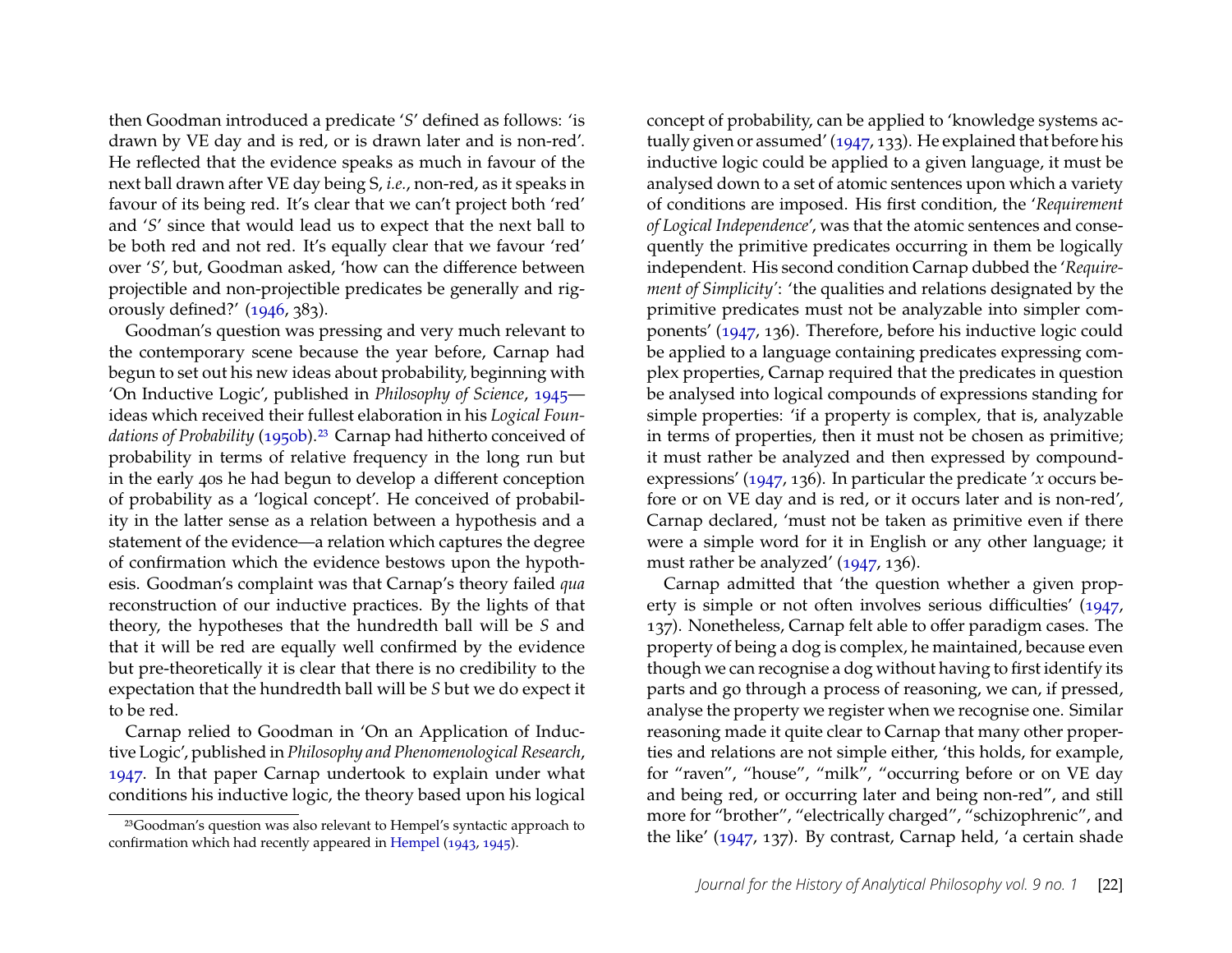of blue is a simple property. We cannot analyze it into simpler components' [\(1947,](#page-28-17) 137).

Carnap included shades of colour in the category of (1) '*purely qualitative properties*', *i.e.*, respects in which two positions in the universe may be found to differ by direct observation but can be expressed without the use of individual constants but not without primitive predicates [\(1947,](#page-28-17) 138). He distinguished purely qualitative properties from (2) '*purely positional predicates'* such as 'being position  $a_{23}$ ' which can be expressed without using primitive predicates but use individual constants and (3) '*mixed properties*' which don't belong to either (1) or (2), such as 'being red and not being  $a_{28}'$ . On the basis of this classification Carnap imposed a third condition upon a language before his inductive logic could be applied to it, the '*Requirement of Completeness'*: that every purely qualitative property or relation be expressible in it  $(1947, 138)$  $(1947, 138)$ .

Carnap's self-admittedly 'tentative' reply to Goodman was that when his inductive logic was applied to a language meeting the aforementioned requirements, then

all purely qualitative properties . . . are inductively projectible; perhaps only these are; certainly the purely positional properties are not projectible, and I am inclined to believe that the mixed properties are not, but this requires further investigation'.

#### [\(Carnap 1947,](#page-28-17) 146)

If so, then Goodman's predicate 'occurring before or on VE day and being red, or occurring later and being non-red' isn't projectible whilst 'red' is—because the former expresses a mixed property in virtue of the occurrence of 'VE Day', the name of a position whilst the latter is expresses a purely qualitative property.

Why does 'On the Application of Inductive Logic' constitute a manifestation of the metaphysician Carnap? Because Carnap's response to Goodman relies on the supposition that there are absolutely simple properties, properties which are simple in a language transcendent sense. That's the metaphysical commitment which Lewis either did or would have found admirable, comparable to his own metaphysical commitment to natural properties.

This may well seem to readers of Carnap's better known texts an extraordinary exegetical claim to make about Carnap, the arch anti-metaphysician. And it is true that what Carnap wrote in 1947 goes against the grain of many other of his writings. Consider, for example, the contrary point of view expressed by Carnap in 'Testability and Meaning':

It should be noticed that the term 'atomic sentence,' as here defined, is not at all understood to refer to ultimate facts. Our theory does not assume anything like ultimate facts. It is a matter of convention which predicates are taken as primitive predicates of a certain language L. [\(Carnap 1936,](#page-28-18) 448)

Nevertheless Carnap's view in 'On the Application of Inductive Logic' cannot have been that it is a matter of convention which predicates are to be taken as primitive before his logic can be applied, because, recall, he there ruled that the property expressed by Goodman's predicate 'occurring before or on VE day and being red, or occurring later and being non-red', 'must not be taken as primitive even if there were a simple word for it in English or any other language; it must rather be analyzed' [\(1947,](#page-28-17) 136). Carnap could not have ruled that the property expressed by this predicate must be analysed had he held that the only legitimate notion of simplicity is language relative—because then its complexity or simplicity would only have been relative to a language, depending upon whether there was a simple word for it, and it wouldn't have required analysis *tout court*, *i.e.*, regardless of the language in which it was expressed.

More generally, if Carnap had held that simplicity (or complexity) is only language relative, Carnap could not have maintained, as he did, that if a property is complex, 'then it must not be chosen as primitive; it must rather be analyzed and then expressed by compound expressions' [\(1947,](#page-28-17) 136)—because if a property's complexity were only relative to a language and there were a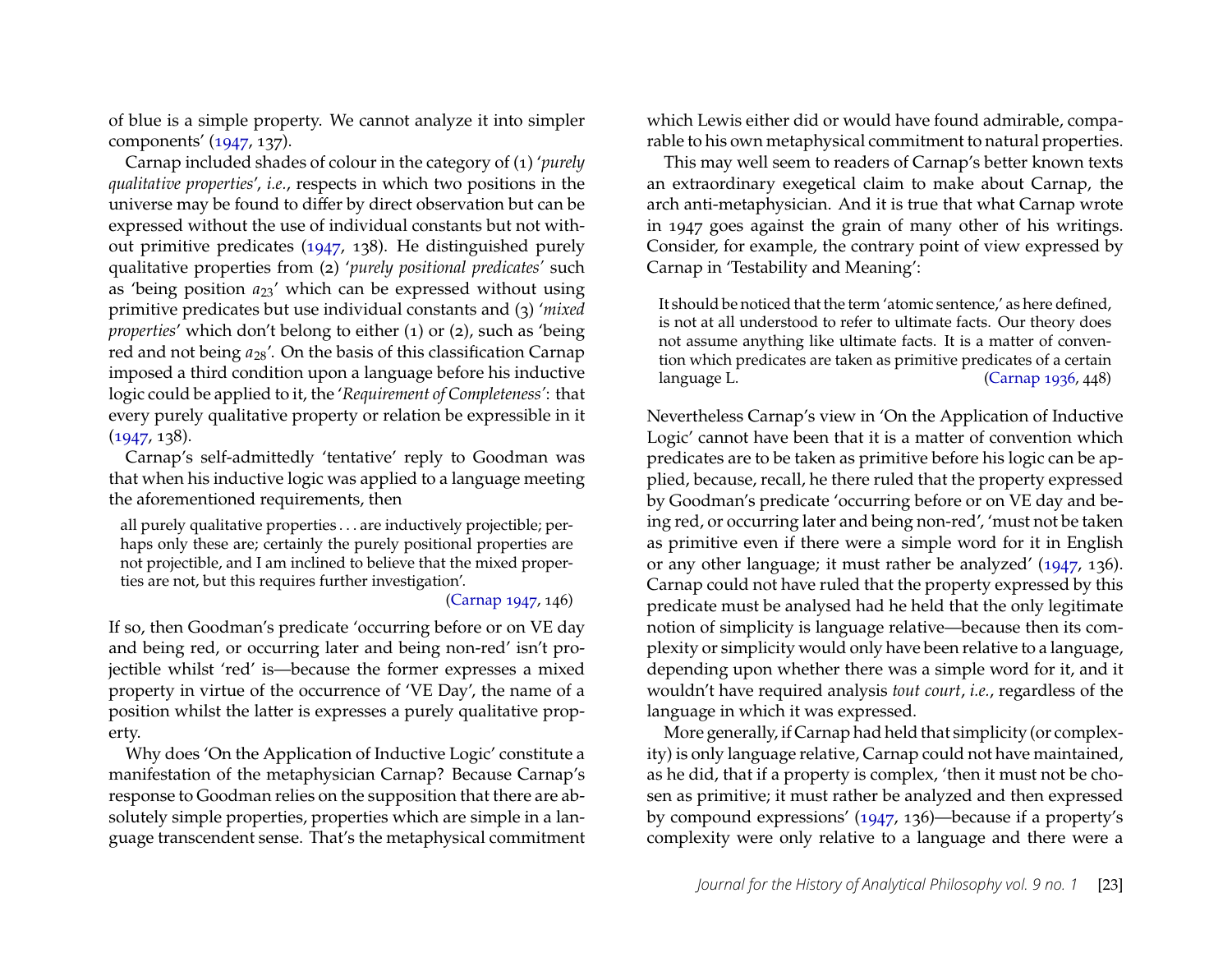language in which there was a simple word for it, then that there would be no necessity for analysis in that case.

Goodman in his reply, 'On Infirmities of Confirmation-Theory' [\(1947\)](#page-29-21), published alongside 'On the Application of Inductive Logic', also interpreted Carnap as having made a metaphysical point against him. Goodman took the root assumption of Carnap's case to be 'that there are absolutely simple properties into which others may, and indeed for some purposes must, be analyzed' [\(1947,](#page-29-21) 149). But Goodman complained that he could make no sense of the absolutely simple properties which Carnap required for the application of his inductive logic,

The nature of this simplicity is obscure to me, since the question whether or not a given property is analyzable seems to me quite as ambiguous as the question whether a given body is in motion. I regard "unanalyzability" as meaningful only with respect to a sphere of reference and a method of analysis, while Carnap seems to regard it as having an absolute meaning. [\(Goodman 1947,](#page-29-21) 149)

In this way Goodman took himself to play the anti-metaphysician to Carnap's metaphysician.

So far from disputing the metaphysical interpretation of his 1947 paper, Carnap confirmed this reading in his 'Reply to Nelson Goodman', which appeared in [1948.](#page-28-19) Carnap recognised that Goodman found his requirements unacceptable and that 'in particular he regards the simplicity of properties as meaningful only with respect to a sphere of reference' [\(1948,](#page-28-19) 461). But Carnap didn't respond by saying that Goodman's concerns were misplaced because he had only ever assumed a notion of simplicity in some language relative sense. Rather, Carnap admitted,

Carnap could hardly have been operating with relative concepts of simplicity and completeness all along if Carnap now aspired to dispense with absolute concepts in favour of relative ones.

Further corroboration of this reading of Carnap as having lapsed into metaphysics in 1947 is provided by Jeffrey, who would later work closely with Carnap on the foundations of probability and statistics. In a footnote to 'Goodman's Query' [\(1966\)](#page-30-21), Jeffrey reflected that Carnap would surely have later withdrawn the requirement of absolutely simplicity and that 'Goodman rightly objected to this requirement in *Infirmities* (149), and Carnap expressed his qualms about it in *Reply* (461)' [\(Jeffrey](#page-30-21) [1966,](#page-30-21) 283 n 2). Jeffrey could hardly have thought that Carnap would later withdraw the requirement of absolute simplicity if he thought Carnap had never held it.<sup>[24](#page-24-0)</sup> It may have been from

I must confess that I too have a rather uneasy feeling concerning the concepts of absolute simplicity and absolute completeness referred to in the requirements. I hope very much that it will be possible to find a way of avoiding these problematic concepts and replacing them by the kind of relative concepts with which we usually work. [\(Carnap 1948,](#page-28-19) 461)

<span id="page-24-0"></span><sup>24</sup>In his foreword to the 4th edition of Goodman's *Fact, Fiction and Forecast*, Putnam also advanced a metaphysical interpretation of Carnap's account of how to distinguish a projectible from a non-projectible predicate. Putnam ascribed to Carnap the view that over and above the way in which a predicate can be deemed disjunctive or non-disjunctive relative to a choice of primitives, predicates can be intrinsically disjunctive or non-disjunctive. Putnam took this to be absurd, 'In effect, he [Carnap] postulates a metaphysical pointer that singles out, we know not how, certain predicates as qualitative, that is, as kosher from the point of view of induction' [\(1983,](#page-31-19) 8). This echoes Goodman's 1947 response to [Carnap](#page-28-17) [\(1947\)](#page-28-17), although Putnam mentions neither paper. Putnam continued by remarking that Carnap's work on induction requires a further restriction of qualitative predicates to 'intrinsically fundamental ones' because the degree of confirmation relative to the evidence will depend upon whether (e.g.) 'length' or 'length squared' is taken as primitive. Putnam concluded: 'Logical Heaven itself tells us which predicates to take as primitives in our theories! These Carnapian views do not solve Goodman's Problem, they merely turn logic into metaphysics' [\(1983,](#page-31-19) 9). It's notable, and hardly accidental from the point of view of our present narrative, that Putnam made a similar complaint, around the same time, against Lewis's appeal to natural properties or classes to determine reference: 'Rather than solving the problem of reference, what the idea of a constraint built into nature and of elite classes does is to confuse the materialist picture by throwing in something "spooky"' [\(Putnam 1982,](#page-31-20) an unpublished paper for the December APA 1982 in Baltimore. I am grateful to Mario De Caro for permission to quote from this paper.). But was Putnam referring in his [1983](#page-31-19) foreword to [Carnap](#page-28-17) [\(1947\)](#page-28-17)? Perhaps, but he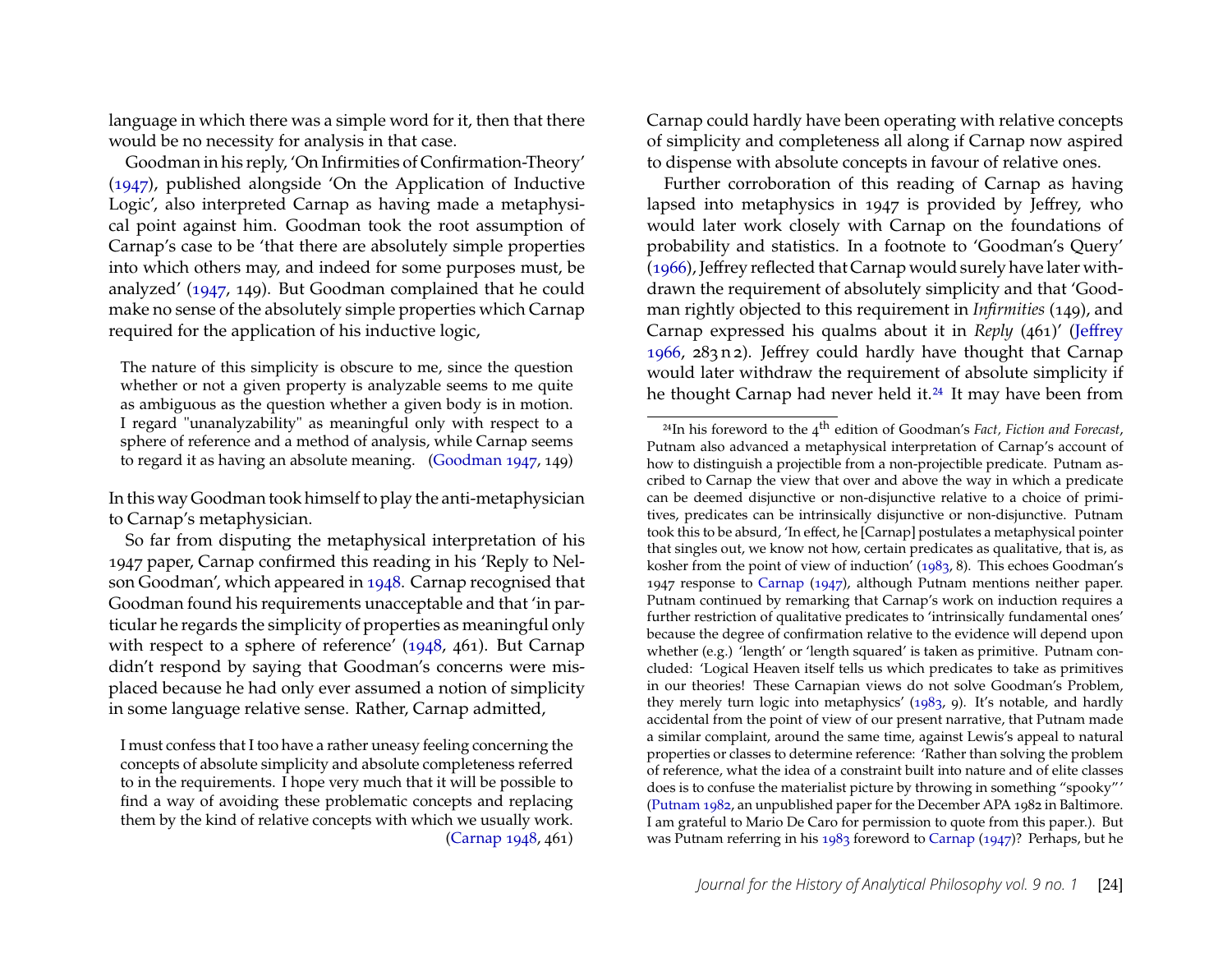reading this footnote that Lewis was led to the metaphysician Carnap; other correspondence with Jeffrey confirms that Lewis read Jeffrey's paper, although they did not discuss the footnote (Lewis to Jeffrey, 3 February 1967, 12 March 1967).

In *Fact, Fiction and Forecast* [\(1955\)](#page-29-7), Goodman is famous for taking issue with Carnap's 1947 paper along different lines than he did in 'On Infirmities of Confirmational Theory'. In *Fact, Fiction and Forecast*, Goodman argued, *contra* Carnap, that nonpositionality or qualitativeness cannot be a criterion of projectability because 'green' and 'blue' are as positional relative to 'grue' and 'bleen' as 'grue' is relative to 'green' and 'blue' where 'bleen' is defined as applying to things examined before a given time *t* just in case they are blue and to other things just in case they are green [\(1955](#page-29-7) 78–80; [1957,](#page-29-22) 532). But it is important to appreciate that making this argument, Goodman fails to keep the metaphysical character of Carnap's original proposal in focus.

To make his case in *Fact, Fiction and Forecast*, Goodman invites us to consider that 'green', for example, applies to emeralds before *t* just in case they are grue and to other emeralds just in case they are bleen. 'Thus', Goodman concluded,

qualitativeness is an entirely relative matter ... This relativity seems to be completely overlooked by those who contend that the qualitative character of a predicate is a criterion for its good behaviour. [\(Goodman 1955,](#page-29-7) 80)

But, according to [Carnap](#page-28-17) [\(1947\)](#page-28-17), whether 'green' is qualitative is determined by whether it designates a simple property. From

this point of view, Goodman's argument in *Fact, Fiction and Forecast* misses its target. Because what this argument establishes is only that the application conditions under which 'green' applies to something can be specified using other predicates, 'grue' and 'bleen'. But this is orthogonal to whether 'green' itself designates a simple property. So, in fact, Goodman's original criticism of Carnap, that he could make no sense of a notion of simplicity that was absolute rather than relative to context or interest, was the more telling criticism.[25](#page-25-0)

There are two related respects in which it important to appreciate that Lewis's appeal to natural properties goes further than Carnap's 1947 assumption of simple ones. First, Carnap identified the assumption of simple properties as a necessary condition of the application of his inductive logic but provided no further support for it beyond claiming that 'the concept seems clear enough for many practical purposes', so we can tell that being a dog isn't a simple property but being blue is [\(1947,](#page-28-17) 137). By contrast, Lewis sought support for natural properties by showing how they were serviceable in a variety of different theoretical contexts and by mounting a full-scale Moorean defence of the distinction between natural and less-than-natural properties. So, whilst Carnap was a reluctant metaphysician, who provisionally embraced simple properties because he could presently see no alternative, Lewis got on board with the programme. Second, Lewis came to conceive of Goodman's puzzle more expansively than Carnap, not as a narrow problem about projectability but as part of a broader problem of how to extrapolate from a given set of cases to a wider one. Hence Lewis's description of Kripke's puzzle as 'formerly Goodman's challenge' [\(1992,](#page-30-22) 109). Kripke's puzzle concerns wherein consists the fact, say, that someone

might also, or alternatively, have had in mind Carnap's posthumously published 'A Basic System of Inductive Logic, Part I' in which Carnap restricted the primitive predicates of his system to purely descriptional ones [\(Carnap 1971,](#page-28-20) 73–76). Whichever way, Putnam's metaphysical reading goes against [Jeffrey](#page-30-21) [\(1966\)](#page-30-21) who interpreted the later Carnap as having renounced the metaphysics of his 1947 view in favour of a semantical approach to the projectability of a predicate [\(1966,](#page-30-21) 286–88). For present purposes it is not necessary to adjudicate Putnam and Jeffrey's disagreement, or to decide for or against the intelligibility of intrinsically non-disjunctive predicates.

<span id="page-25-0"></span><sup>25</sup>To this extent the well-known debate between [Barker and Achinstein](#page-27-2) [\(1960\)](#page-27-2) and [Goodman](#page-29-6) [\(1960a\)](#page-29-6)—over whether there is an asymmetry Goodman missed in *Fact, Fiction and Forecast* between 'green' and 'grue' in the ways they are used which marks the former as qualitative, the latter positional—isn't a continuation of the debate between Carnap and Goodman in 1947 but orthogonal to it.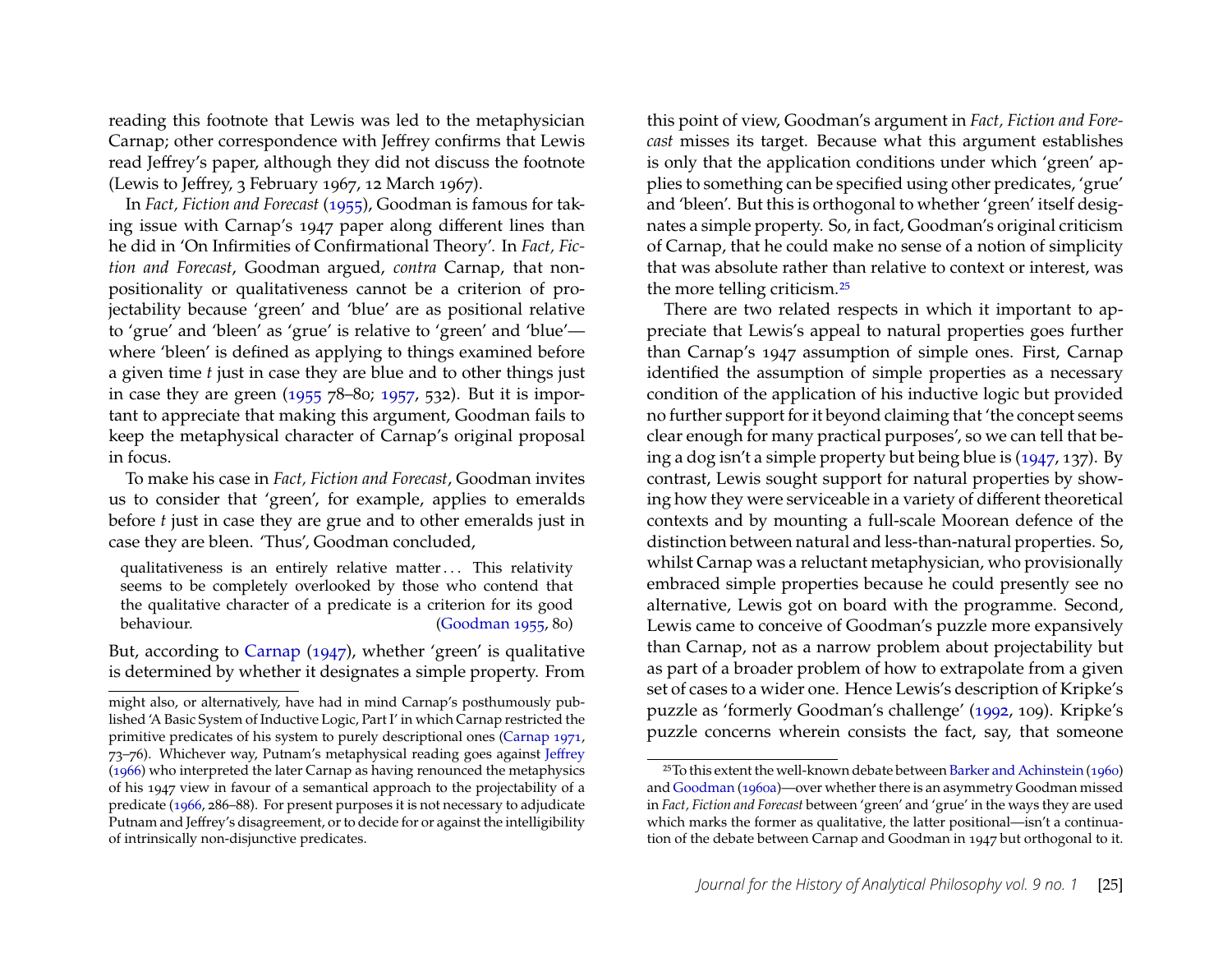intends to perform addition rather than quaddition when they have only used the '+' sign a finite number of time—where quaddition is just like addition for small numbers but yields the number 5 if the numbers quadded exceed a certain bound [\(Kripke](#page-30-23) [1982,](#page-30-23) 8–9).

Lewis's response to both Kripke and Goodman was, however, the same: to appeal to 'principles of charity' that favour interpretations involving more natural functions or properties rather than less. So, Lewis wrote, 'Quaddition, being less natural and eligible, needs something positive in its favour. Addition can win by default' [\(1983,](#page-30-8) 376). But the fact that Lewis conceived Goodman's puzzle in this broader setting, shouldn't obscure another fact, that both Lewis and Carnap relied upon the nature of what's outside of us, the inherent naturalness or simplicity of a property, to settle the eligibility of an interpretation or projectability of a term. So even if Lewis wasn't aware of Carnap's 1947 response to Goodman, he had every reason to admire the metaphysician Carnap revealed there, albeit a lapsed anti-metaphysician soon to return to the straight and narrow as the author of 'Empiricism, Semantics, and Ontology' [\(1950a\)](#page-28-1).

#### **9. Conclusion**

Recall the passage from Lewis's acceptance speech for the Behrman Prize that set us on our course:

I suppose my historical ancestors are above all, Leibniz and Hume... And more recently Mill, Ramsey, the metaphysician Carnap (not to be confused with the anti-metaphysician Carnap, who is better known), and Quine.

It's by now quite clear that Lewis's counting the metaphysician Carnap as one of his historical ancestors wasn't an extraordinary claim for him to make but a perceptive one. Lewis put his own distinctive slant upon the idea that a metaphysics of natural properties had an indispensable role to perform in the under-

standing of thought and language but the idea had already been anticipated and seriously taken up by Carnap in the *Aufbau* and again in his 1947 response to Goodman's puzzle about confirmation.

When undertaking the study of the history of philosophy it's sometimes useful to draw a stricter distinction which we may put in terms of a distinction between questions of ancestry and questions of influence—meaning by the former questions about the relations of ideas themselves but by the latter questions about whether, for example, one historical figure adopted a given po-sition because they'd read another.<sup>[26](#page-26-0)</sup> In these terms, I've argued that Lewis was right to conceive of the metaphysician Carnap as one of his ancestors in this stricter sense but was he one of Lewis's influences?

The context in which Lewis described his historical ancestry (in his acceptance speech) is one in which he had been explaining to his audience that despite the fact that philosophy is continually rocked by unwelcome and unnecessary revolutions, 'I think there is a cumulative growth of knowledge in philosophy'. He went on to explain that progress in philosophy is a collective achievement, 'if philosophy is the growth of knowledge about a genuine subject matter, then nobody can accomplish much single-handed. Then in honoring my accomplishments, you are in fact honoring the joint work of many hands, past and present'. Since Lewis conceived of his own accomplishments as the 'joint work of many hands', including the metaphysician Carnap, he would have either rejected the distinction between philosophical ancestor and influencer as ultimately untenable in the kind of intellectual community we historically inhabit or held that the metaphysician Carnap did after all influence him.

This makes it even more striking that Lewis didn't acknowledge the influence of the metaphysician Carnap in his published

<span id="page-26-0"></span><sup>26</sup>So conceived, questions of ancestry belong to what Bergmann called 'structural history', which, he held, occupies a philosophical Goldilocks zone between logical analysis and historical scholarship [\(1956,](#page-28-21) 175).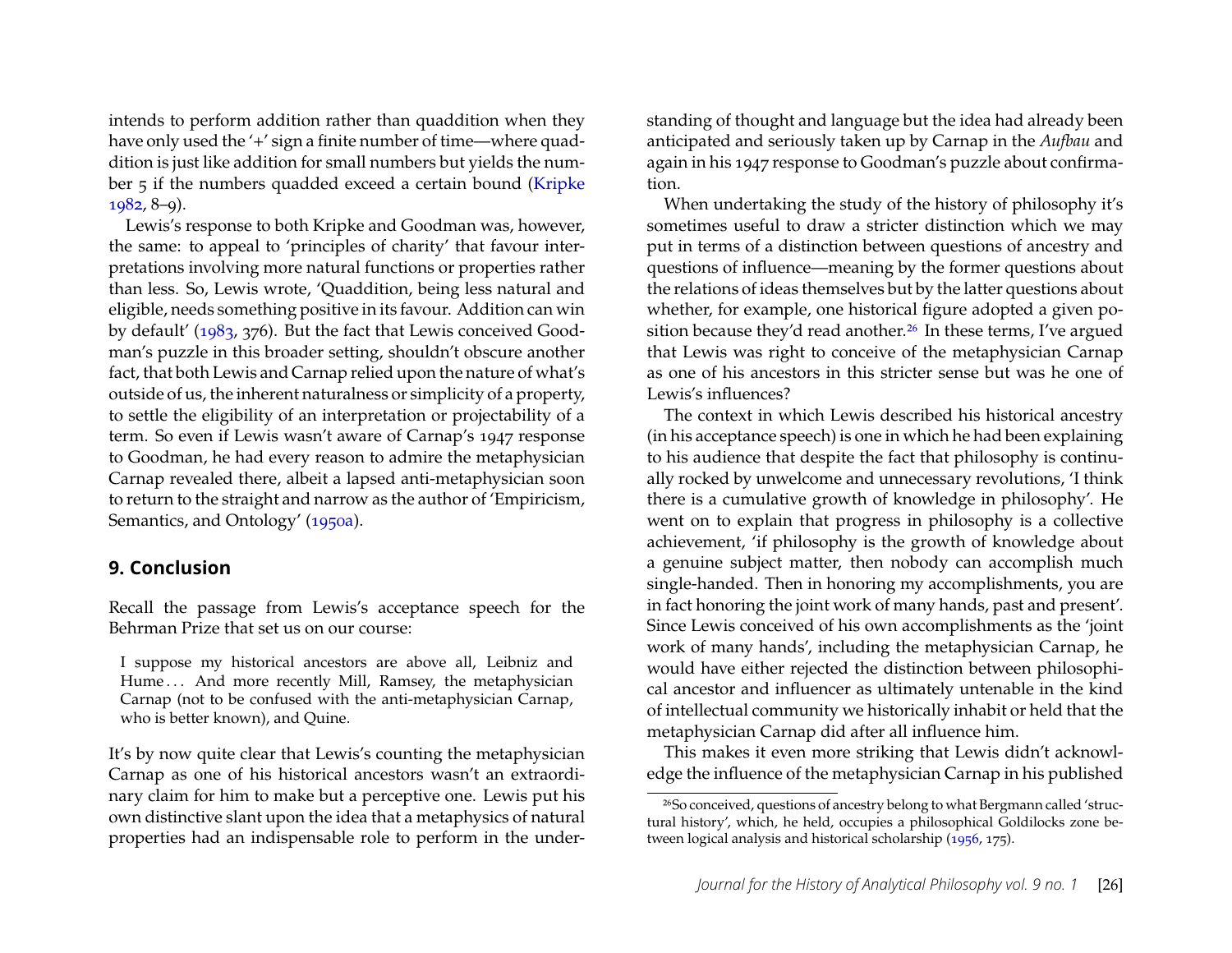writings. His mention is conspicuously absent from 'New Work for a Theory of Universals', the paper which marked the advent of Lewis's mature metaphysics. Lewis did credit Gary Merrill there with the suggestion that 'an objective structure of properties and relations in the world' is required for the possibility of determinate thought [\(1983,](#page-30-8) 370). Lewis wrote to Putnam, 'The idea is due to Gary Merrill; I took care to give him due acknowledgment, and I'd be much distressed if the idea gets associated with my name to the exclusion of his' (Lewis to Putnam, 3 January 1983).[27](#page-27-3) And when the paper was reprinted in his *Papers in Metaphysics and Epistemology* [\(1999\)](#page-30-7), Lewis added a footnote crediting 'discussion and correspondence with D. M. Armstrong over several years' with having made Lewis realise the need for theory of properties that is more than just set theory applied to possibilia [\(1999,](#page-30-7) 8). But whilst Lewis mentioned Merrill and Armstrong as having influenced his metaphysical views, Carnap isn't mentioned. *Prima facie* Carnap, in this respect, was an ancestor of Lewis although not an influencer in the strict sense.

Our discussion of the early Lewis has, however, thrown up evidence that suggests the metaphysician Carnap did play a more direct role in Lewis's formative development. When Lewis recollected that it was primarily Armstrong that persuaded him of the serviceable nature of the distinction between natural and less than natural properties Lewis appears to have forgotten that years before Armstrong had converted him, Lewis himself had seriously engaged with a cognate distinction. In 'Policing the *Aufbau*' [\(1969\)](#page-30-15) Lewis had drawn the distinction between 'gen-

uine' and 'spurious' similarity, a distinction between a founded and an unfounded relation, when defending Carnap's *Aufbau* reconstruction of ordinary quality talk. Perhaps the metaphysician Carnap influenced Lewis after all, when Lewis was steeped in the text of the *Aufbau*, sowing an idea that proved fruitful for Lewis decades later.

#### **Acknowledgements**

I am especially grateful to Thomas Uebel for his comments on earlier drafts and for many enlightening discussions about the *Aufbau* over the last three years. Some of the ideas in this paper were initially and fruitfully discussed with Bill Demopoulos, now sorely missed. Thanks also to André Carus, Chris Daly, Jane Heal, Frederique Janssen-Lauret, Gary Kemp, Marcus Rossberg, Oliver Spinney, and two anonymous referees for this journal. I am grateful to Stephanie Lewis and Mario De Caro for permission to quote from Lewis's letters and Putnam's unpublished writings. Research for this paper was supported by the AHRC grant 'Age of Metaphysical Revolution', AH/N004000/1.

#### **Fraser MacBride**

University of Manchester fraser.macbride@manchester.ac.uk

#### **References**

- <span id="page-27-1"></span>Aristotle, 1924. *Aristotle's Metaphysics*, edited by W. D. Ross. Oxford: Clarendon Press.
- <span id="page-27-2"></span>Barker, S. F. and Peter Achinstein, 1960. 'On the New Riddle of Induction.' *Philosophical Review* 69: 511–22.
- <span id="page-27-0"></span>Beebee, Helen and Fraser MacBride, 2015. '*De Re* Modality, Essentialism and Lewis' Humeanism.' In [Loewer and Schaffer](#page-31-22)  $(2015)$ , pp. 220–36.

<span id="page-27-3"></span><sup>27</sup>In 1978 Gary Merrill sent Lewis a draft of his paper 'The Model-Theoretic Argument Against Realism' in which he sought to undermine Putnam's modeltheoretic argument by distinguishing genuine relations from relations with miscellaneous extensions [\(Merrill 1980,](#page-31-21) 72). Lewis wrote back, 'I like your reply to Putnam', praising Merrill's 'requirement that the predicates be interpreted by genuine relations' (Lewis to Merrill, 11 October 1978). See [Janssen-Lauret](#page-30-9) [and MacBride](#page-30-9) [\(2020a,](#page-30-9) 195–97) for further discussion of how Lewis welcomed and incorporated Merrill's suggestion into his system.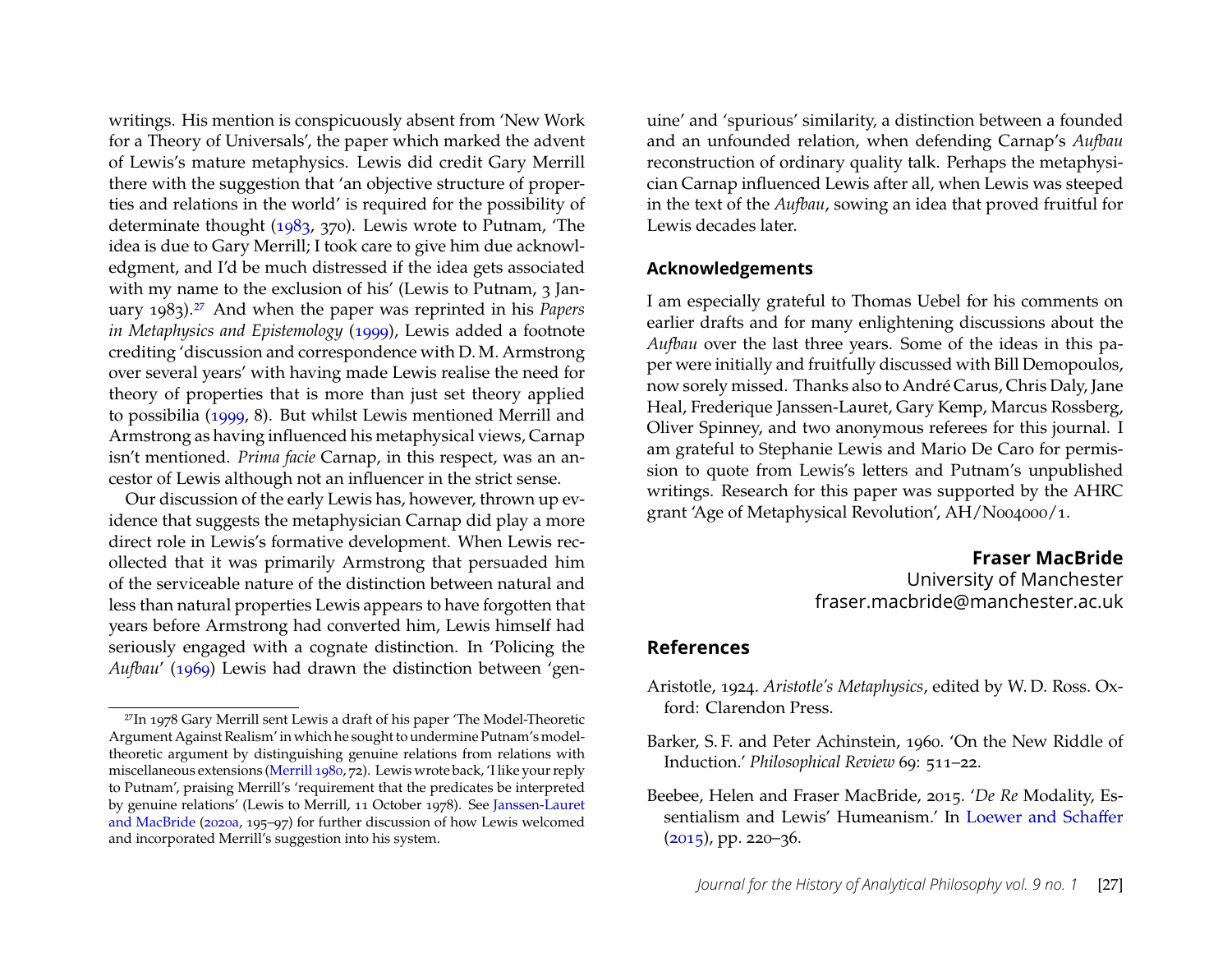- <span id="page-28-21"></span>Bergmann, Gustav, 1956. 'Russell's Examination of Leibniz Examined.' *Philosophy of Science* 23: 175–203.
- <span id="page-28-2"></span>Bird, Graham H., 1995. 'Carnap and Quine: Internal and external questions.' *Erkenntnis* 42: 41–64.
- <span id="page-28-3"></span>, 2003. 'Carnap's Internal and External Questions: Part I: Quine's Criticisms.' In *Language, Truth and Knowledge: Contributions to the Philosophy of Rudolf Carnap*, edited by Thomas Bonk, pp. 97–131. Dordrecht: Kluwer Academic Publishers.
- <span id="page-28-22"></span>Blatti, Stephan and Sandra Lapointe, eds., 2016. *Ontology after Carnap*. Oxford: Oxford University Press.
- <span id="page-28-4"></span>Carnap, Rudolf, 1928a. *Der logische Aufbau der Welt*. Berlin: Weltkreis. Translated into English as *The Logical Structure of the World* by R. A. George. Berkeley, Cal.: University of California Press, 1967.
- <span id="page-28-14"></span>, 1928b. *Scheinprobleme in Philosophie. Das Fremdpsychische und der Realismusstreit*. Berlin-Schlachtensee: Weltkreis-Verlag.
- <span id="page-28-12"></span>, 1930. 'Die alte und die neue Logik.' *Erkenntnis* 1: 12–26.
- <span id="page-28-0"></span>, 1932. 'Überwindung der Metaphysik durch logische Analyse der Sprache.' *Erkenntnis* 2: 219–41.
- <span id="page-28-11"></span>, 1934. *Logische Syntax der Sprache*. Wien: Springer.
- <span id="page-28-18"></span>, 1936. 'Testability and Meaning.' *Philosophy of Science* 3: 419–71.
- <span id="page-28-15"></span>, 1945. 'On Inductive Logic.' *Philosophy of Science* 12: 72–97.
- <span id="page-28-17"></span>, 1947. 'On an Application of Inductive Logic.' *Philosophy and Phenomenological Research* 8: 133–47.
- <span id="page-28-19"></span>, 1948. 'Reply to Nelson Goodman.' *Philosophy and Phenomenological Research* 8: 461–62.
- <span id="page-28-1"></span>, 1950a. 'Empiricism, Semantics, and Ontology.' *Revue Internationale de Philosophie* 4: 20–40.
- <span id="page-28-16"></span>, 1950b. *Logical Foundations of Probability*, first edition. Chicago: University of Chicago Press.
- <span id="page-28-13"></span>, 1959. 'Remarks by the author.' In *Logical Positivism*, edited by A. J. Ayer, pp. 80–81. Glencoe, Ill.: Free Press.
- <span id="page-28-6"></span>, 1962. 'The Aim of Inductive Logic.' In *Logic, Methodology and Philosophy of Science: Proceedings of the 1960 International Conference*, edited by Ernest Nagel, Patrick Suppes and Alfred Tarski, pp. 303–18. Stanford: Stanford University Press.
- <span id="page-28-5"></span>, 1963a. 'Intellectual Autobiography.' In [Schilpp](#page-31-23) [\(1963\)](#page-31-23), pp. 3–84.
- <span id="page-28-7"></span>, 1963b. 'Nelson Goodman on Der Logische Aufbau der Welt.' In [Schilpp](#page-31-23) [\(1963\)](#page-31-23), pp. 944–46.
- <span id="page-28-20"></span>, 1971. 'A Basic System of Inductive Logic, Part I.' In *Studies in Logic and Probability,* Vol. 1, edited by Rudolf Carnap and Richard C. Jeffery, pp. 33–167. Berkeley: University of California Press.
- <span id="page-28-9"></span>Carus, A. W., 2007. *Carnap and Twentieth-Century Thought: Explication as Enlightenment*. Cambridge: Cambridge University Press.
- <span id="page-28-10"></span>, 2016. 'Carnap and Phenomenology: What Happened in 1924?' In *Influences on the Aufbau.* (*Vienna Circle Institute Yearbook 2016*), edited by Christian Damböck, pp. 137–62. Cham: Springer International Publishing.
- <span id="page-28-8"></span>Coffa, J. Alberto, 1985. 'Idealism and the *Aufbau*.' In *The Heritage of Logical Positivism*, edited by Nicholas Rescher, pp. 133–55. Lanham, Md.: University Press of America.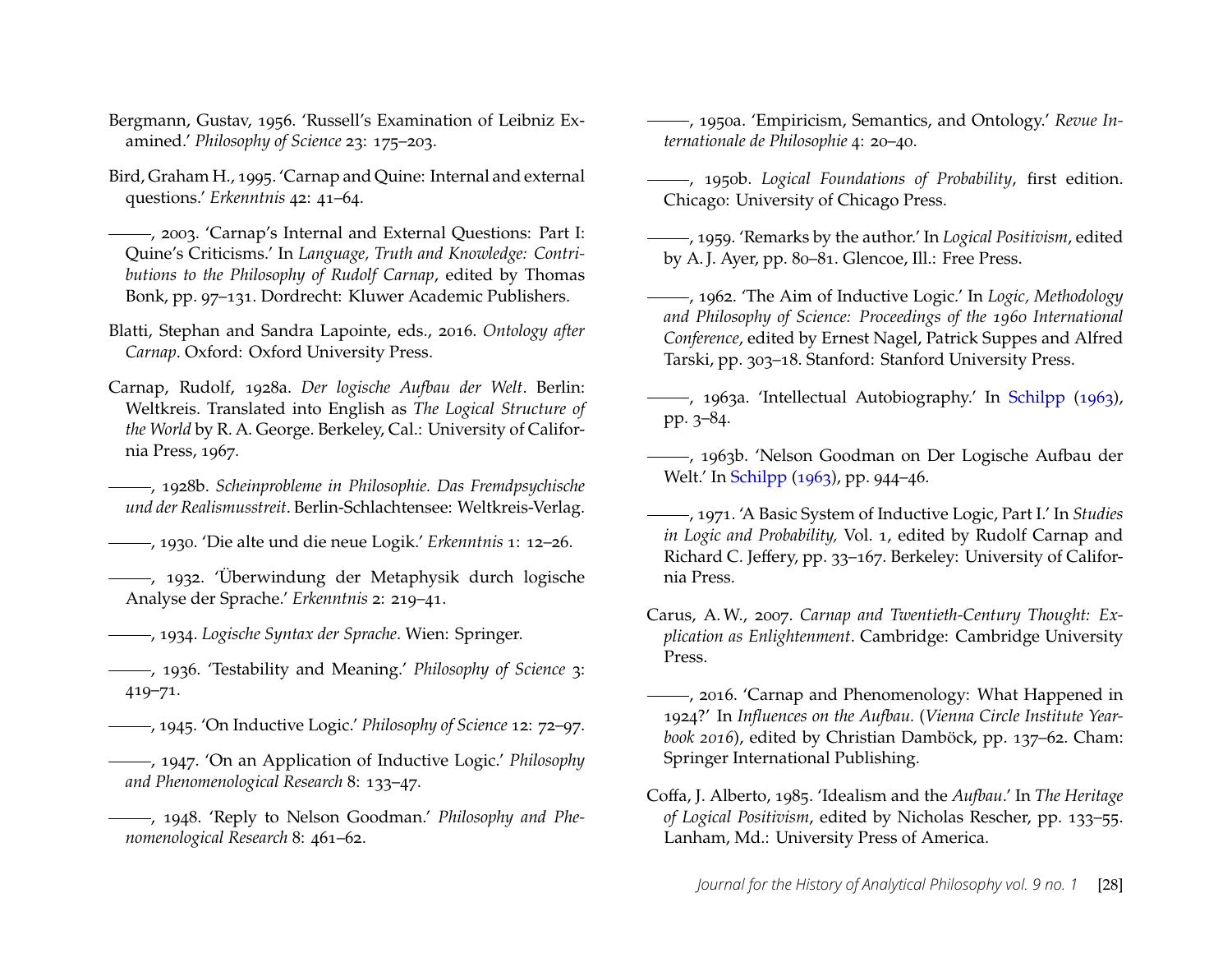- <span id="page-29-16"></span>Coffa, J. Alberto, 1991. *The Semantic Tradition from Kant to Carnap: To the Vienna Station*, edited by Linda Wessels. Cambridge: Cambridge University Press.
- <span id="page-29-14"></span>Cohnitz, Daniel and Marcus Rossberg, 2006. *Nelson Goodman*. Chesham: Acumen.
- <span id="page-29-5"></span>Creath, Richard, 2007. 'Preface: Carnap's Posthumous Career.' In [Friedman and Creath](#page-29-23) [\(2007\)](#page-29-23), pp. xiii–xvii.
- <span id="page-29-3"></span>, 2016. 'Carnap and Ontology: Foreign Travel and Domestic Understanding.' In [Blatti and Lapointe](#page-28-22) [\(2016\)](#page-28-22), pp. 190–99.
- <span id="page-29-4"></span>Demopoulos, William D., 2011. 'On Extending 'Empiricism, Semantics, and Ontology' to the Realism/Instrumentalism Controversy.' *Journal of Philosophy* 108: 647–69.
- <span id="page-29-0"></span>Eklund, Matti, 2009. 'Carnap and Ontological Pluralism.' In *Metametaphysics: New Essays on the Foundations of Ontology*, edited by David Chalmers, David Manley and Ryan Wasserman, pp. 130–56. Oxford: Oxford University Press.
- <span id="page-29-1"></span>, 2013. 'Carnap's Metaontology.' *Noûs* 47: 229–49.
- <span id="page-29-2"></span>, 2016. 'Carnap's Legacy for the Contemporary Metaontological Debate.' In [Blatti and Lapointe](#page-28-22) [\(2016\)](#page-28-22), pp. 165–88.
- <span id="page-29-18"></span>Frege, Gottlob, 1884. *Die Grundlagen der Arithmetik: Eine logischmathematische Untersuchung über den Begriff der Zahl*. Breslau: Wilhelm Koebner.
- <span id="page-29-9"></span>, 1893. *Die Grundgesetze der Arithmetik*, vol. I. Jena: Pohle.
- <span id="page-29-13"></span>Friedman, Michael, 1987. 'Carnap's *Aufbau* Reconsidered.' *Noûs* 21: 521–45.
- <span id="page-29-11"></span>, 1992. 'Epistemology in the *Aufbau*.' *Synthese* 93: 15–57.
- <span id="page-29-17"></span>, 1999. *Reconsidering Logical Positivism*. Cambridge: Cambridge University Press.
- <span id="page-29-19"></span>, 2007. 'The *Aufbau* and the rejection of metaphysics.' In [Friedman and Creath](#page-29-23) [\(2007\)](#page-29-23), pp. 129–52.
- <span id="page-29-23"></span>Friedman, Michael and Richard Creath, eds., 2007. *The Cambridge Companion to Carnap*. Cambridge: Cambridge University Press.
- <span id="page-29-15"></span>Goodman, Nelson, 1941. *A Study of Qualities*, PhD thesis, Harvard University. First published New York: Garland, 1990 (Harvard Dissertations in Philosophy Series).
- <span id="page-29-20"></span>, 1946. 'A Query on Confirmation.' *Journal of Philosophy* 43: 383–85.
- <span id="page-29-21"></span>, 1947. 'On the Infirmities of Confirmation Theory.' *Philosophy and Phenomenological Research* 8: 149–51.
- <span id="page-29-10"></span>, 1951. *The Structure of Appearance*, first edition. Cambridge, Mass.: Harvard University Press.
- <span id="page-29-7"></span>, 1955. *Fact, Fiction, and Forecast*, first edition. Cambridge, Mass.: Harvard University Press.
- <span id="page-29-22"></span>, 1957. 'Reply to an Adverse Ally.' *Journal of Philosophy* 54: 531–33.
- <span id="page-29-6"></span>, 1960a. 'The Way the World Is.' *Review of Metaphysics* 14: 48–56.
- , 1960b. 'Positionality and Pictures.' *Philosophical Review* 69: 523–25.
- <span id="page-29-12"></span>, 1963. 'The Significance of *Der logische Aufbau der Welt*.' In [Schilpp](#page-31-23) [\(1963\)](#page-31-23), pp. 545–58. Reprinted as 'The Revision of Philosophy' in [Goodman](#page-30-24) [\(1972\)](#page-30-24), pp. 5–23.
- <span id="page-29-8"></span>, 1970. 'Seven Strictures of Similarity.' In *Experience and Theory*, edited by Lawrence Foster and J. W. Swanson, pp. 19–29. Boston: University of Massachusetts. Reprinted in [Goodman](#page-30-24) [\(1972\)](#page-30-24), pp. 437–46.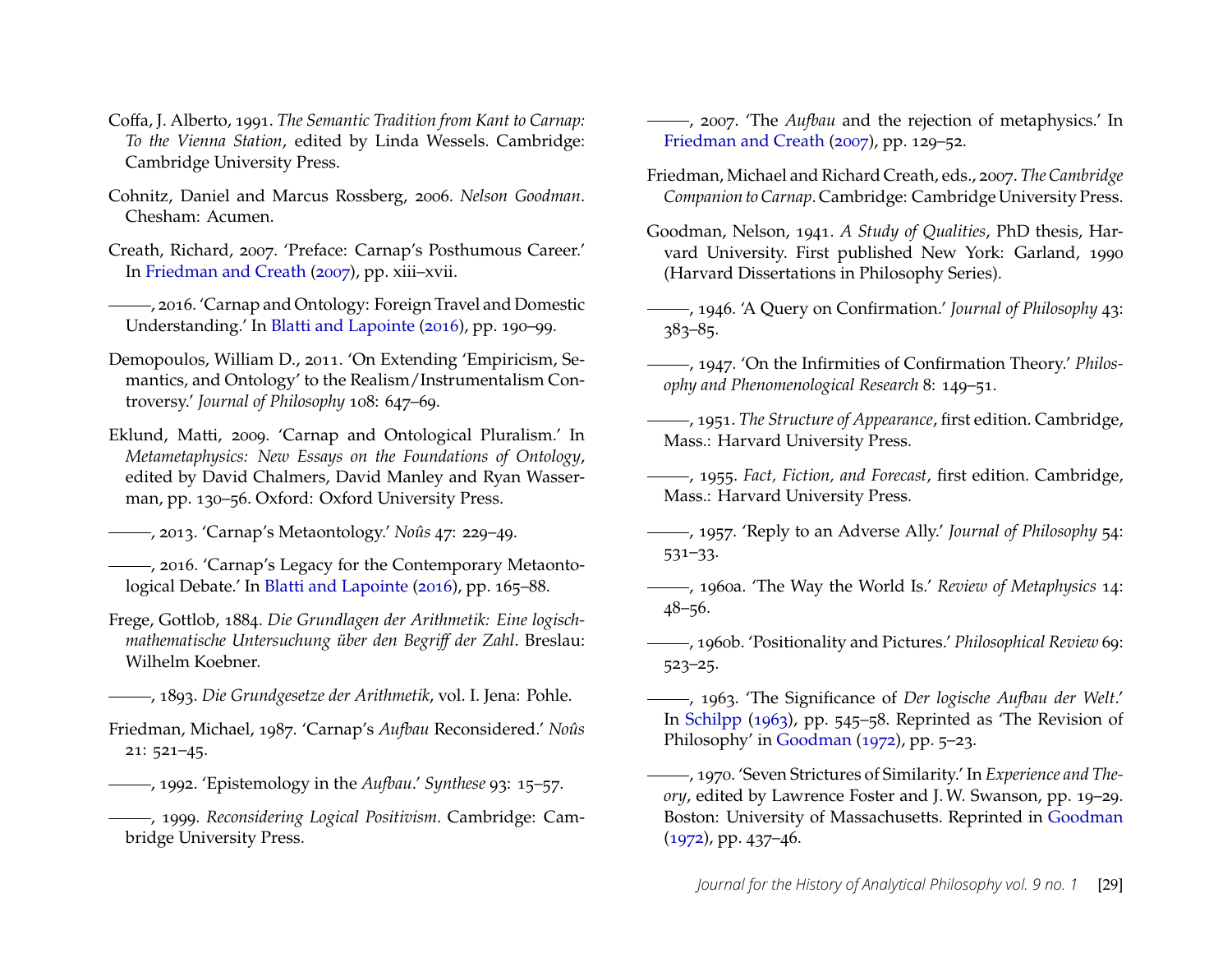- <span id="page-30-24"></span>Goodman, Nelson, 1972. *Problems and Projects*. Indianapolis: Bobbs-Merrill.
- <span id="page-30-10"></span>, 1978. *Ways of Worldmaking*. Indianapolis: Hackett.
- <span id="page-30-25"></span>, 1983. *Fact, Fiction, and Forecast*, fourth edition. Cambridge, Mass.: Harvard University Press.
- <span id="page-30-2"></span>Haack, Susan, 1976. 'Some Preliminaries to Ontology.' *Journal of Philosophical Logic* 5: 457–74.
- <span id="page-30-19"></span>Hempel, Carl G., 1943. 'A Purely Syntactical Definition of Confirmation.' *Journal of Symbolic Logic* 8: 122–43.
- <span id="page-30-20"></span>, 1945: 'Studies in the Logic of Confirmation.' *Mind* 54: 1–16, 97–121.
- <span id="page-30-11"></span>Janssen-Lauret, Frederique, 2017. 'The Quinean Roots of Lewis's Humeanism.' *The Monist* 100: 249–65.
- <span id="page-30-12"></span>Janssen-Lauret, Frederique and Fraser MacBride, 2015. 'Meta-Ontology, Epistemology, and Essence: On The Empirical Deduction Of The Categories.' *The Monist* 98: 290–302.
- <span id="page-30-13"></span>, 2018. 'David Lewis's Place in the History of Late Analytic Philosophy: His Conservative and Liberal Methodology.' *Philosophical Inquiry* 5: 1–22.
- <span id="page-30-9"></span>, 2020a. 'Lewis's Global Descriptivism and Reference Magnetism.' *Australasian Journal of Philosophy* 98: 192–98.
- <span id="page-30-14"></span>, 2020b. 'W. V. Quine and David Lewis: Structural (Epistemic) Humility.' In *Quine: Structure and Ontology*, edited by Frederique Janssen-Lauret, pp. 27–55. Oxford: Oxford University Press.
- <span id="page-30-21"></span>Jeffrey, Richard C., 1966. 'Goodman's Query.' *Journal of Philosophy* 63: 281–88.
- <span id="page-30-23"></span>Kripke, Saul, 1982. *Wittgenstein: On Rules and Private Language*. Oxford: Basil Blackwell.
- <span id="page-30-17"></span>Küng, Guido, 1967. *Ontology and the Logistic Analysis of Language*. Dordrecht: Reidel.
- <span id="page-30-18"></span>Lewis, David K., 1968. 'Counterpart Theory and Quantified Modal Logic.' *Journal of Philosophy* 65: 113–26.
- <span id="page-30-15"></span>, 1969. 'Policing the *Aufbau*.' *Philosophical Studies* 20: 13–17.
- <span id="page-30-3"></span>, 1970a. 'General Semantics.' *Synthese* 22: 18–67.
- <span id="page-30-4"></span>, 1970b. 'How to Define Theoretical Terms.' *Journal of Philosophy* 67: 427–46.
- <span id="page-30-6"></span>, 1974. 'Radical Interpretation.' *Synthese* 23: 331–44.
- <span id="page-30-8"></span>, 1983. 'New Work for a Theory of Universals.' *Australasian Journal of Philosophy* 61: 343–77.
- <span id="page-30-1"></span>, 1984. 'Putnam's Paradox.' *Australasian Journal of Philosophy* 62: 221–36.
- <span id="page-30-5"></span>, 1986. *On the Plurality of Worlds*. Oxford: Basil Blackwell.
- <span id="page-30-22"></span>, 1992. 'Meaning without Use: Reply to Hawthorne.' *Australasian Journal of Philosophy* 70: 106–10.
- <span id="page-30-16"></span>, 1998. *Papers in Philosophical Logic*. Cambridge: Cambridge University Press.
- <span id="page-30-7"></span>, 1999. *Papers in Metaphysics and Epistemology*. Cambridge: Cambridge University Press.
- <span id="page-30-0"></span>, forthcoming. *Posthumous Manuscripts*, edited by Frederique Janssen-Lauret and Fraser MacBride. Oxford: Oxford University Press.